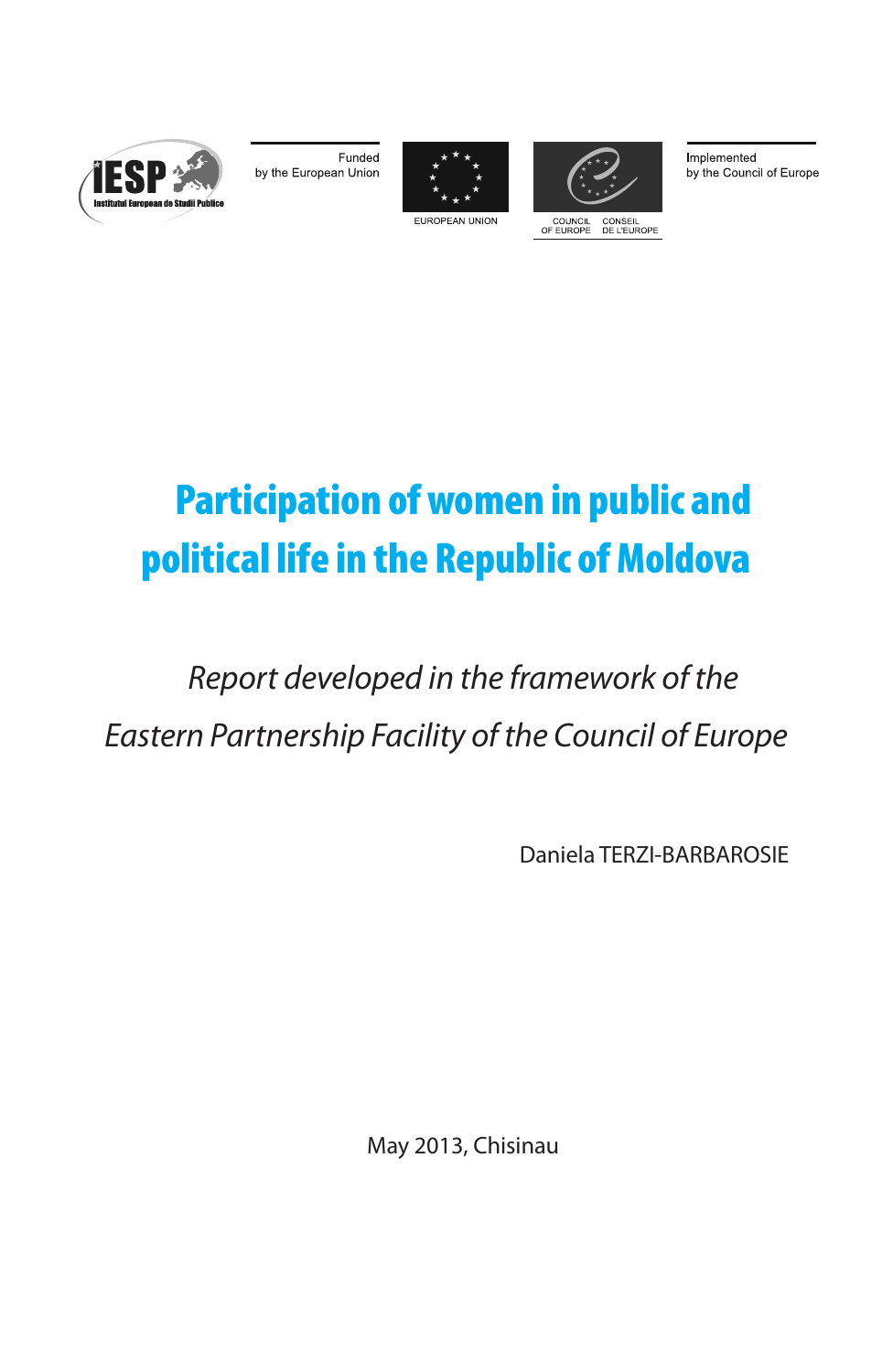This Report was developed on the basis of relevant sociological studies and available statistics related to gender equality in the Republic of Moldova and it describes the present situation and the major trends in this field. The Report also includes the findings and recommendations formulated in the framework of the National Workshop "Women participation in political and public life in the Republic of Moldova", organized by the European Institute for Political Studies, in partnership with "Partnership for Development" Centre, with the financial support of the Council of Europe. The workshop aimed at pointing out the current situation and the major trends in the field.

The content of the publication reflects author's opinion and are protected by national copyright legislation. The report also contains information selected from other sources specified in the footnotes. The content of the report could be used with an accurate citation of the original source.

*Author:* Daniela Terzi-Barbaroşie, gender expert, "Partnership for Development" Center

*Project Coordinator: Dr. Viorel CIBOTARU, executive director, European Insti*tute for Political Studies

*Editor: Dan BOGDEA Sub-editor:* Mariana Vatamanu-Ciocanu *Design:* Nicolae Susanu

*Print:* "Bons-Offices", Chisinau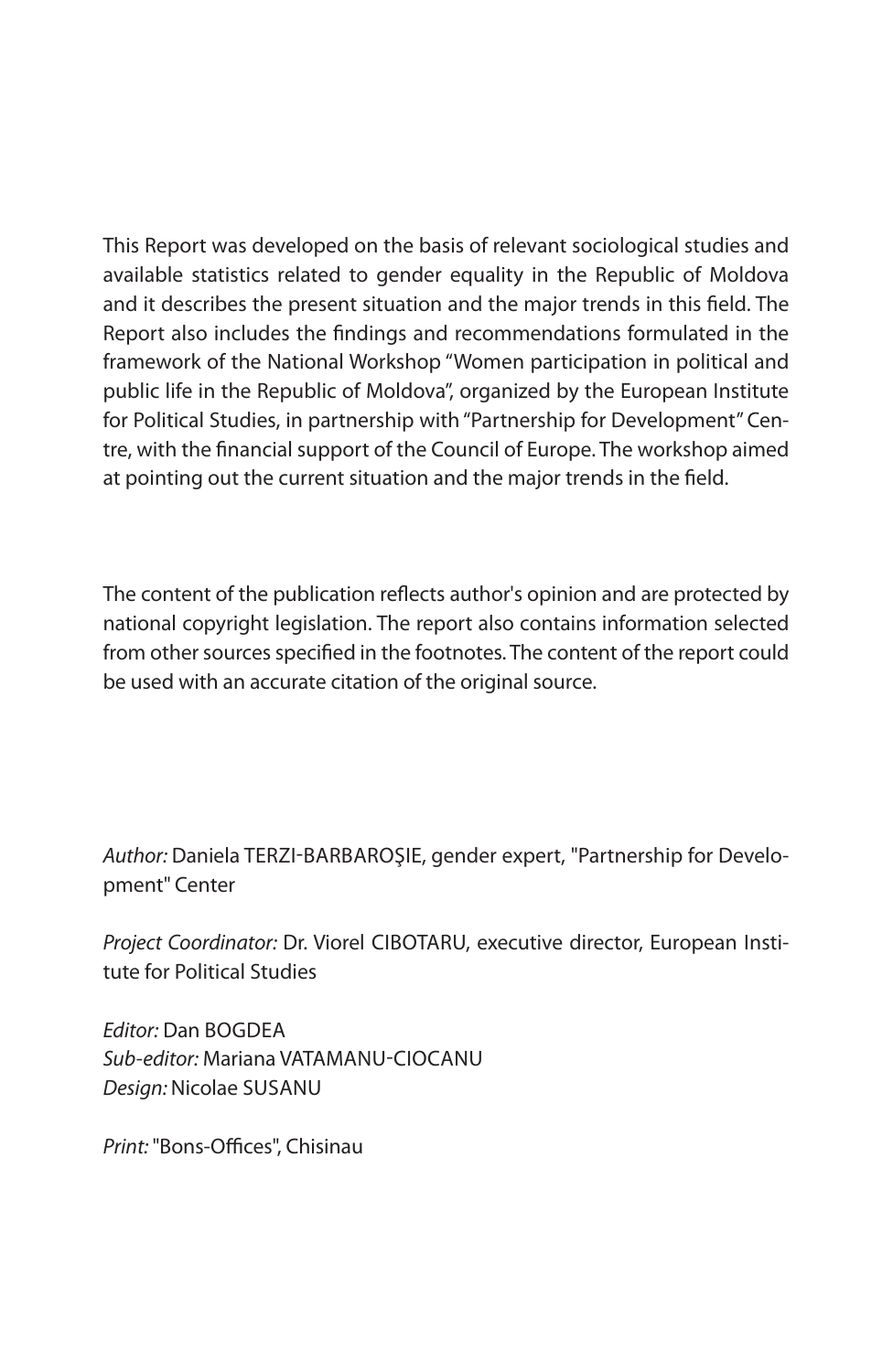## **Contents**

|  | 1. Traditional concepts on women's role in the society |    |  |
|--|--------------------------------------------------------|----|--|
|  |                                                        |    |  |
|  | III. Role of education and of the mass-media           |    |  |
|  |                                                        | 24 |  |
|  |                                                        |    |  |
|  |                                                        |    |  |
|  | VI. Enforcement of the legal framework in the field    |    |  |
|  |                                                        | 48 |  |
|  |                                                        |    |  |
|  |                                                        |    |  |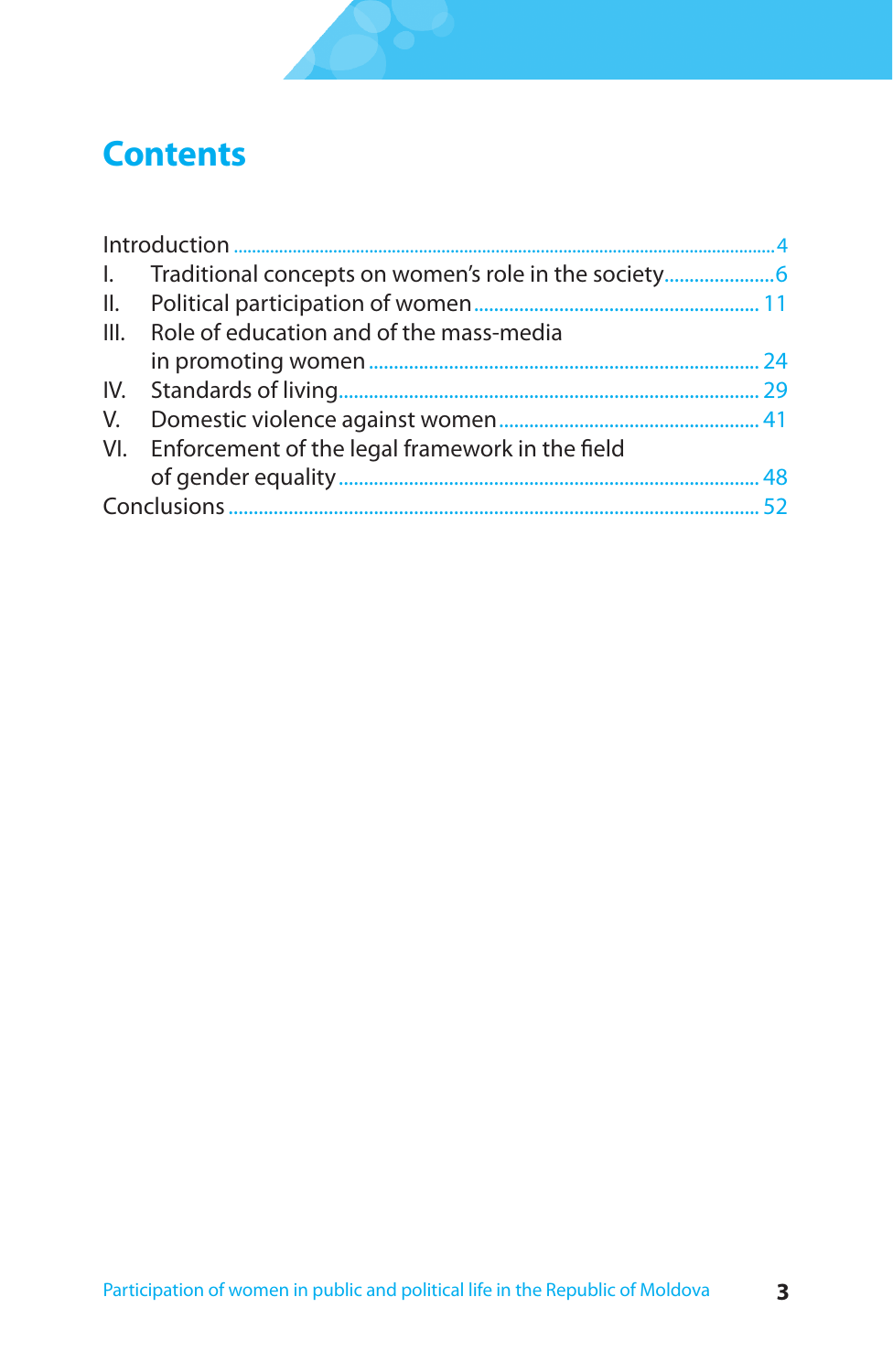### **Introduction**

Permanent and systematic promotion of the principle of equal opportunities between women and men is a relatively recent concern for the Republic of Moldova. The endeavours undertaken by the Republic of Moldova since the proclamation of its independence for harmonization of the legislation with international and European standards, with the European provisions on equal opportunities and equal treatment for women and men are considerable, but not sufficient.

The legal status of women has, no doubts, enhanced, but equality is far from being a reality. Women enjoy the same rights as men, nevertheless, they do not always have equal access to opportunities provided to men and they often cannot benefit from their rights.

The analysis of the situation in the Republic of Moldova from the perspective of various gender equality issues, presented in various reports of the associative sector and of the Government, points out that the following fields are the most problematic: women empowerment in the political, economic and social fields and violence against women. Despite the fact that Government, civil society and international organizations have implemented and supported multiple initiatives and projects aimed at improving the situation in the abovementioned fields, the situation remains alarming. Or, women still are under-represented to the highest political fora, to central and local government positions, even though they have a university education background and high-level professional skills. Women are often discriminated on labour market, while their remuneration counts for approximately 80% of men's remuneration. The lack of child care services at preschool stage and the low involvement of men in bringing up children and in their education are serious obstacles to full professional accomplishment of women and to their involvement in public and political activities. Problems faced by women in the Republic of Moldova are various and they are serious impediments to ensuring welfare and optimal living conditions: lack of measures for encouraging women's entrepreneurship, massive migration, domestic violence and traffic in human beings.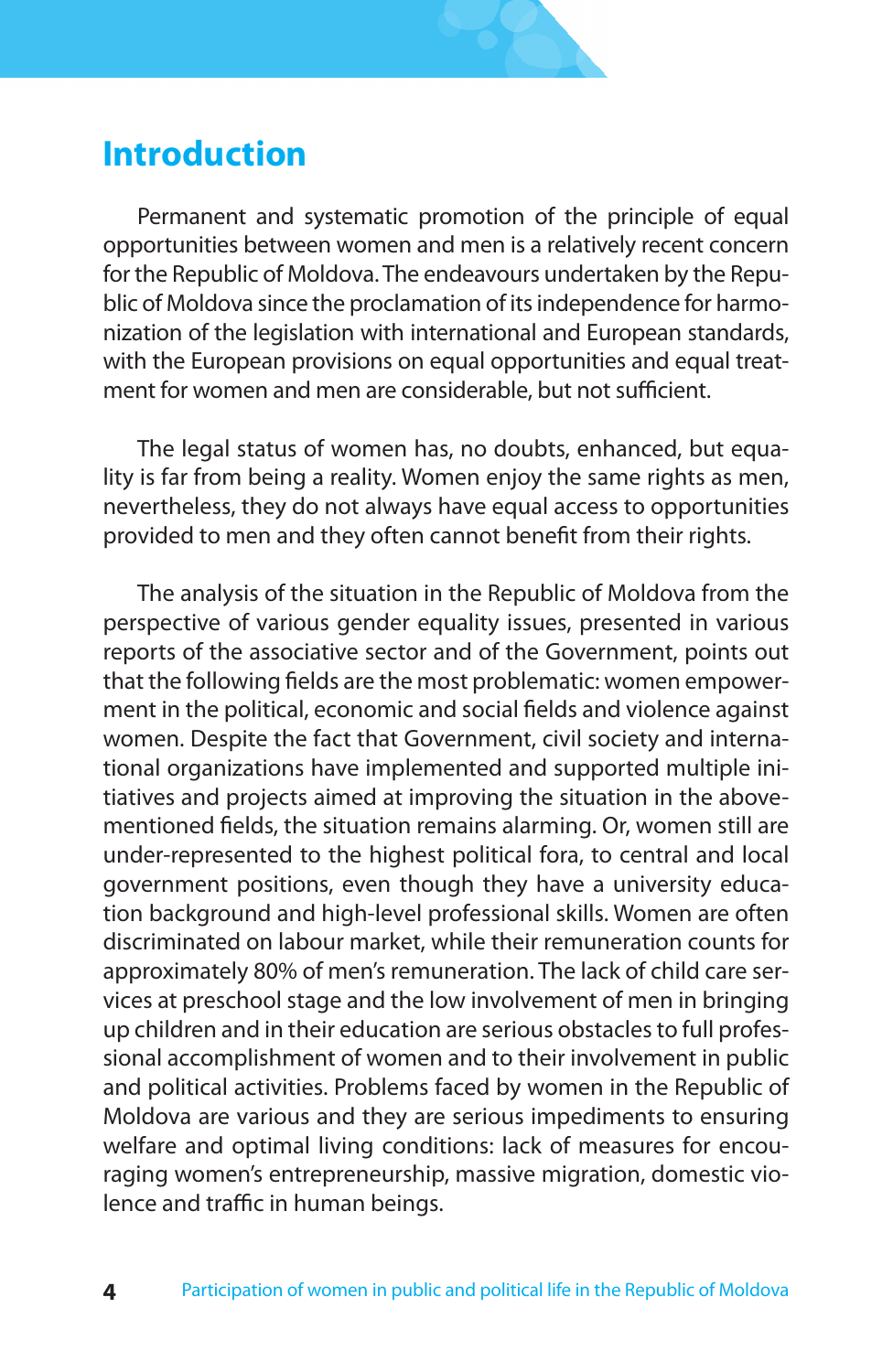The Council of Europe, through its pioneer activities aimed at promoting equality between men and women, has guided the progress in gender field in all member-states over the past decades. Besides the fact that the activities conducted by the Council of Europe generated a new understanding of the issue of equality between women and men, the Council of Europe has also played and extremely important role for the Republic of Moldova, as a member-state, through the provision of a comprehensive and solid reference legal framework for gender equality, of standards ensuring balanced participation of women and men in decision-making process and the protection of women against violence, as well as through promotion of an exhaustive approach to integration of gender issue in all initiatives, policies and programmes, including into the budgetary process.

The activities of the Council of Europe are based on two principles: equal opportunities for women and men are a constituent part of human rights and a fundamental criterion for democracy. The regulations and tools developed by the Council of Europe in the field of gender equality<sup>1</sup> were at the basis of all demarches undertaken by the Republic of Moldova up to now in terms of enhancing the condition of women. The recommendations of the CE<sup>2</sup>, intended to promote and to strengthen equality between women and men, provide specific wor-

<sup>1</sup> European Convention for Human Rights : Article 4 – Prohibition of discrimination; Protocol No. 7, Article 5 – Equality between spouses; Protocol No. 12, Article 1 – General prohibition of discrimination; European Social Charter (Updated), 1996; Council of Europe's Convention on Action against Trafficking in Human Beings.

<sup>2</sup> Recommendation No. R(98)14 on gender mainstreaming; Recommendation No. R(2000)11 on action against traffic in human beings for purpose of sexual exploitation; Recommendation Rec(2002)5 on the protection of women against violence; Recommendation Rec(2003)3 on balanced participation of women and men in public and political decision-making; Recommendation Rec(2007)13 on gender mainstreaming in education; Recommendation Rec(2007)17 on gender equality standards and mechanisms; Recommendation CM/Rec(2008)1 on the inclusion of gender differences in health policies, Recommendation CM/Rec(2010)10 of the Committee of Ministers to member-states on the role of women and men in conflict prevention and resolution and in peace building.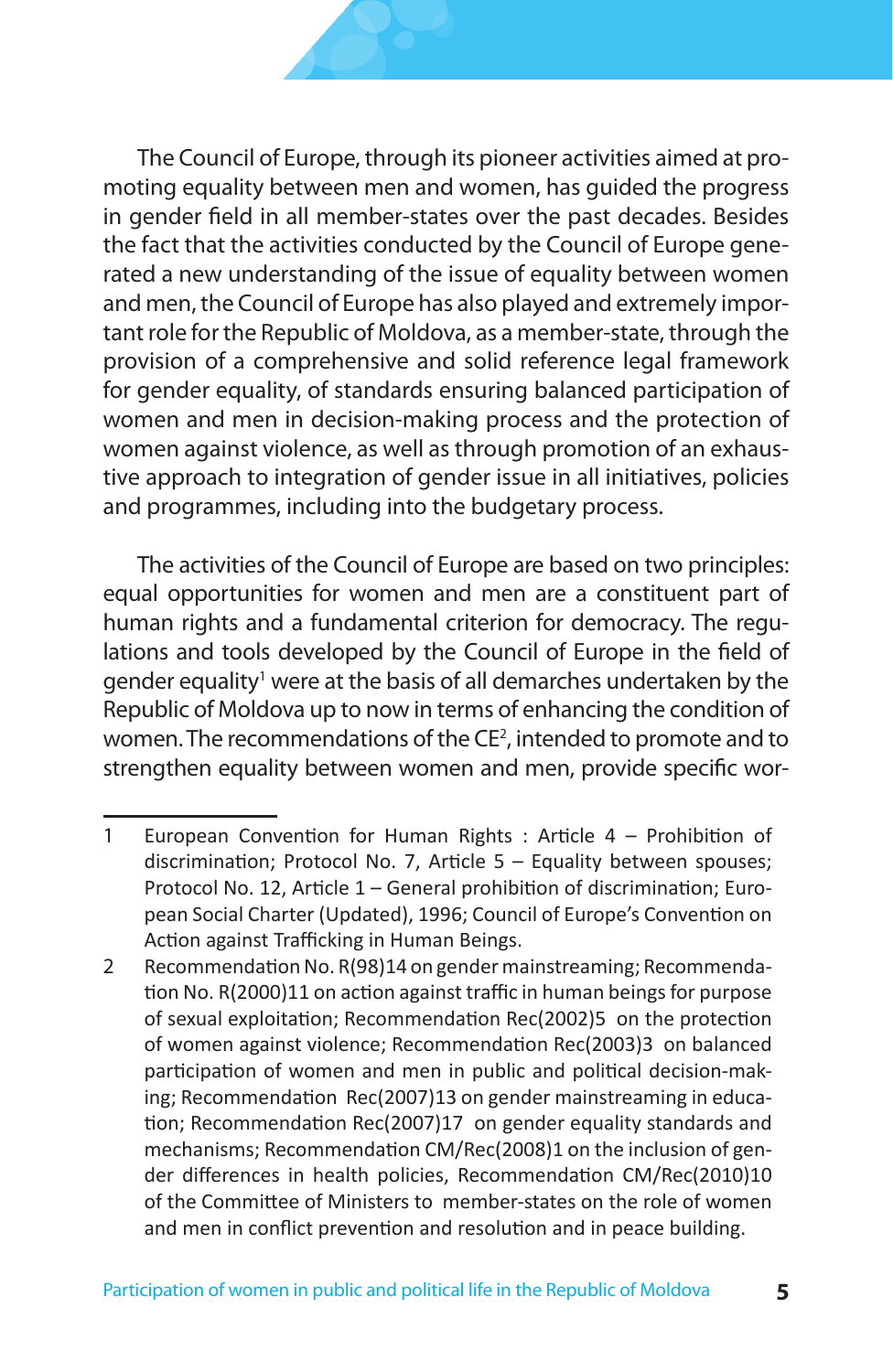

king mechanisms to help the Government improve the situation in the field of gender equality. In the same time, they set a solid basis for the civil society to ground its requests for boosting the process of gender consolidation in the framework of consultations of civil society by governmental institutions (such a process has intensified since 2009, due in particular to the platform for facilitation of exchanges of opinions aimed at sensitization and for influence at national level on policies and legal tools, through the establishment of the National Council for Participation and through other activities<sup>3</sup> aimed at enhancing the collaboration between civil society and the Government, Parliament, local government, development partners and other social stakeholders).

# **I. Traditional concepts on women's role in the society**

Gender equality is a social-economic concept with political implications and this fact determines the importance of the analysis of social, economic and political contexts in a changing society from the perspective of the role of men and women.

According to the terminology of the Council of Europe, equality between women and men means visibility, autonomy, responsibility and equal participation of women and men in all spheres of public and private life. It is contrary to inequality – not to the difference – between the two genders. Equality of opportunities between women and men requires accepting and capitalizing, at an equal extent, on the complementarity of women and men, as well as on the various roles they play in the society. According to Law no. 5 on ensuring equal opportunities between women and men<sup>4</sup> (2006), equality between women and men means "*equal rights, equal opportunities, equal participation in all spheres of life, equal treatment of women and men".*

<sup>3</sup> www.cnp.md; www.particip.gov.md

<sup>4</sup> http://lex.justice.md/index.php?action=view&view=doc&lang=1&id=3 15674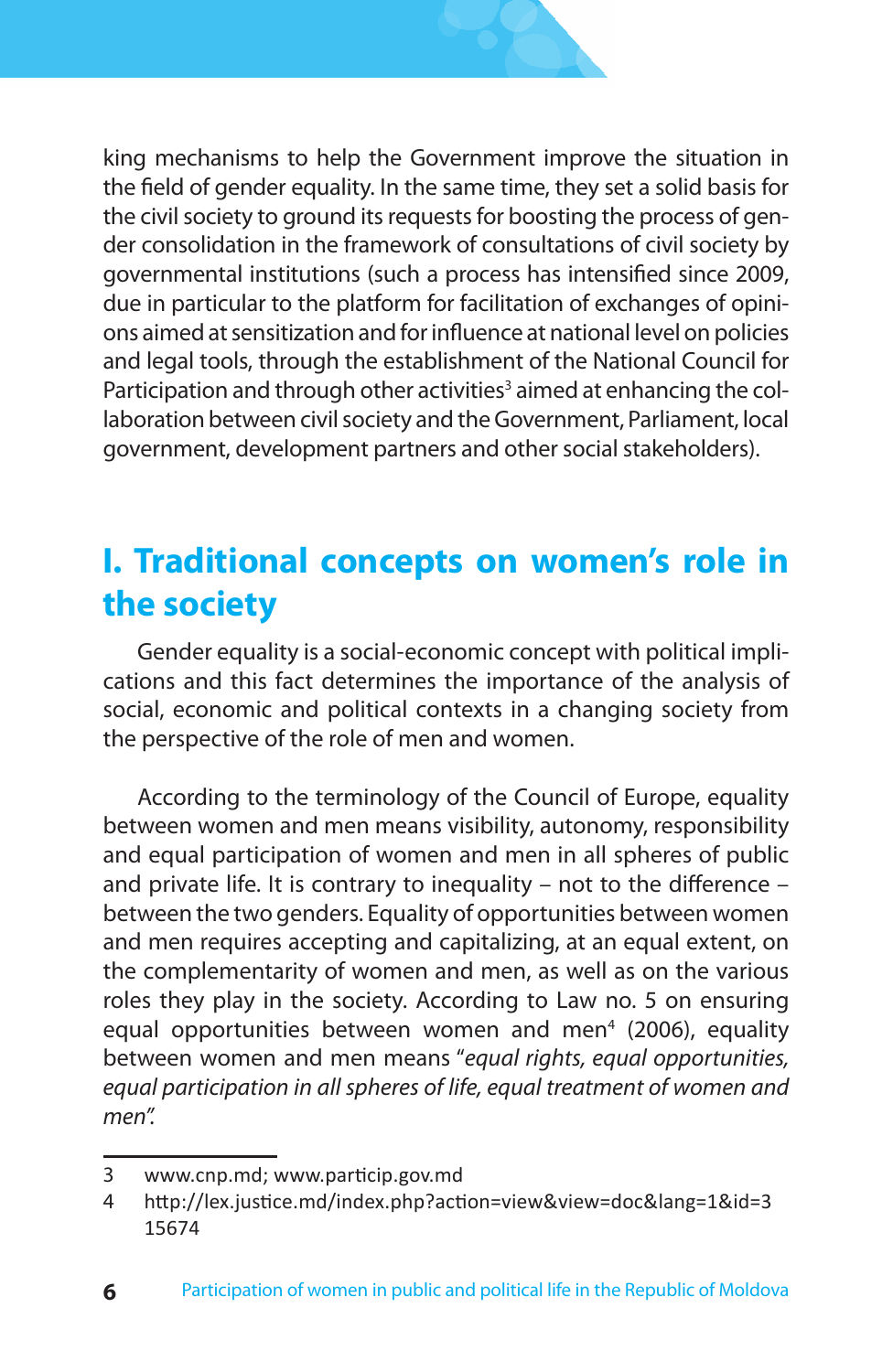The Moldovan society is patriarchal, while the relationship between genders is still traditional, what means perpetuation of traditional gender roles. Despite the fact that, over the past decades, the Republic of Moldova has been passing through a comprehensive democratisation and development process as a State, a large share of the country's population has conservative beliefs about the role of women and men in the society. In the same time, due to fundamental transformation of gender relations in modern Western world and of the scope of the phenomenon of migration in Moldova, some changes can be revealed at the level of social relations. The driving force which generates such changes is the increase of women's educational level (the gross rate of women enrolment at all educational levels amounts to 65.8% compared to 61.3% - for men), alongside with income increase coming both from wage labour **(**average wage of women in 2011 counted for 87,8% of men's average wage, compared to 73% in 2008 and 68% in 2006), and from other income-generating activities (entrepreneurship) or from labour abroad. Such changes have an impact not only on women's position in the society, but also on the country's economy and on the State's general organization.

Other developments in terms of human genders are related to the sphere of private life and to the structure of a typical household. Or, there is a growing inclination of women towards living alone and educating children out of wedlock, especially as a result of a higher rate of divorces (the divorce rate was estimated at 3,1% in 2011, and the rate of marriage – to 7,3% ) and of concubinage. In the same time, year by year, the organization of life in a couple is changing essentially: the average age of young people who get married for the first time has grown in the Republic of Moldova (24 years for women and 26 years for men in 2011, compared to 22 years and, respectively, 25 years in 2007), while the total fertility rate remains at the low level of 1,3 (in 2011).

In addition to statistical data which reckon any modification in terms of women progress<sup>5</sup> imperceptible sometimes for empirical observations, public opinion polls, on the other hand, reveal the most relevant gender beliefs. The results of the single exhaustive poll con-

<sup>5</sup> http://www.statistica.md/pageview.php?l=ro&idc=442&id=3860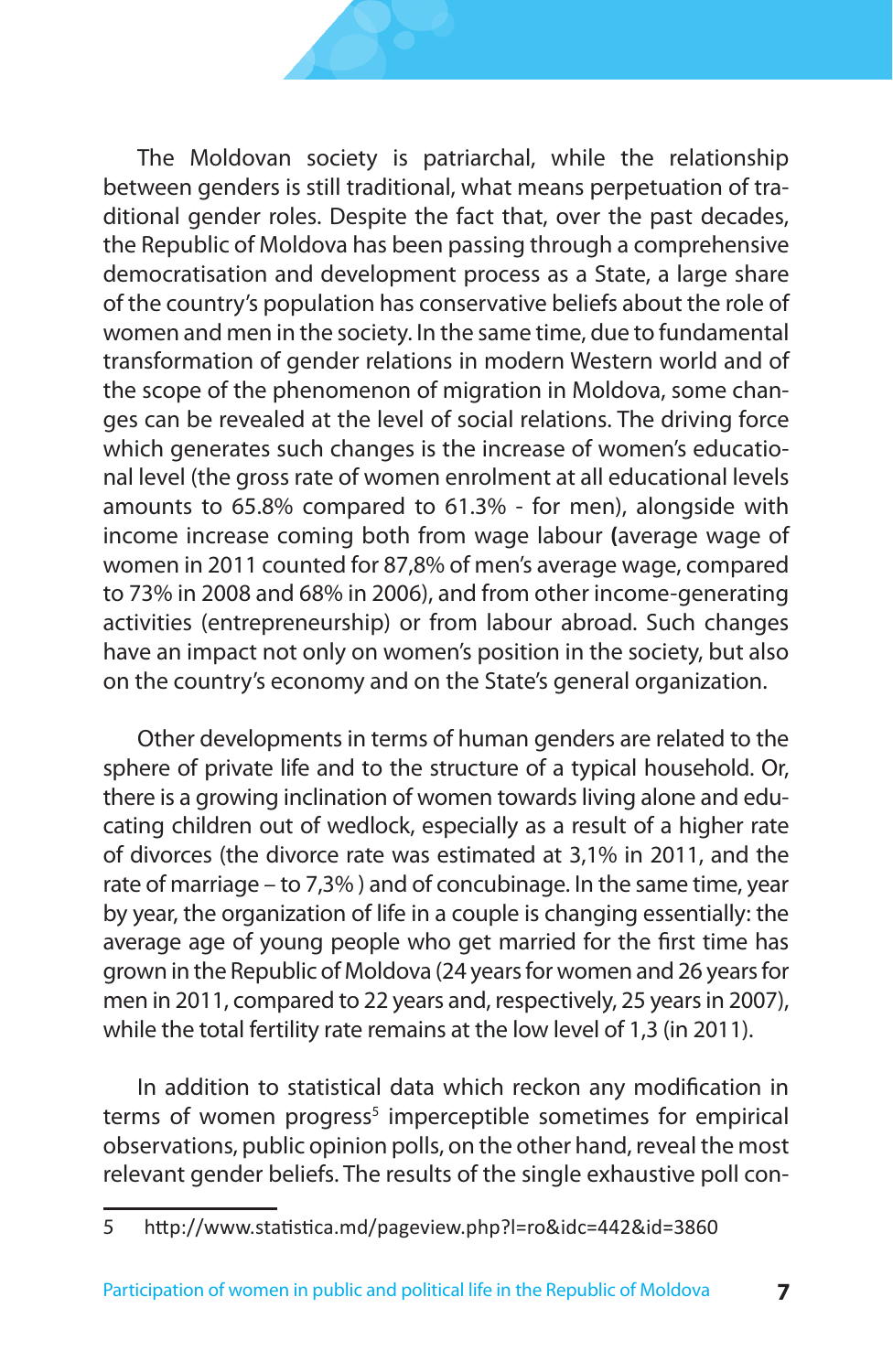

ducted in Moldova in the field of gender equality - Gender Barometer in the Republic of Moldova<sup>6</sup> - confirm the existence of the patriarchal model in the Moldovan society, according to which taking care of the family and of the household is the most important responsibility of a woman. Most of respondents, both men and women, agree with such statements, as: *a man's responsibility is to bring money in the household, while the woman's responsibility is to take care of the family and of the household (64,6%); having a job is good, but a house and children is what women really wish (63,1%);a child of preschool age would suffer if mother has a job (62,8%); family life will suffer is the woman has a fulltime job (61,6%);it is not good if the man does not work and takes care of children, while the woman has a job (55,8%).*

The approach to household responsibilities and the attitude towards them was another issue investigated within the poll. The poll's results clearly revealed the superior position of the man in relation with the woman from the perspective of household responsibilities. Women are mainly responsible for kitchen, cleaning, laundry and washing the dishes, alongside with child education and everyday care (despite the fact that 3/4 of male and female respondents support the idea that child education is an equal responsibility of both partners). Differently from women, men are mostly responsible for such tasks, as repairing household appliances and less for other chores, where the share of women participation is rather large. Despite the considerable number of women's household responsibilities, they are also in charge of daily household shopping (according to the responses of 48% of respondents).

While asked *"Is there a real equality of rights between men and women in Moldova?",* an approximately equal number of respondents agreed (43,5%) and disagreed (41,9%) with this statement. The respondents usually assign a general meaning to the notion of *"equality of rights between men and women"*, i.e. the equality of women and men in all fields of social life (women should be allowed to do what men are allowed).

<sup>6</sup> http://www.progen.md/files/7140\_barometrul.pdf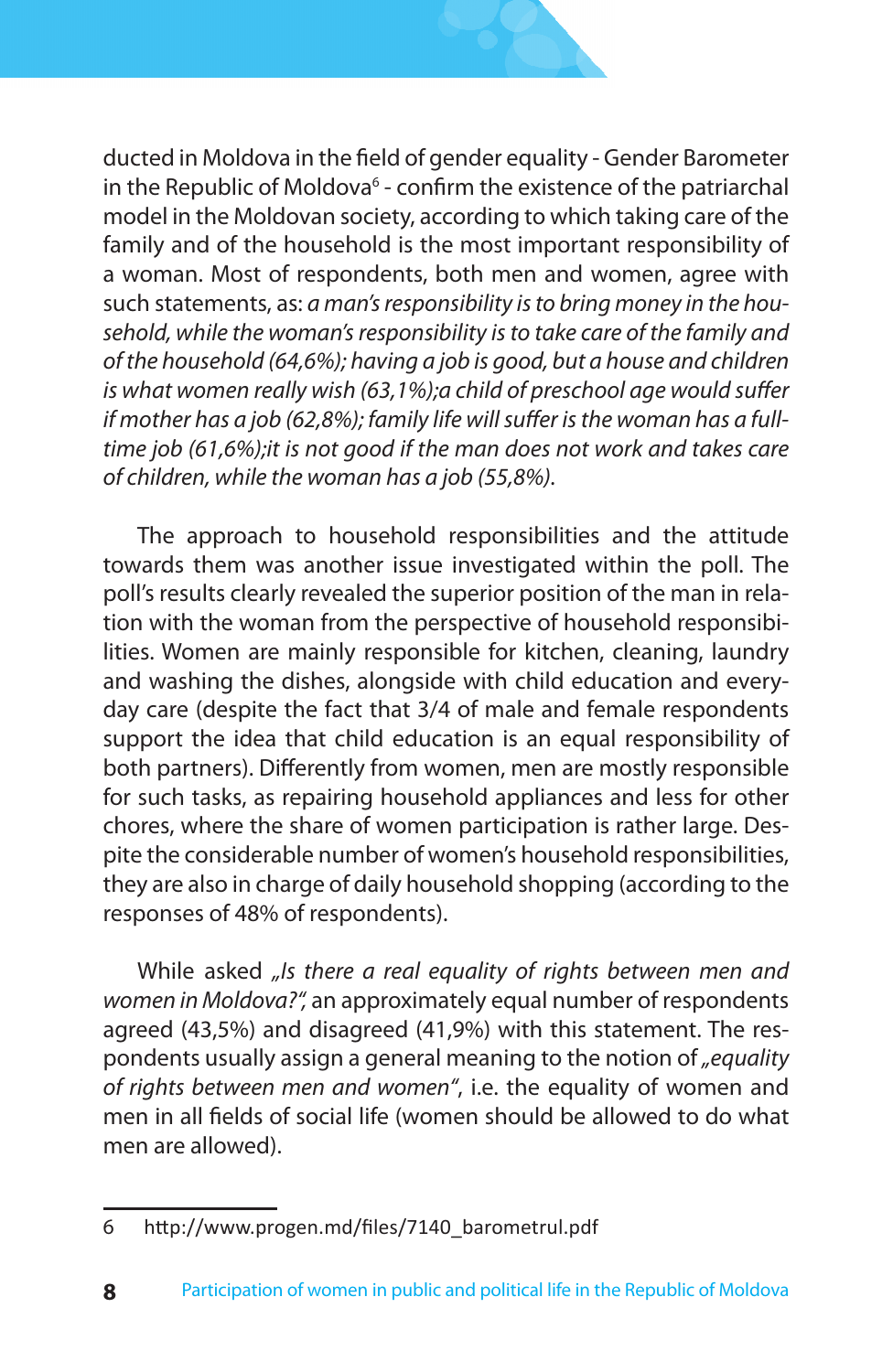Women participation in management of family life and administration of public life is accepted by most of respondents, 60 of the sample consider that the gender of the person who leads in the family or in public life does not matter, and that professional skills are what really matters in public life. In the same time, a superiority attitude of men in relation with women persists among male population, 40% of them being persuaded that a man should better lead in the family and in public life.

Despite the fact that a considerable share of men do not accept the idea of women participation in public life in leading positions, most of them recognize that women involvement in politics or in business would not have a negative influence on these spheres of social life. On the other hand, while being asked if they would elect a man or a woman for a precise leadership position (president of parents' board at school, school director, member of the local/raion council, president of the local/raion council, mayor, deputy or president of the country), most respondents stated in almost all cases (except the position of mayor and president of the country) that the gender of the elected person is not essential, but his/her professional skills. In the same time, the analysis of the poll's data pointed out that 49% of respondents consider that *"men are better leaders than women".*

The comparative analysis pointed out, both in women's and in men's responses, the trend to decrease of the level of women acceptance for leadership positions (mostly among male respondents) with the increase of the level of leadership positions. According to the respondents, women involvement in public life in the Republic of Moldova, particularly in the political sphere, is blocked by a series of objective factors (for example, household responsibilities: 59,8% of the population of the Republic of Moldova consider that *"burdening women with household duties"* impedes the Moldovan women from being more active in political life and 64,7% consider that *"women are too busy with household duties and do not have time for leadership positions"*.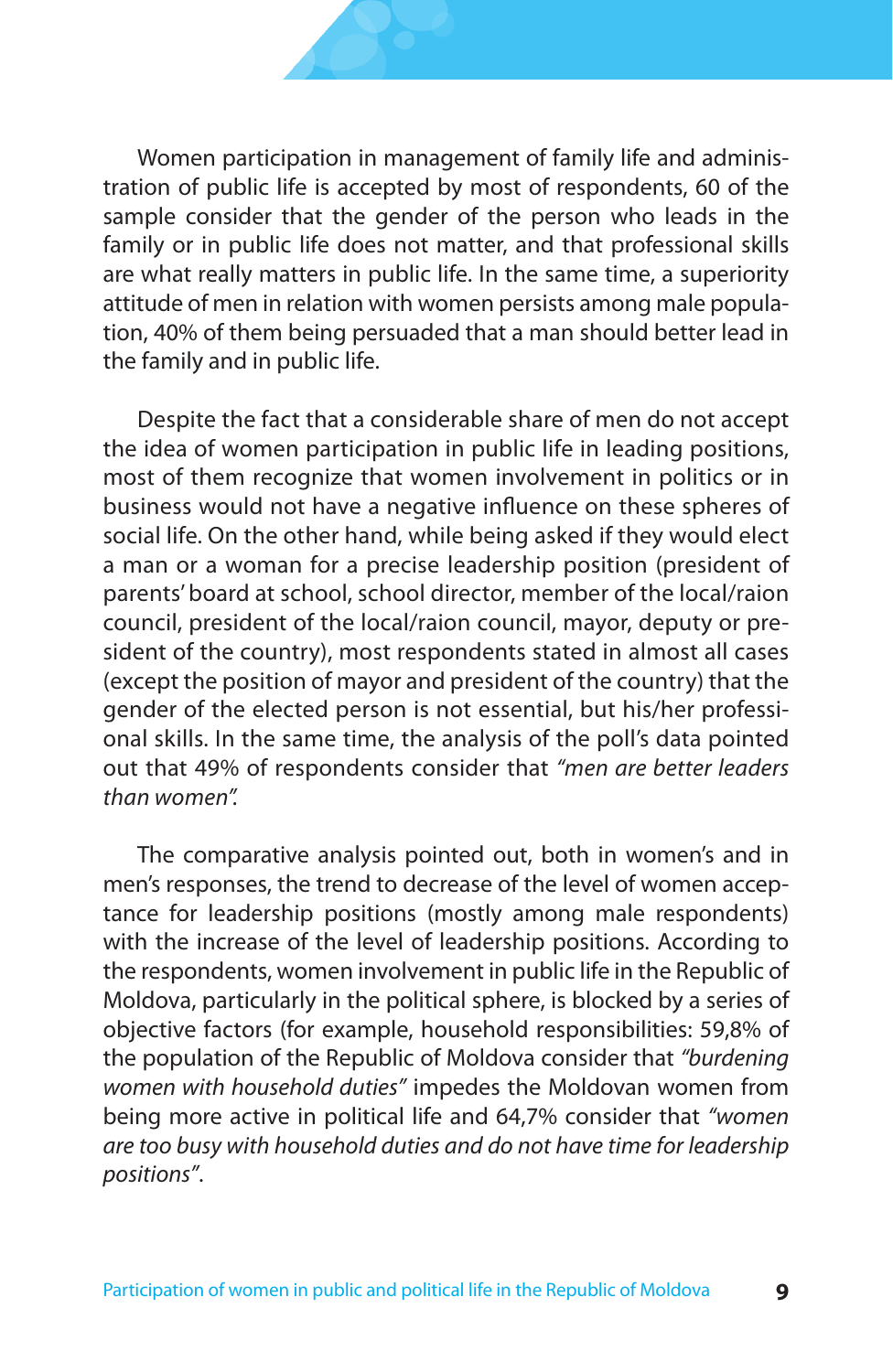Other reasons pointed out by the respondents:

- Lack of political levers for encouraging women participation in political decision-making (36,8% of the population of the Republic of Moldova think that *"the political system built up mostly from men is an impediment for more active participation of Moldovan women in political decision-making")*;
- Men are interested in restricting the access of women to leadership positions (52,6% of respondents stated that *"men are interested in not allowing women to compete with them for a leadership position");*
- The political system consists mostly of men;
- Differences in education of men and women (47,9% of the population of the Republic of Moldova consider that *"women are taught that administration is not their job")*;
- Subjective/psychological reasons: persistence of a mentality according to which women have poorer leader skills, women are less united and they are afraid of large responsibilities (47,4% consider that *women are not confident in their own forces",* 45,5% think that "*women are less united than men"*, 44,6% stated that "women are afraid of large responsibilities").

In this context, it is worth being mentioned that, in general, the above-mentioned obstacles are equally shared by male and female respondents. From this perspective, a conclusive fact may be discerned - most of respondents of both genders consider that, in the Republic of Moldova, men are rather concerned about their job, and women – about family or they make attempts to match the family and the job (48,6% of respondents think that women in Moldova are rather concerned about matching family and the job, while 43,3% of respondents stated women are concerned about family and 54% of them consider that men are rather concerned about their job and only 4,1% of respondents think that men are mostly concerned about their family).

Researchers in social-economic fields and in gender equality consider that changes in terms of gender relationship are to a large extent determined by the European Union's paradigm of gender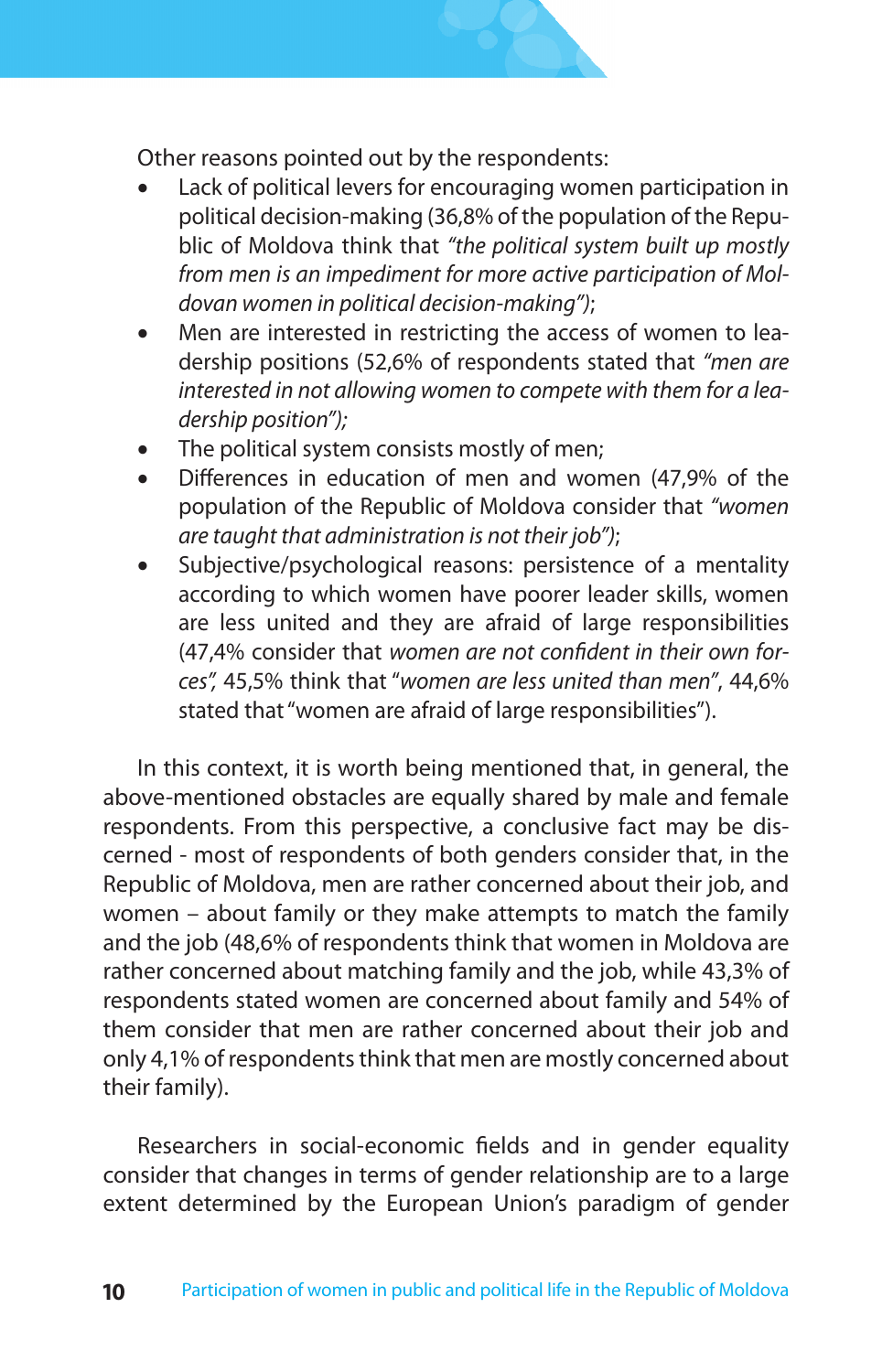equality, as well as by the level of enforcement at national level of the Social Charter and of the Social Chapter of Maastricht Treaty<sup>7</sup>. In the same time, the woman's condition in the society is enhancing due to the rapidity of such transformation, even though such a rapidity is not symmetrical in terms of attitude changes, at the level of people's beliefs.

# **II. Political participation of women**

The efficiency of a democratic system cannot be assessed without considering the degree of citizens' representation to decision-making fora. A real democracy cannot be strengthened in a society where a considerable share of the electorate is not constantly represented. A system based on political competition where inequality is perpetuated is not an open system and it does not take into account the principle of meritocracy and the competencies. If such a representation imbalance persists, it will generate in the future a democratic deficit. The increase of political participation of women in governance structures is considered as one of the basic ways to strengthen gender balance in the society. In fact, the representation of women in the decision-making process is very inhomogeneous and it depends on the administrative level and on political events occurred each year.

Political participation of women depends on a number of factors, such as: awareness of one's own rights and claiming them, access to information on the legislation in force, on policies, institutions and structures which "govern" their life; self-confidence, self-esteem and capacity to provoke and to face (if needed) the existing State structures; networks and relationship providing support and models of positive role; an environment "empowering" them - a political, legal, economic and cultural environment favourable for full involvement of women in decision-making processes. Other factors include: economic dependence and shortage of appropriate financial resources;

<sup>7</sup> Gender Transformations, Sylvia Walby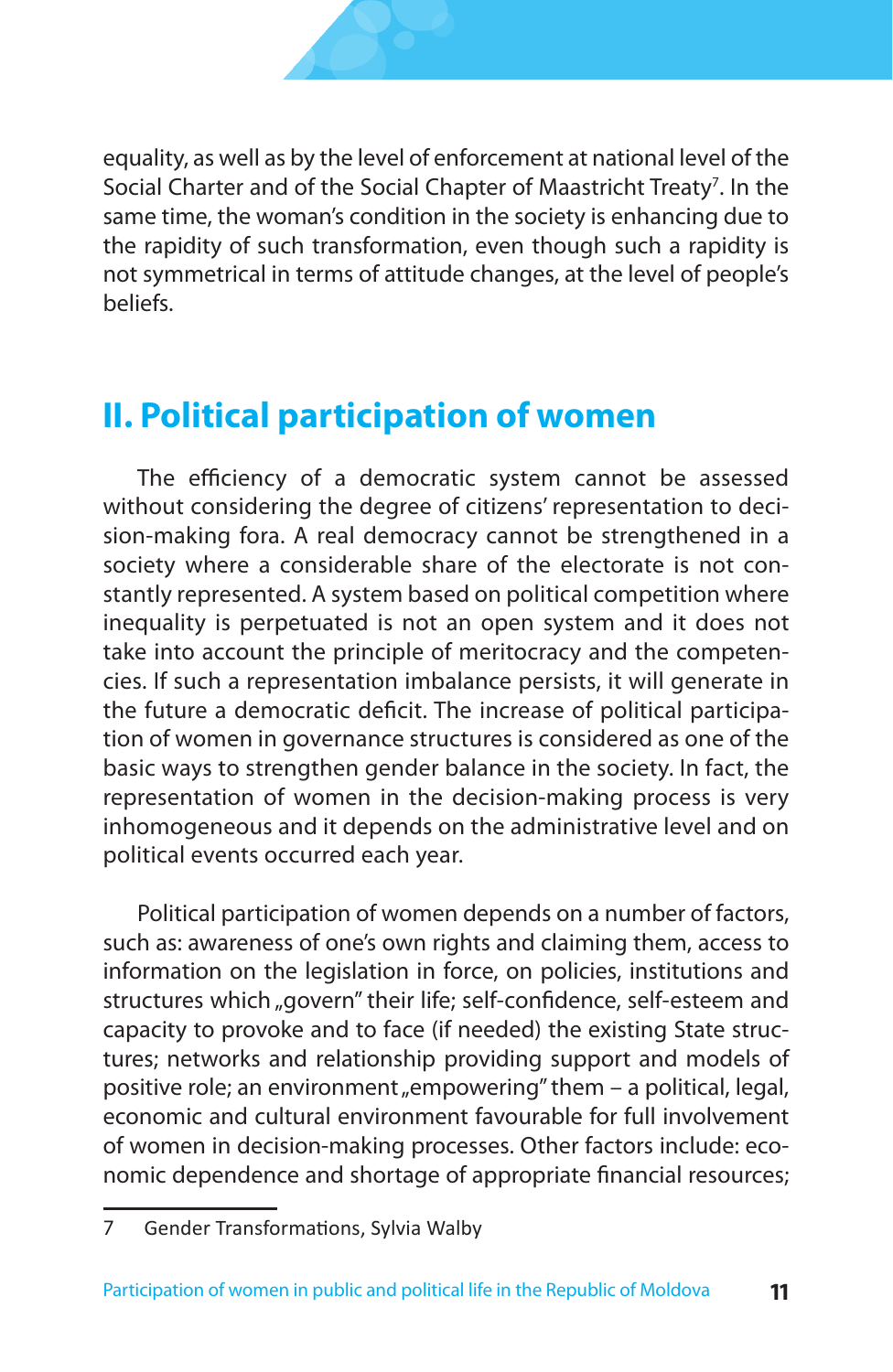

different employment opportunities (and, implicitly, career development); discriminatory social-cultural attitudes and negative stereotypes perpetuated within families and in public life; overload with domestic responsibilities; intimidation, harassment and violence; lack of access to information.

In addition to the legal framework, women face the following *social-political obstacles* during the race for decision-making scenes: (i) predominance of a masculine model associated with the political success and with politics, in general (within the post-communist space, the political personage is identified with a number of characteristics, but the list does not include being a family man); (ii) considering the man as the "head of the family" in all social, economic and political fields; (iii) limited support from the side of political parties, from financial support to the level of trust and human support; (iv) weak responsiveness of political parties to collaboration with women's organizations; (v) men are interested in not allowing women to compete with them for leadership positions; (vi) lack of political and social incentives for having a system of education and training in the field of women leadership intended to orientate young women towards politics; (vii) lack of models and of support form the side of women in power.

*Social-economic obstacles* can also be hardly overcome: (i) women are to a large extent financially dependent on men; (ii) women do not have the required resources or the economic networks which might support them in an election campaign; (iii) women do not have time resources which are limited because of their double duties (domestic and professional).

The third type of problems faced by women willing to enter the political activity are the *ideological and cultural problems*: (i) in many societies, the widespread cultural patterns are the traditional ones which assign predetermined social roles to women and men (the woman is mostly in charge of care, house, children, private area in general, while the man is in charge of the public area); (ii) unequal power relations between women and men in the family; (iii) low level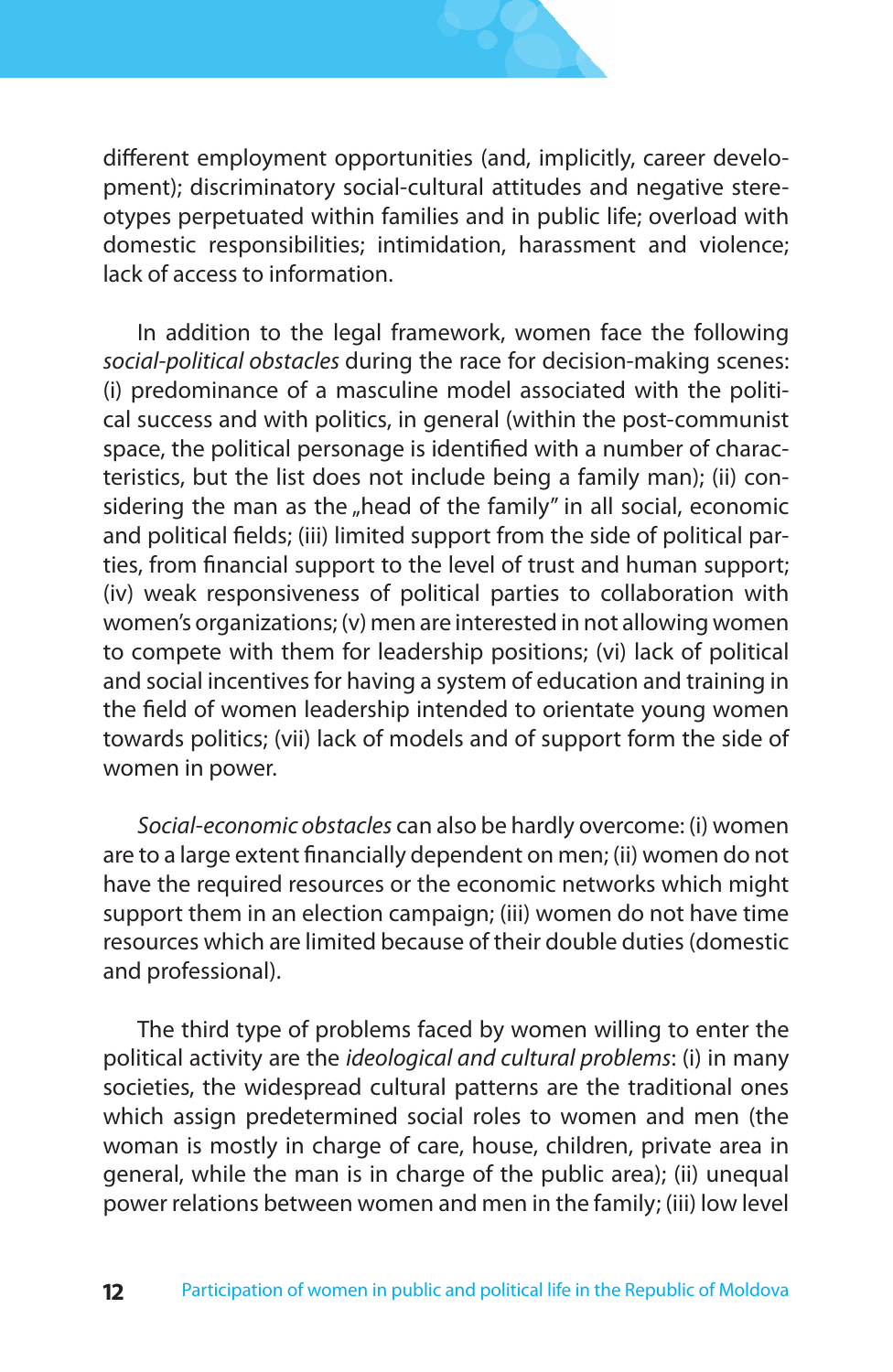

of women's self-confidence about entering the election; (iv) women's perception of politics as "dirty", "rough" and, consequently, low concern about it; (v) fear of violence, harassment, critics and divorce; (vi) the way how the mass-media treat women of the political area (in general, the press imposes the women's image in politics as an atypical image).

#### *Current and comparative context*

Women's participation in political structures and process, where are made the decisions on the use of resources generated both by men, and (particularly) by women, remains insignificant. Or, the increase of women's political participation in governance bodies is considered as one of the basic ways to restore gender balance in the society.

Women's representation in the decision-making process is very non-uniform in the Republic of Moldova. In 2008, women did not succeed to expand their representation in leadership positions at the level of local government. In the same time, the number of female councillors, both at local, and at raion level raised. At local level, the position of consultant/ specialist, which is the lowest in the hierarchy, is held mostly by women. At the level of legislative power, since the legislative election of 2009, the conjuncture is more favourable for women. The number of women deputies in the Parliament has raised. As for women's representation to decision-making positions at the level of central government, the following tendency can be discerned in the Republic of Moldova: despite the fact that a certain gender balance in wage distribution and even in decision-making positions exists in ministries and in other central government bodies, the ratio women-men decreases at the highest decision-making positions of the hierarchical ladder.

<sup>8</sup> During the report editing a new Government was appointed in Moldova and now there are two women as Deputy Prime Minister, one of them being also among other four women in Minister position (in comparison two women in former Government composition).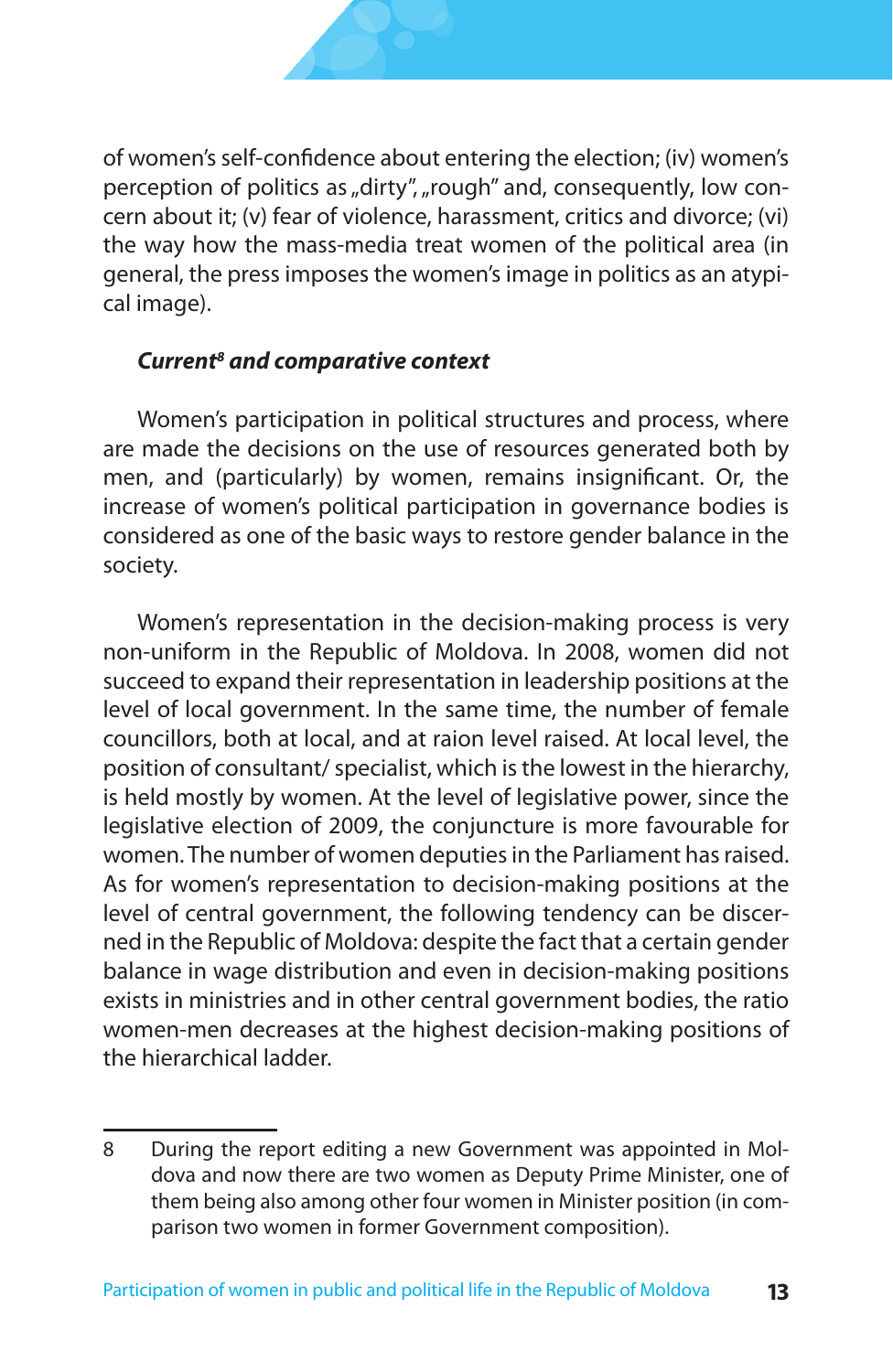

Although the representation of women to raion and local councils, as well as to the Parliament is enhancing, no anticipation can be done about women's presence in decision-making bodies after the coming election, as this fact will to a large extent depend on each political party's perception of the issue of gender equality. On the other hand, it is also worth being mentioned that, despite the optimistic figures revealing a growing participation of women in decision-making, it is difficult to estimate their real participation in *de facto* decision-making.

In the Transdniestrian region, 4 out of 42 deputies are women, and they are involved in the activities on 5 parliamentary committees (out of 9). The administration of the Supreme Council of Transdniestria consists exclusively of men, and the Office of the Supreme Council – of women. In the total number of 12 ministers, there are 3 women and in the total number of ten local government presidents, there are 3 women. The administration of the Supreme Court consists of 4 people: two women and two men, and the Council of the Supreme Court has 5 members, including 2 women.

The most frequently used indicator for showing the level of women's representation and of their participation in the decisionmaking process is the percentage of women's presence in elective decision-making bodies. The Recommendation Rec(2003)3<sup>9</sup> of the Committee of Ministers of the Council of Europe to member-states on balanced participation of women and men in political and public decision-making process points out that balanced participation means that the representation of either women or men in any decision-making body in political or public life should not fall below 40%. Comparing this reference indicator to the level of women's representation in decision-making bodies in Moldova (see the table below), it becomes obvious that it has never been achieved.

<sup>9</sup> The document can be accessed at https://wcd.coe.int/ViewDoc. jsp?Ref=Rec(2003)3&Language=lanEnglish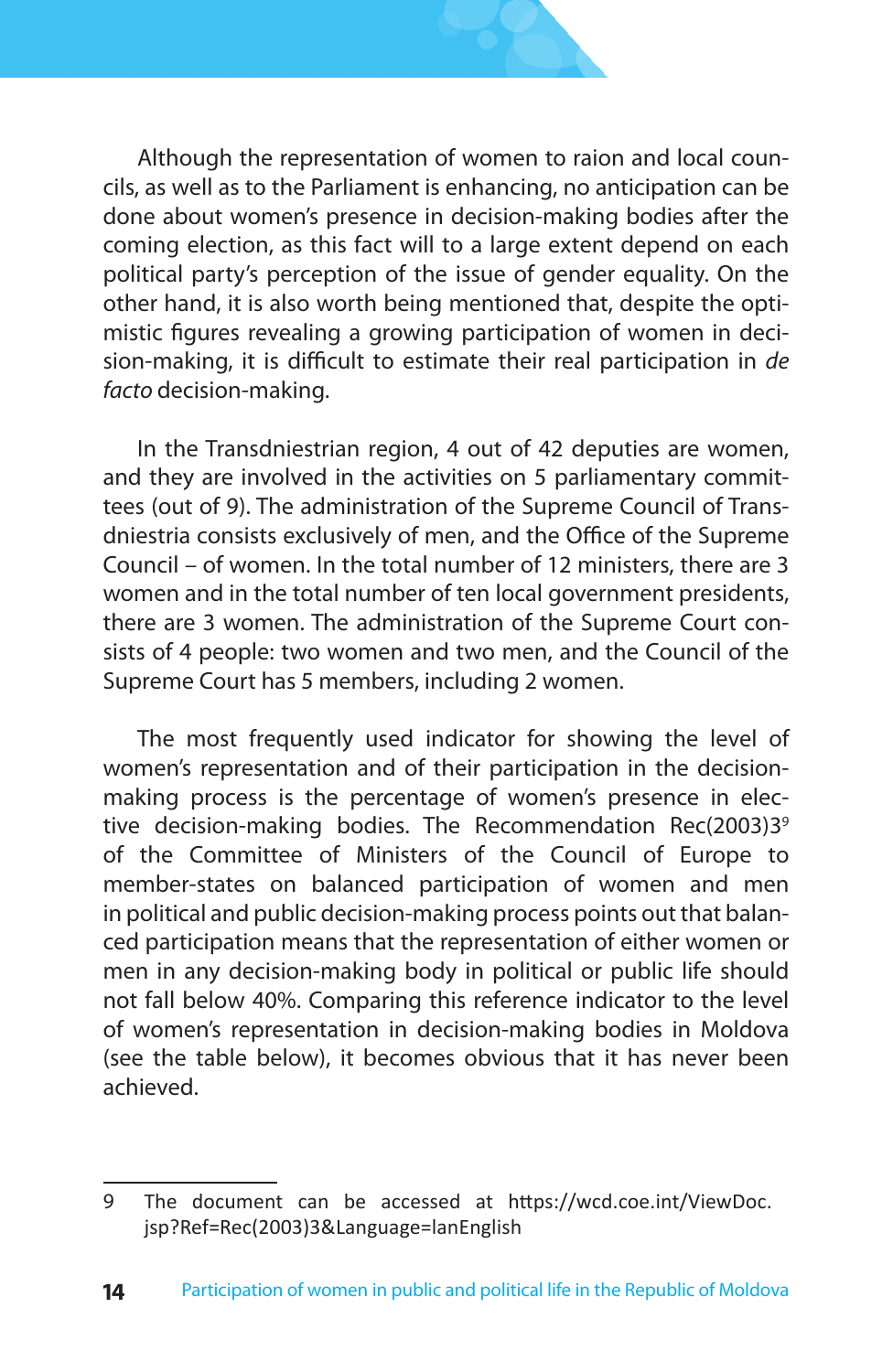

| Seat in the<br><b>Parliament</b> | Number of women in<br><b>Parliament</b> | <b>Percentage of repre-</b><br>sentation, % |
|----------------------------------|-----------------------------------------|---------------------------------------------|
| 1990-1993                        | 12 in 380                               | 3,8                                         |
| 1994 - 1998                      | 5 in 101                                | 4,9                                         |
| 1998 - 2001                      | 9 in 101                                | 8,9                                         |
| $2001 - 2005$                    | 16 in 101                               | 15,8                                        |
| 2005-2009                        | 21 in 101                               | 20,9                                        |
| 2009'07-2010                     | 26 din 101                              | 25,7                                        |
| 2010 - 2014                      | 19 din 101                              | 18,8                                        |

Table 1: *Level of women's representation in Parliament of the Republic of Moldova 1990-2010*

The analysis of the lists of candidates in elections plays a particular role in complex evaluations of women's opportunities to accede to decision-making bodies (Gender monitoring conducted systematically by "Partnership for Development" Centre). At the past four legislative elections, the share of women candidates – although it reached the level of 29% on average (in 2005) – has not changed, moreover, it has even decreased slightly (see the chart below).



Chart 1: *Gender composition of the lists of candidates for the Parliament of the Republic of Moldova.*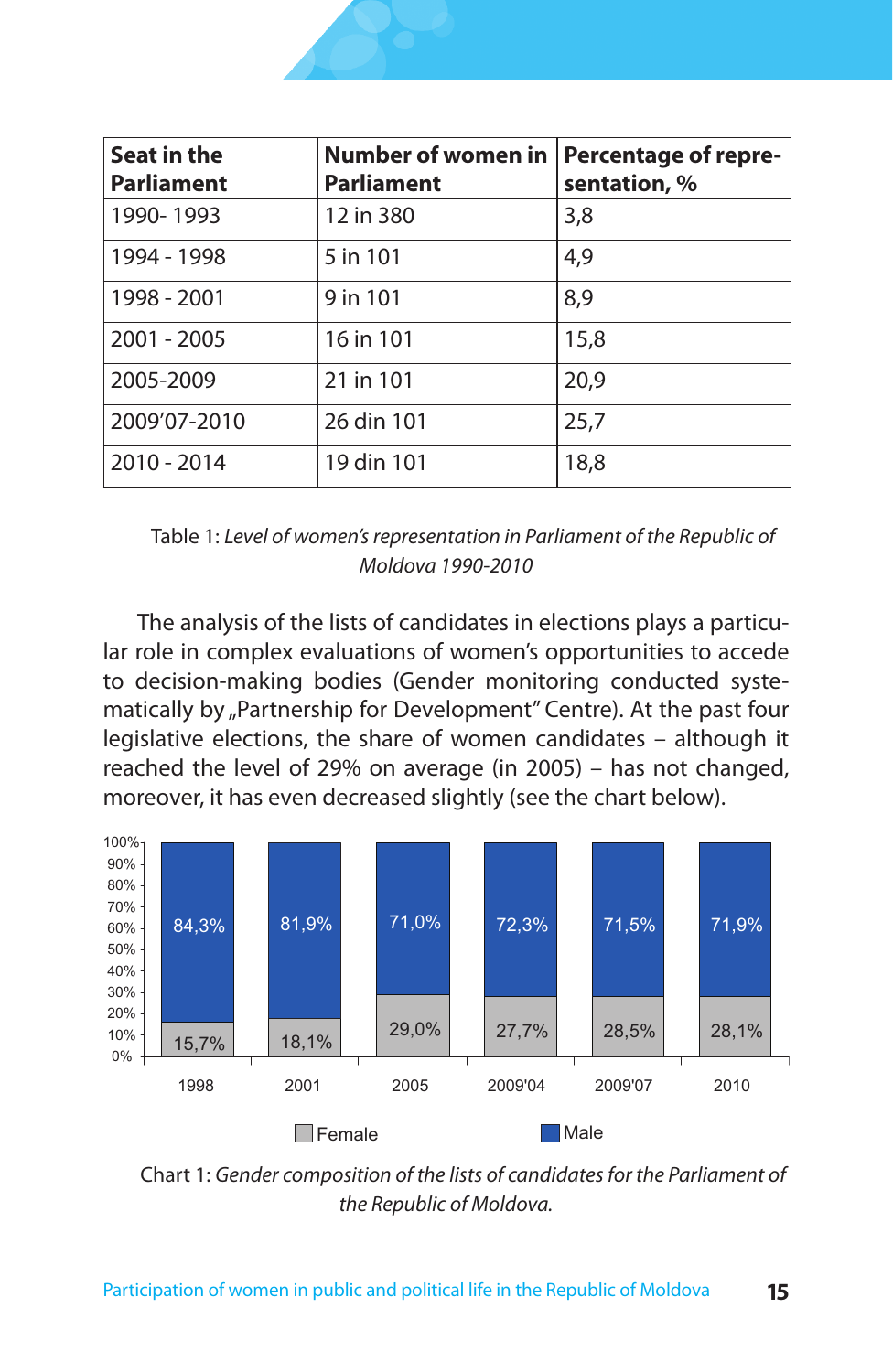Despite the fact that the share of women in the total number of candidates to legislative elections has not raised at the past four elections, the general share of representation amounts to nearly 30%, what can be considered as a progress. On the other hand, the analysis of women candidates *positioning* in the lists of parties shows a very unbalanced situation. Or, there are parties with a considerable share of women candidates, but they are *positioned* on less eligible positions in the lists, i.e. they have less opportunities to accede to a decision-making position. The chart below shows the share of women in the total number of candidates within each decile (ten positions) at the past six legislative elections.



Chart 2: *Women positioning in the lists of candidates for elections, by deciles (elections of 1998- 2010)*

Thus, women counted on average for 23,9% of the total number of candidates at the past six legislative elections. The analysis of women's presence in the lists of candidates shows that it depends on the position and that their percentage grows continuously by the end of the list in particular (from the inferior to the superior deciles). In the first decile (the first ten positions in a list of 100 candidates) women counted for 13,6%, i.e. much less that the general percentage in the lists (23,9%). In the second decile, the women's representation is not much wider, counting for only 16,1%. The percentage of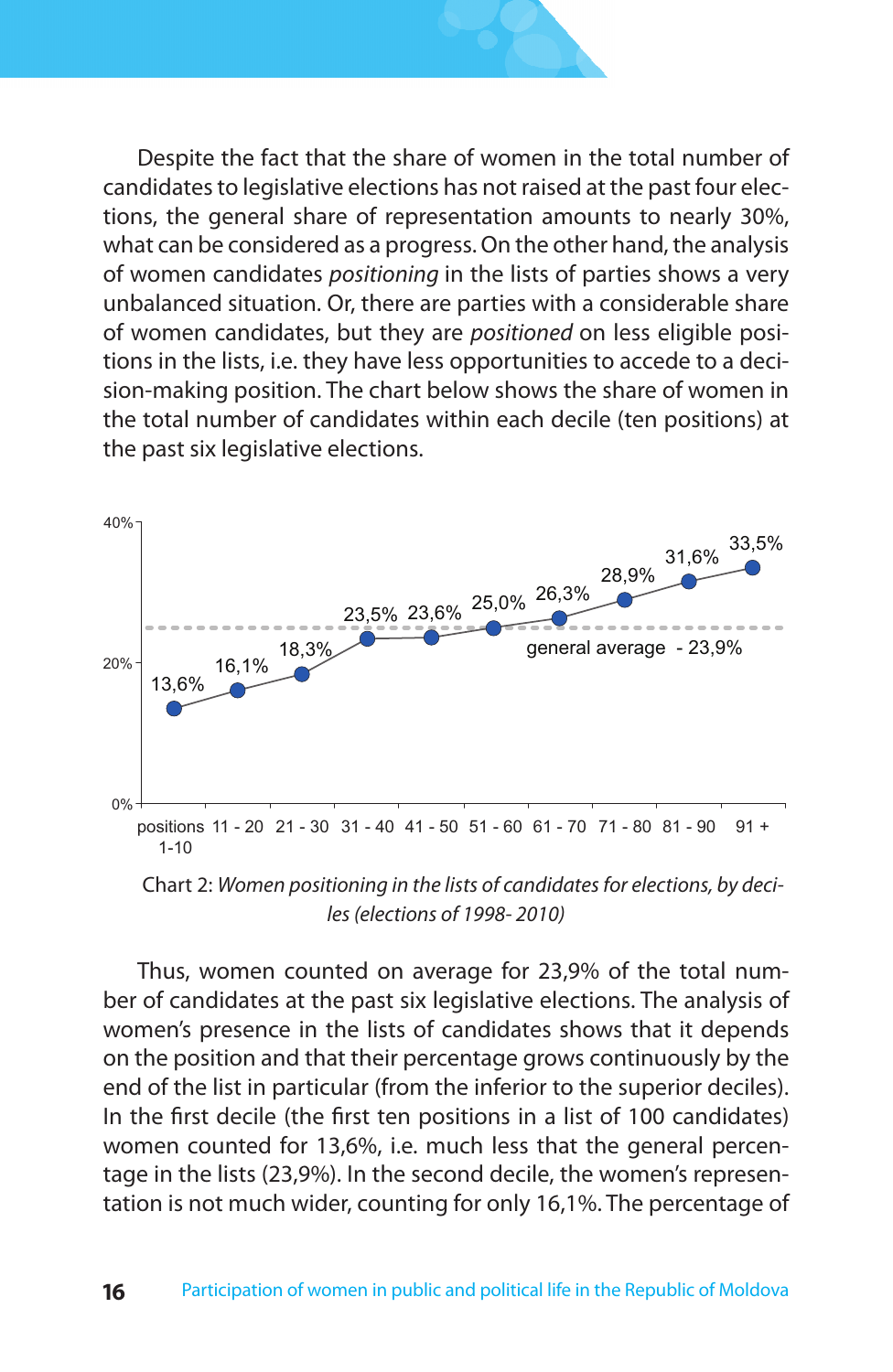women is much larger than the general percentage – 25% - only in the sixth decile (i.e. inside the positions 51-60 in a list of 100 candidates), and it grows constantly further, reaching the share of - 30,6% in the last decile (the last ten positions in the list of candidates).

Taking into account the particularities of the election system in Moldova (proportional, based on lists of candidates), it is important to analyze the women's representation in the lists from the perspective of their positioning. This factor is even more important than the number of women in the lists.

Women's representation in local government is similar. At local election of 2011, the share of women candidates to the position of mayor was lower (18,9%) than the share of women candidates at local election of 2007 (23,5%).

| Year                                                             | 2003 | 2007   | 2011   |
|------------------------------------------------------------------|------|--------|--------|
| The number of women elected 138<br>mayors                        |      | 163    | 166    |
| Percentage of women elected 15,37%<br>mayors                     |      | 18,15% | 18,51% |
| Percentage of women elected to  -<br>local councils              |      | 26,5%  | 28,6%  |
| Percentage of women elected to -<br>raion and municipal councils |      | 13,2%  | 17,4%  |

Consequently, the situation has not improved considerably after the elections (see the table below).

Table: *Women's representation to local government in Moldova 2003-2011*

The Republic of Moldova took – by signing the Declaration of Millennium Development Goals – many commitments in terms of promoting gender equality and women's empowerment. Target 1 of Goal 3 aims at *"Increasing women's representation in decisionmaking positions (from 26,5% in local councils in 2007 to 40% in 2015,*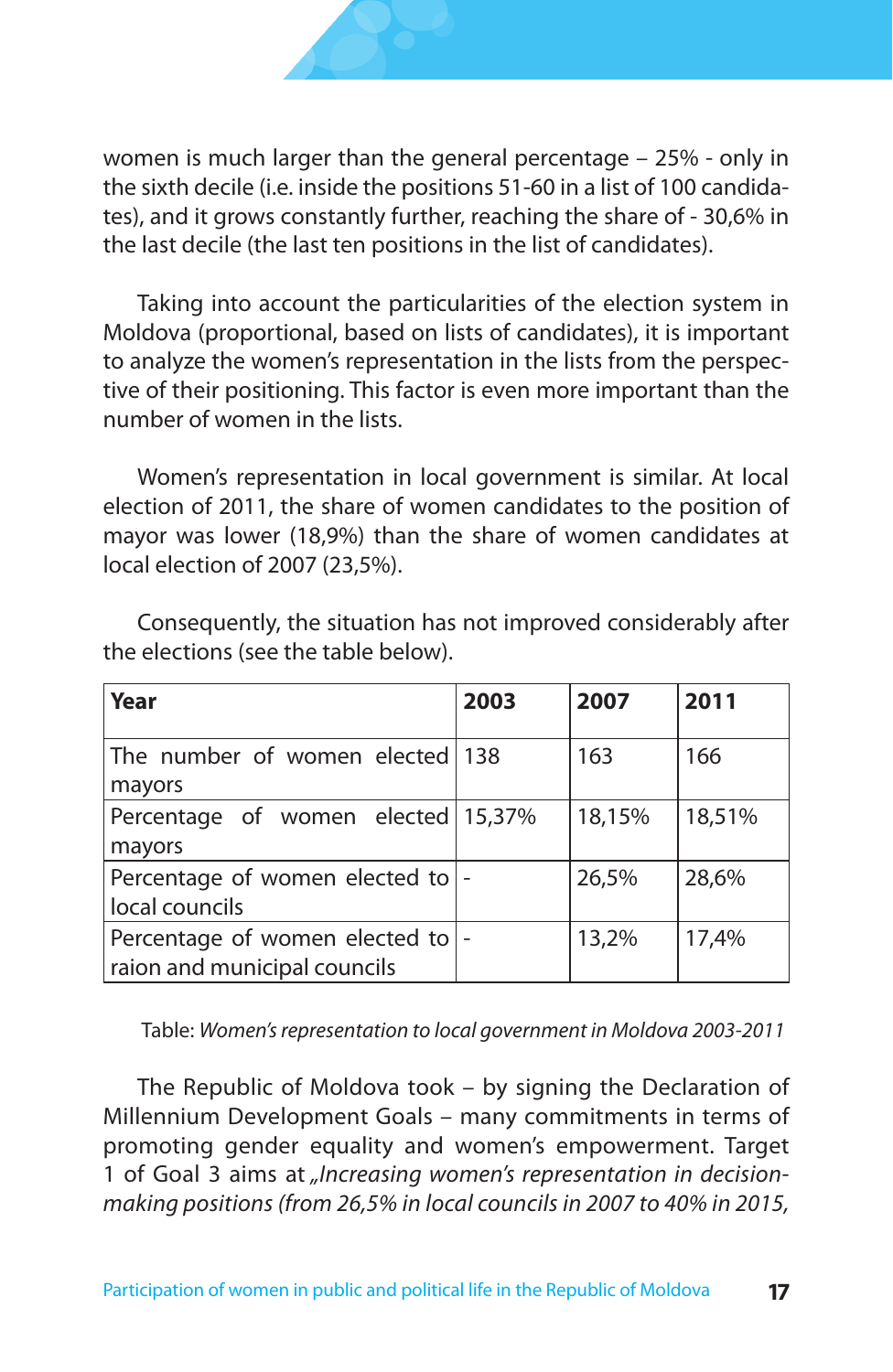

*from 13,2% in raion councils in 2007 to 25% in 2015, from 18% of women mayors in 2007 to 25% in 2015 and from 22% of women lawmakers in 2005 to 30% in 2015)"*. Despite the fact that elections are supposed to be held until the year 2015 (both legislative, and local), civil society organizations estimate that the commitments taken by the Republic of Moldova in this field will not be achieved if the Election Code is not modified (particularly, adopting the electoral quotas of representation). Government's Report on the achievement of Millennium Development Goals<sup>10</sup>, submitted in 2010 to ECOSOC Council of the United Nations, estimates as "probable" the feasibility of reaching this target.

The evaluation of women's representation in decision-making fora can be done as the result of the simple comparison with the percentage of women's representation in decision-making bodies in other regions or countries. According to the world classifica $tion<sup>11</sup>$  of women's representation in national parliaments done by the Inter-parliamentary Union, Moldova stands on the 64<sup>th</sup> position out of 143, Rwanda being on the first position with 56,3% of women in its national Parliament. A group of seven countries with null representation of women in decision-making bodies 12 are on the 143<sup>rd</sup> position of this classification. Compared to Romania and Ukraine, the level of women's representation in Moldova is much larger, Romania being on the 101<sup>st</sup> position with 11,2% of women in its legislative body, and Ukraine is on the  $122<sup>nd</sup>$  position with 8% of women in the legislative body. In the same time, according to the chart below, the level of women's representation in Parliament of the Republic of Moldova is rather low compared to the average representation in various regions, including compared to world average.

<sup>10</sup> The Report can be accessed at http://www.gov.md/public/files/raport\_ odm/ro/MDG - Cu COPERTI LINKS pentru web.pdf

<sup>11</sup> Women in Parliaments, Word Classification. Situation as on 31st of March 2012 http://www.ipu.org/wmn-e/classif.htm

<sup>12</sup> Federated States of Micronesia, Nauru, Palau, Qatar, Saudi Arabia, Islamic Republic of Iran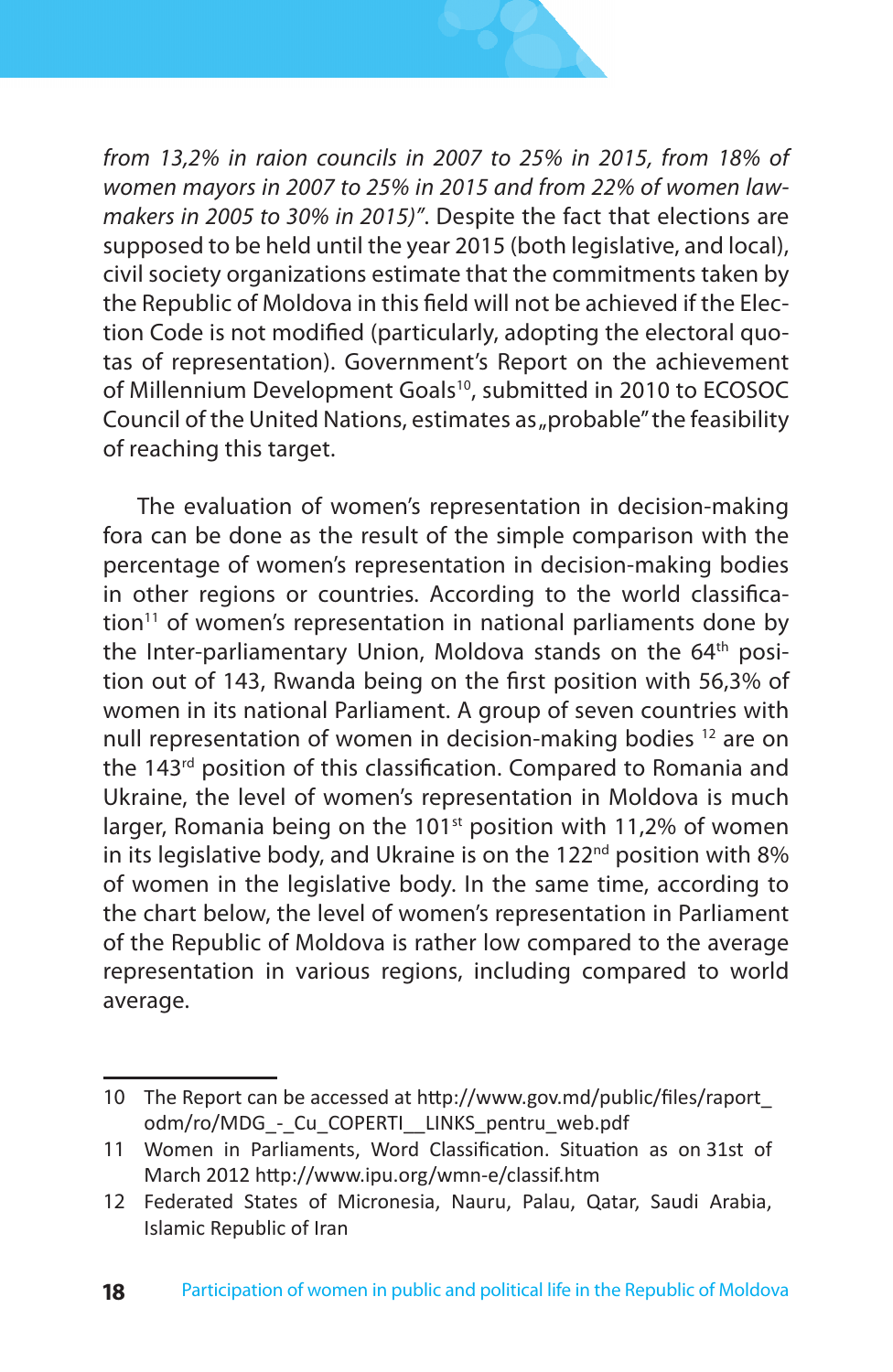



Chart 3: *Average level of women's representation in national legislative bodies, by regions*

#### **Present trends in promoting women participation**

On the 15<sup>th</sup> of September 2010, a group of deputies<sup>13</sup> brought to the Parliament's agenda a draft law on the modification of the Election Code through imposing a compulsory quota of minimum 30% of women in the lists of candidates for each type of elections. During Parliament's session of the 19<sup>th</sup> of January 2011, Government approved a positive notification on that draft law. The Government's notification states, among other, that the approval of the respective draft law remains at the discretion of the Parliament. Civil society representatives convoked at a meeting of the National Council for Participation, the National Council of NGO-s of Moldova, Civic Coalition for Free and Fair Elections and ProGen Alliance requested to Parliament leaders the organization of debates on the respective draft law<sup>14</sup>, but their request was ignored by the specialized parliamentary committee. Nevertheless, such debates were and still are necessary, because the experience of other States in terms of implementing the system of gender quota points out several prerequisites for the success of this measure intended to increase the number of women in decision-making positions<sup>15</sup>.

<sup>13</sup> The draft can be accessed at: http://www.parlament.md/ProcesulLegislativ/Proiectedeactelegislative/tabid/61/LegislativId/245/Default.aspx

<sup>14</sup> See the text of the address at: http://www.progen. md/?pag=n2&opa=view&id=57&tip=comunicate&start=&l=

<sup>15</sup> "Partnership for Development" Centre has conducted an analysis of the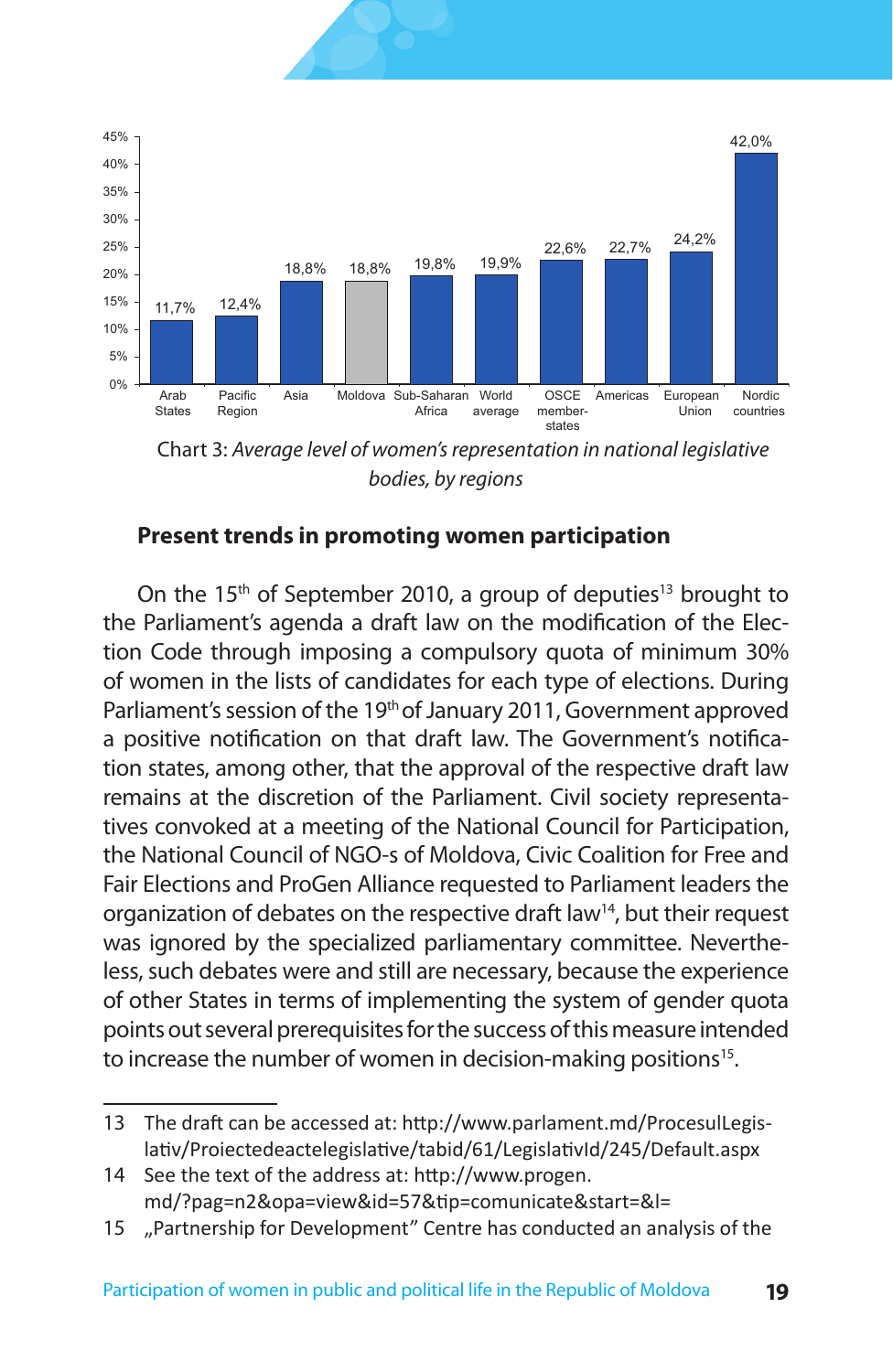



*Chart 4. The need for increase of the number of women in leadership positions*

implementation of the system of gender quotas in the European Union's countries, and in member-states of the OSCE. In the total number of 51 countries subject to analysis, 15 states have successfully implemented the system of electoral gender quotas of 29% within their election systems. In member-states of the European Union and in Eastern Europe, there is a share of 30,7%, mostly in countries of the Southern part of Europe (Portugal, Spain, Italy, Greece, Slovenia, Serbia).

16 A survey conducted within Omnibus service of the Centre for Sociological Research and Marketing "CBS-AXA", on a sample of 1331 people, inhabitants of the Republic of Moldova (living on the right-side bank of the Dniester).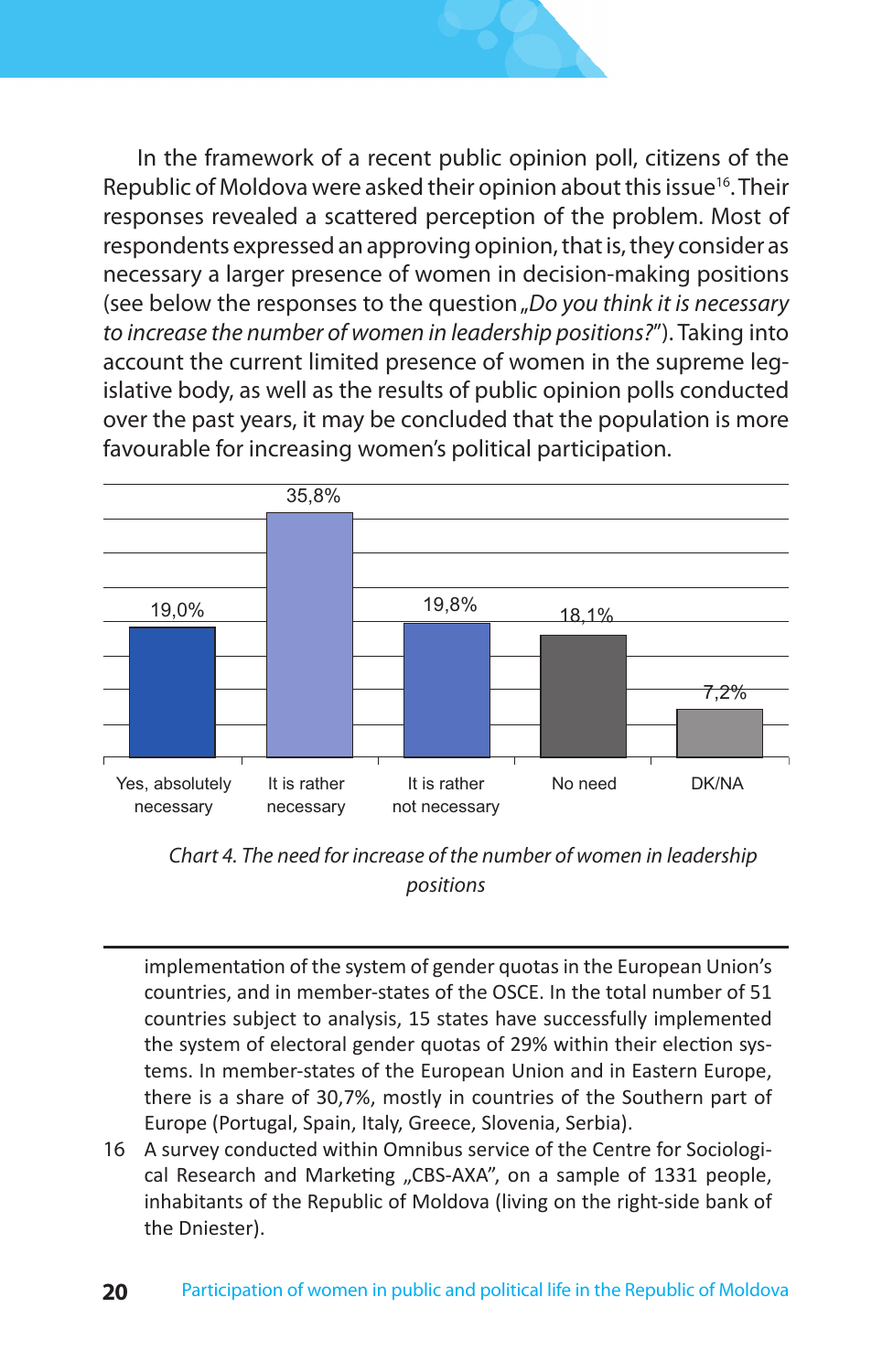The above-mentioned survey does not point out any difference of approaches among different age-groups of the population. For example, 55,5% of young people aged 18-29 do not accept the idea of a larger presence of women in the State's supreme bodies, and the share of respondents aged 60 or more who share such an opinion amounts to 52,1%. Such a fact invalidates the frequent opinion that elderly people are more reticent towards women's political participation. On the other hand, youth does not necessarily mean an emancipated vision on women's participation in decision-making bodies. The survey under consideration also revealed that education is associated with more progressive visions. Or, the population with a higher educational background (university education, specialized secondary education) is better aware of gender imbalance existing among the decision-making elite. In order to find out the opinions of citizens of the Republic of Moldova on the tools intended to foster women's accession to politics, the respondents were requested to express their viewpoint on this issue. Thus, half of respondents stated that political parties must be compelled to include a certain number of women in their lists of candidates (see below the responses to the question "Do you think that legislation should include *compulsory provisions for the political parties to include a certain number of women in the lists of candidates for elections?*").



*Chart 5: Opinions about the need for compulsory provisions for political parties to include a certain number of women in their lists of candidates for elections.*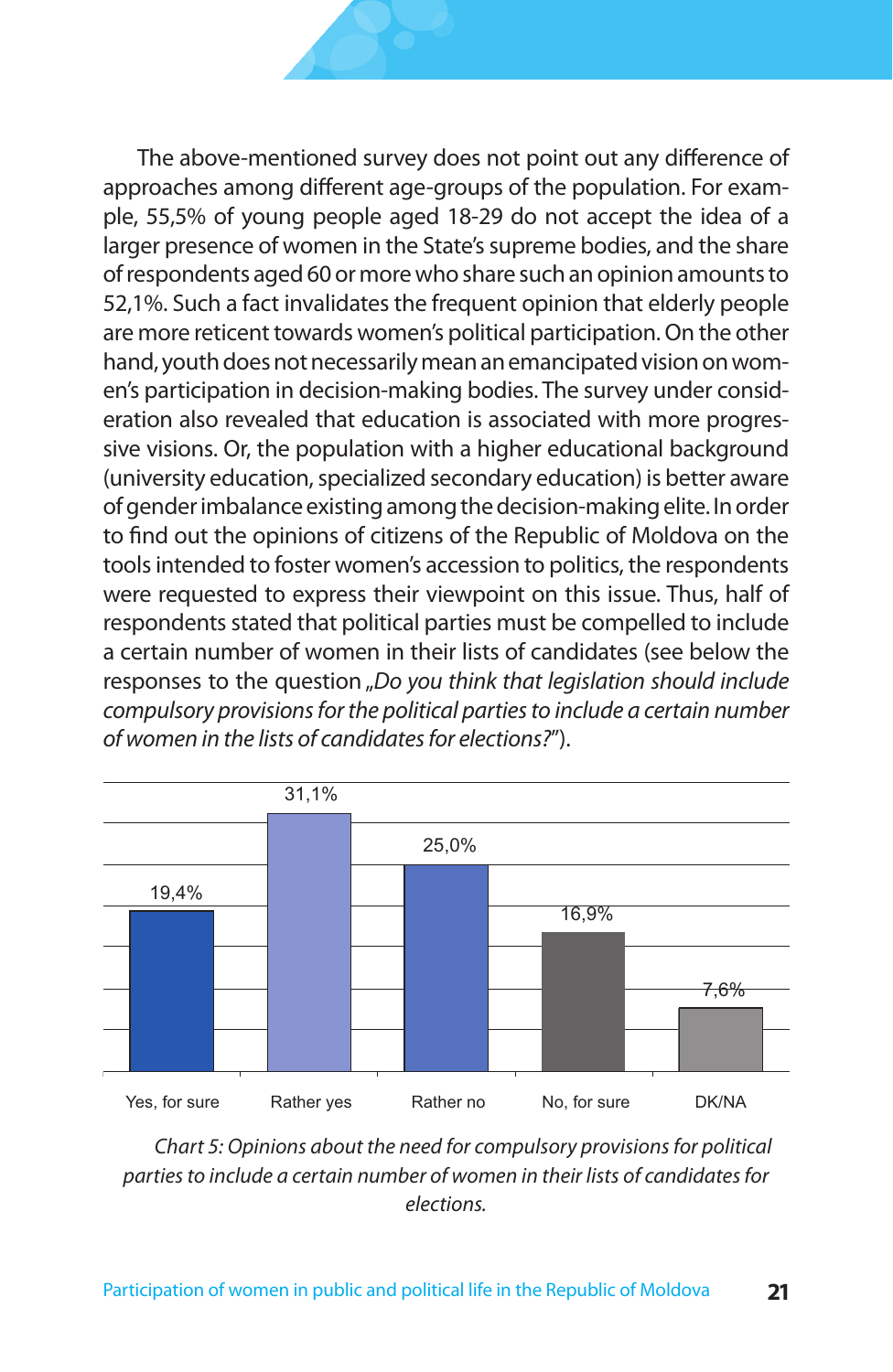Consequently, a request of the electorate is practically emerging. On the other hand, only one political structure in the country included in its constitutive documents a provision on the minimum quota of 30% of women candidates in their election lists. The respondents' answers show that not only the feminine electorate exclusively pleads for promoting the tools for increase of women's presence in politics as it was assumed, but a large number of men also agree with such an approach (women - 55,2% and men - 45,3%). University education graduates and holders of specialized education diplomas expressed a higher level of support for this idea (55%).

Another question was related to the threshold to be imposed to political parties in terms of women quota in their lists of candidates. The analysis of the results leads to the conclusion that most of respondents who support the idea of imposing a quota of representation opted for a threshold of a third of positions for women. One third of respondents (34,5%) consider that parties must be compelled to share equally the positions in their lists, and 6,5% of them think that women even should have a larger share. Other respondents (15,3%) opted for a threshold of 40 %, and only 23,4% of them pleaded for the share of 30%. Some respondents (17,4%) pleaded for a lower threshold, without specifying it (see below the responses to the question "Which should be the compul*sory minimum percentage of women in the lists of candidates of parties?*").



*Chart 6: Opinions about the compulsory minimum percentage of women in the lists of candidates of parties*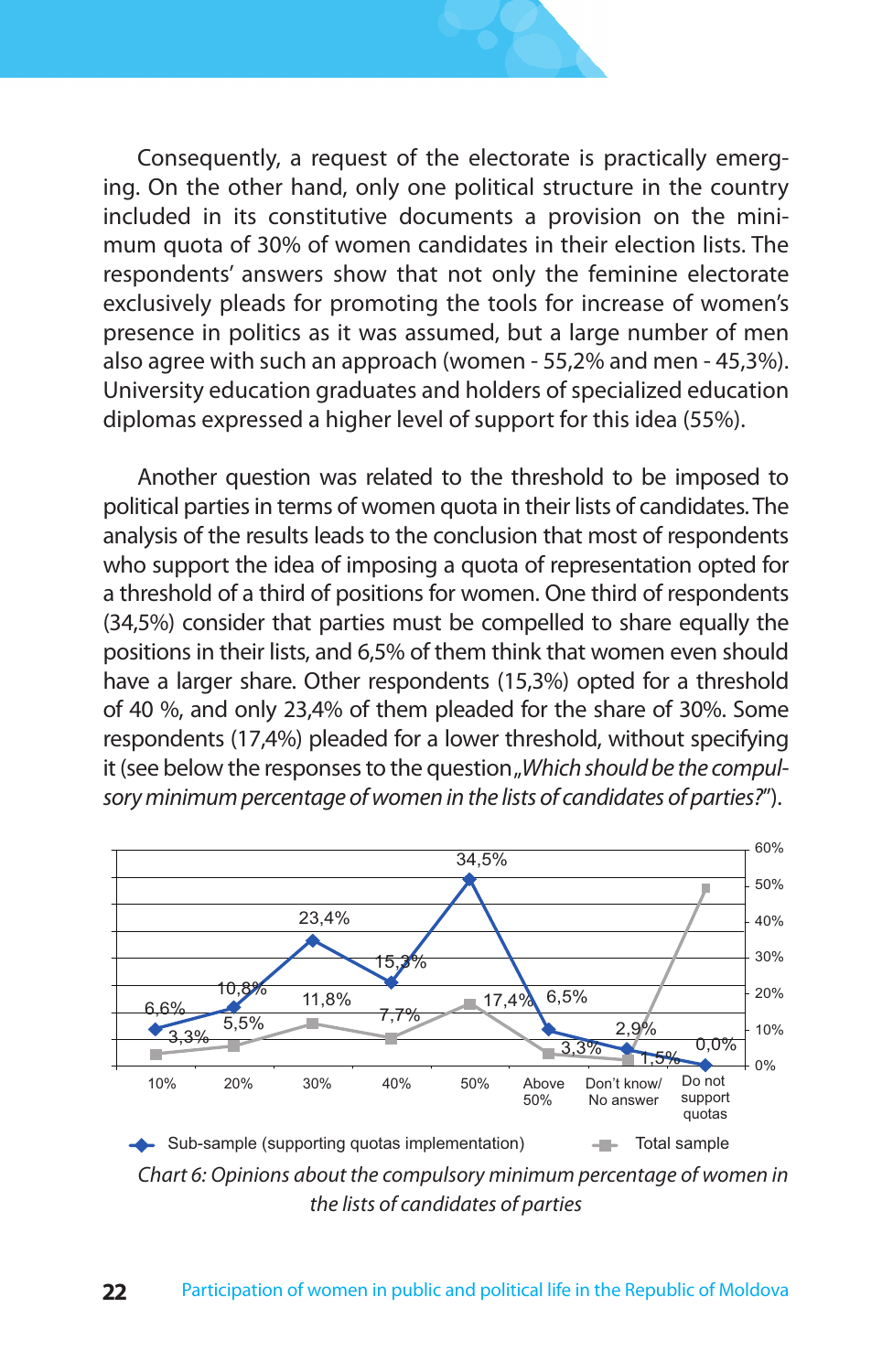The analysis of the experience of elections held over the past 10 years shows an insignificant presence of women in the lists of candidates, and a very limited presence on eligible positions. If provisions on the positioning are not included in the legislation, the usefulness of setting thresholds will be very low. In the same time, comparative analyses with countries which have legal provisions on the quotas of representation let us conclude that the sole establishment of such a threshold, without any system of financial stimulation and financial penalization, would be inefficient in Moldova.

#### **Recommendations formulated by the participants in the National Workshop**

- *Encouraging youth through education and the educational system – to involve in civic activities and consolidation of mentoring activities focussed on them;*
- *Promoting, by the means of the mass-media, successful feminine models in politics;*
- *Enhancing the political culture of the population about the importance of women's participation in politics;*
- *Enlarging women's access to information, consultancy services, mentoring and training activities aimed at developing leadership skills, especially in the rural areas;*
- *Including in the legislation provisions on the minimum quota of 40% of representation, by deciles, with financial stimulations and penalization for parties;*
- *Familiarization with the accessible mechanisms for promotion of women at the level of political parties (affirmative actions), for sustaining their political activities and for developing their potential.*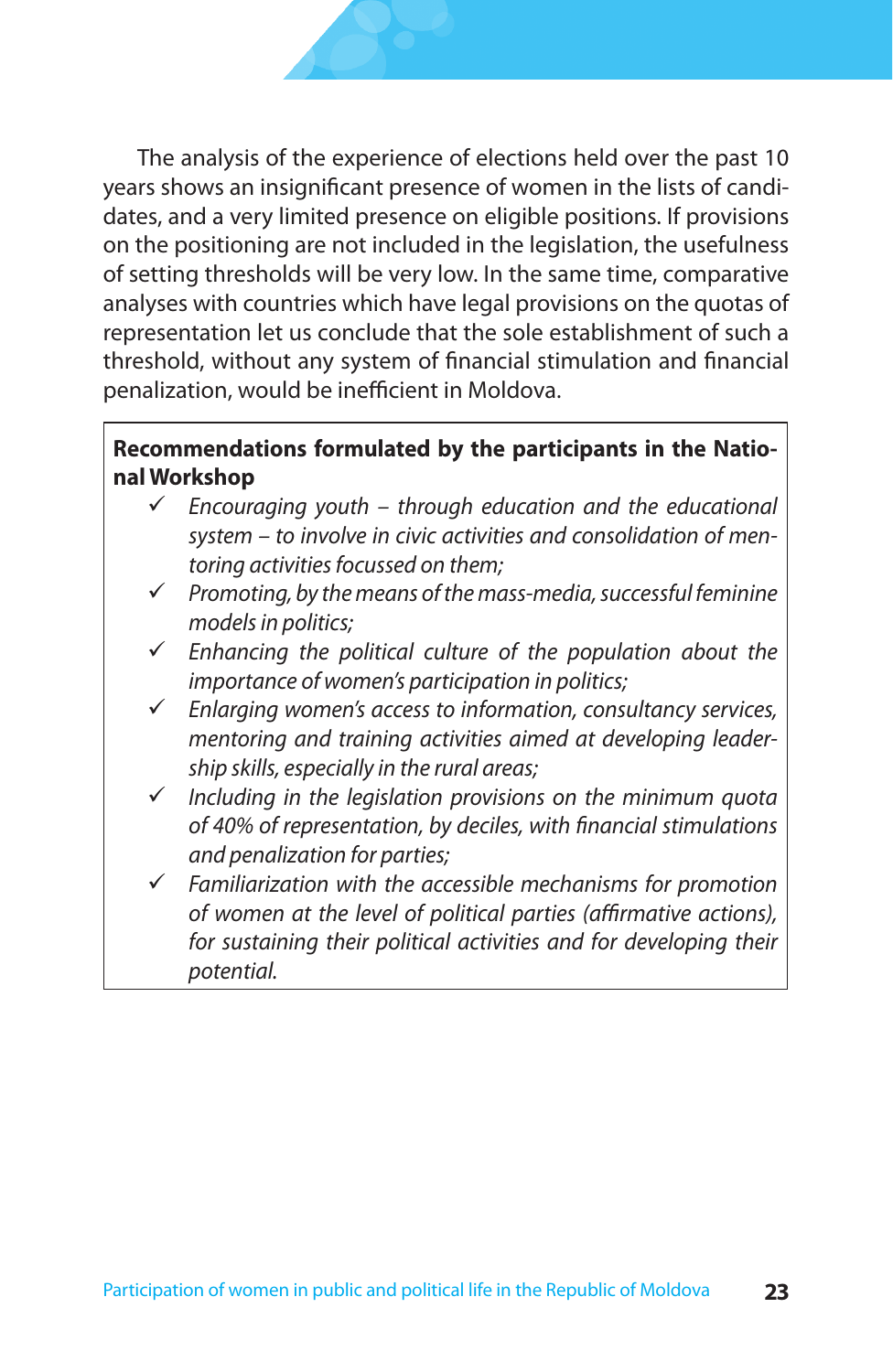# **III. Role of education and ofthe mass-media in promoting women**

Education is by excellence a field in which the issue of gender equality can and must have the largest area of intervention. The educational system, through its institutions, is a major segment for gender socialization, therefore gender education of children has to be conducted *sine-qua-non* and consistently. This means that gender dimension should be a constituent and indispensable part of the educational process, and that gender equality requires an integrative approach, so that it becomes one of the educational values of the system of education in the Republic of Moldova. At the national level, there is no distinct subject in terms of gender equality and we do not recommend having it, although in many countries such subjects are traditional and raise the children's and students' interest. The following two scenarios, which need to be combined, would be the most appropriate: developing gender equality modules within relevant educational subjects (for example, within the optional subject "Life Skills" or "Education for Family Life", "Civic Education" etc.) and, what is particularly important, to integrate gender equality education issues into all subjects, so that gender education is continuously provided within all basic subjects. Moreover, gender sensitization of the teaching staff during university education or recycling and continuing training courses would encourage openness to gender equality issues and would help overcome gender stereotypes in relation with pupils' behaviour and performance.

In 2005, Soros-Moldova Foundation, in collaboration with "Partnership for Development" Centre, conducted a survey<sup>17</sup> on gender perspective in the contents of school manuals and curriculum. The survey pointed out the existence of multiples gender imbalances in manuals and the perpetuation of gender stereotypes. The survey's results showed that teaching aids and manuals for pre-university education perpetuate some gender models and values, but they are able to aggravate gender imbalances in the society. Both the beha-

<sup>17 &</sup>quot;Gender models and values in public education in the Republic of Moldova" (CPD, 2005). Coordination: Doina-Olga Stefanescu.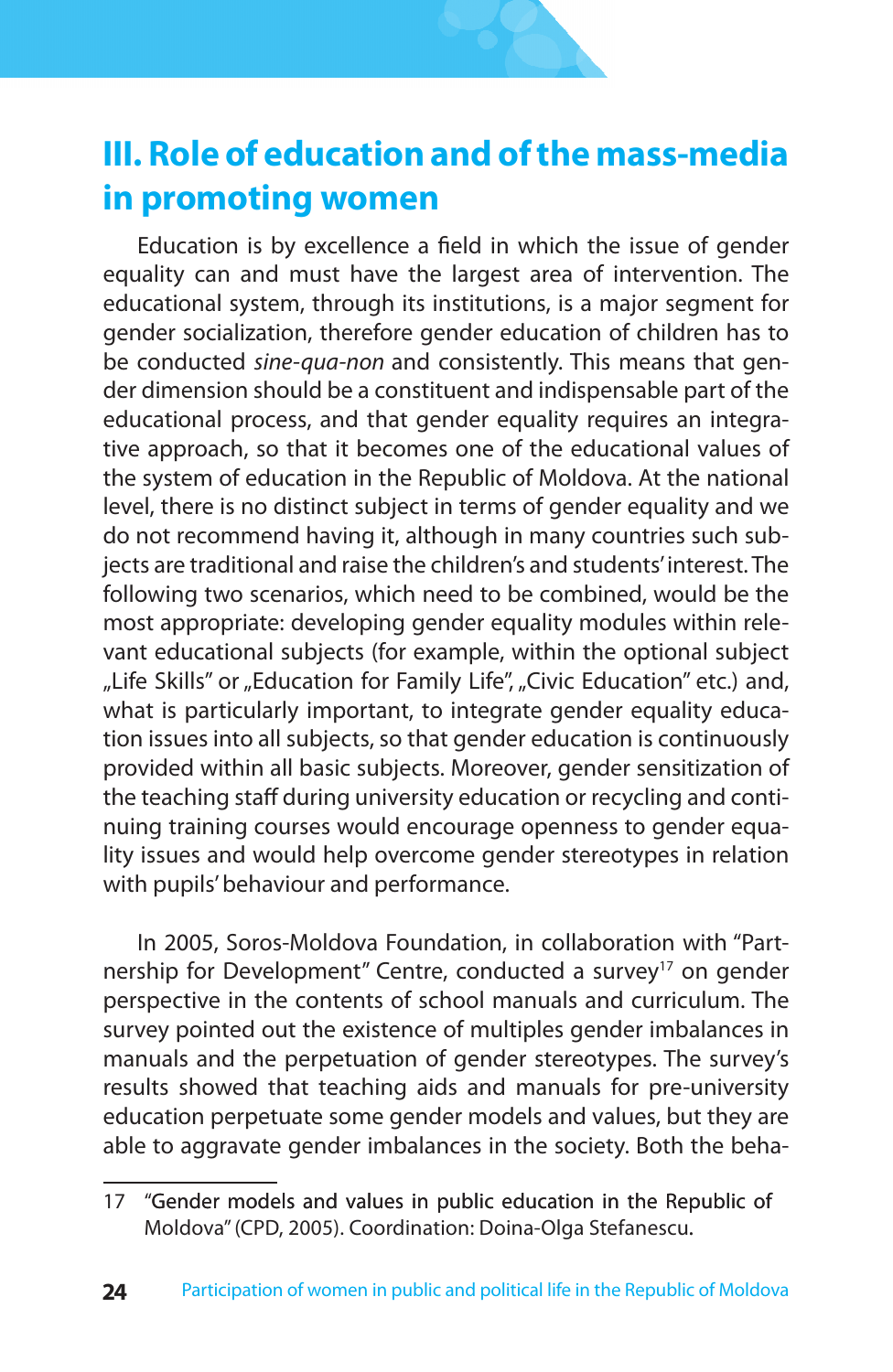viour of the teaching staff, and the contents and pictures in school textbooks create for the children a context for gender socialization which is unfavourable for gender education. The survey revealed that gender dimension is not taken into consideration by authors of the curriculum and of textbooks, gender issues being invisible in them or not important. In the same time, the curriculum does not have any inclusive objectives from gender perspective and only "Civic Education" school subject and the optional subject "Life Skills" deal with some gender issues.

The mass-media, including advertisement, is another major socialization agent. The growing interest in the mass-media and the impact of media products on people, as well as on promoting development is natural and very appropriate, taking into account their large number. The greatest share of information about the world does not come from our own experience; we acquire most knowledge about life from newspapers and magazines, radio, television and electronic mass-media.

In the same time, the mass-media do much more than "reflect" cultural norms and realities. In fact, the mass-media build and rebuild the culture. The mass-media and the media message socialize to a large extent; they influence on human decisions and behaviours; they transmit stereotypes and social models; impose constraints, promote standards and values. The mass-media educate and form the people from the perspective of gender roles and expectations – the way how we perceive the difference*.*

*The Law on ensuring equal opportunities for women and men,* passed by Parliament of the Republic of Moldova on the 9<sup>th</sup> of February 2006, includes a distinct article related to the mass-media, notably: (1) and (2) The mass-media shall contribute to promoting the principle of equality between women and men in the society through designing programmes and aids to overcome gender stereotypes. Any public discourse and materials presenting the image of women or men in a humiliating manner for their dignity shall be deemed unacceptable and shall be counteracted in accordance with the present law".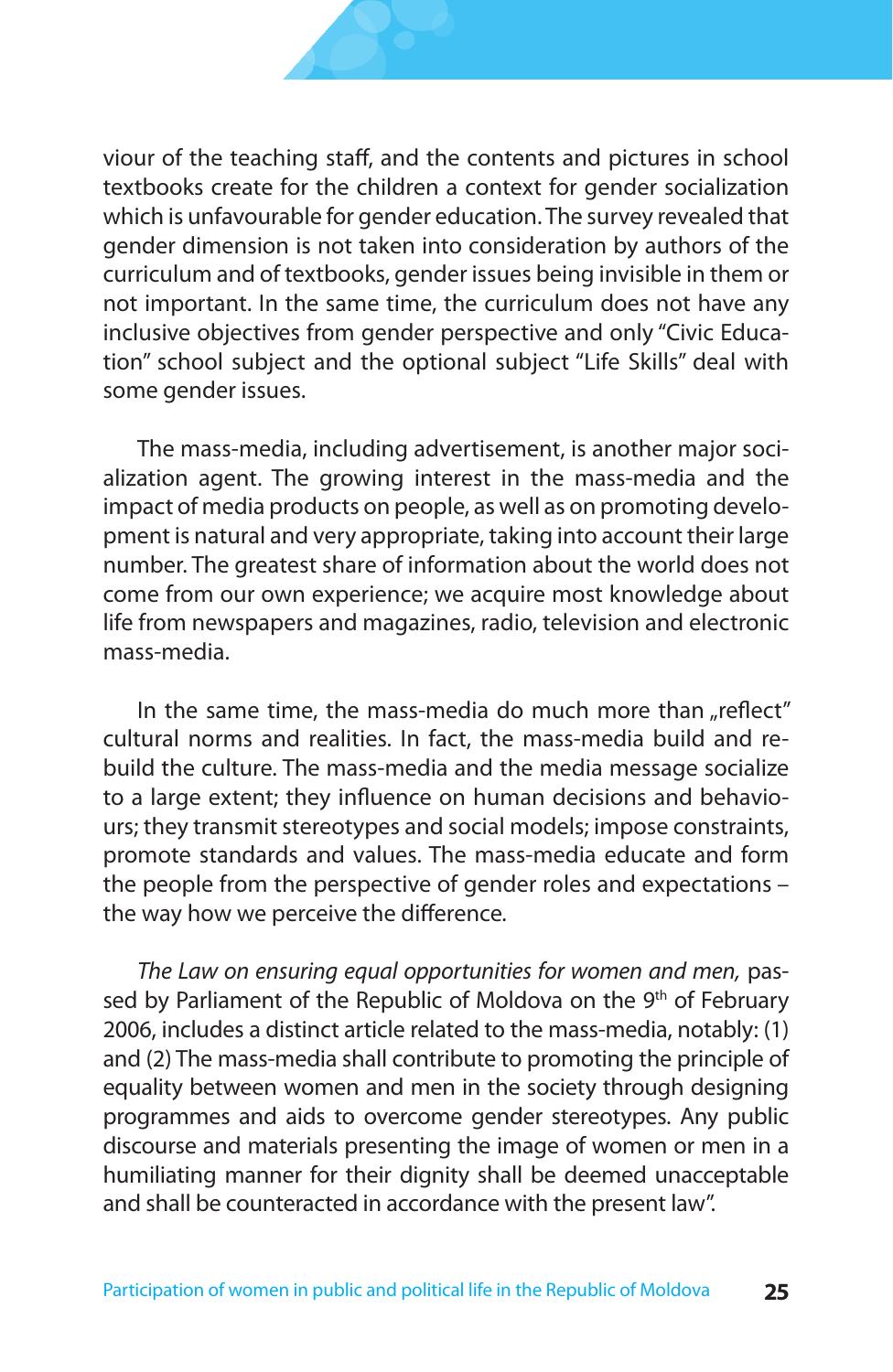The researches conducted in the field under consideration reveal that media production presents differently and tendentiously the man and the woman, and such a fact perpetuates a crass imbalance between the two genders both from the viewpoint of the share, and of the topicality. Or, women still are a "marginalized group", and men  $-$  a "favoured" one. In other words, the mass-media do not provide a balanced image of men and women, of their involvement and contribution to public and private life. Media products related to women (printed, audio, video and electronic press) often submit a degrading and negative image, prejudicing the women's image in the society, causing serious repercussion on the way how they perceive themselves and how they are perceived by men. In addition to it, advertisement and pornographic media products, violent and humiliating, also negatively affect the women's image and, consequently, their participation in the society.

Now, the mass-media do generally anything but perpetuate the traditional and, implicitly, sexist roles, obstructing in such a way the consolidation of gender balance and of a genuine gender partnership, particularly in terms of gender education. In the same time, the greater concern about gender equality in the context of mass-media issues is in fact an expression of the recognition of the mass-media as a powerful and influential cultural catalyst of stereotypes, including of gender ones. Any gender stereotype endeavour which claims efficiency should focuss on public institutions which produce and transmit such standardized, simplistic and reductionist beliefs about the reality.

The analysis of gender dimension in the field of advertisement at international level revealed the existence of a multitude of conservative and patriarchal models (patterns) in representation of masculinity and femininity, notably through exaggeration, mockery, obloquy or disregard for the feminine and exaggerate capitalization on the masculine, considered as a "normality" or presenting them as addictive (alcohol, smoking, etc.). Such findings are also true with regard to autochthonous advertisement products, confirmed by resonant cases disseminated by the media and brought to courts, without, unfortunately, winning the case.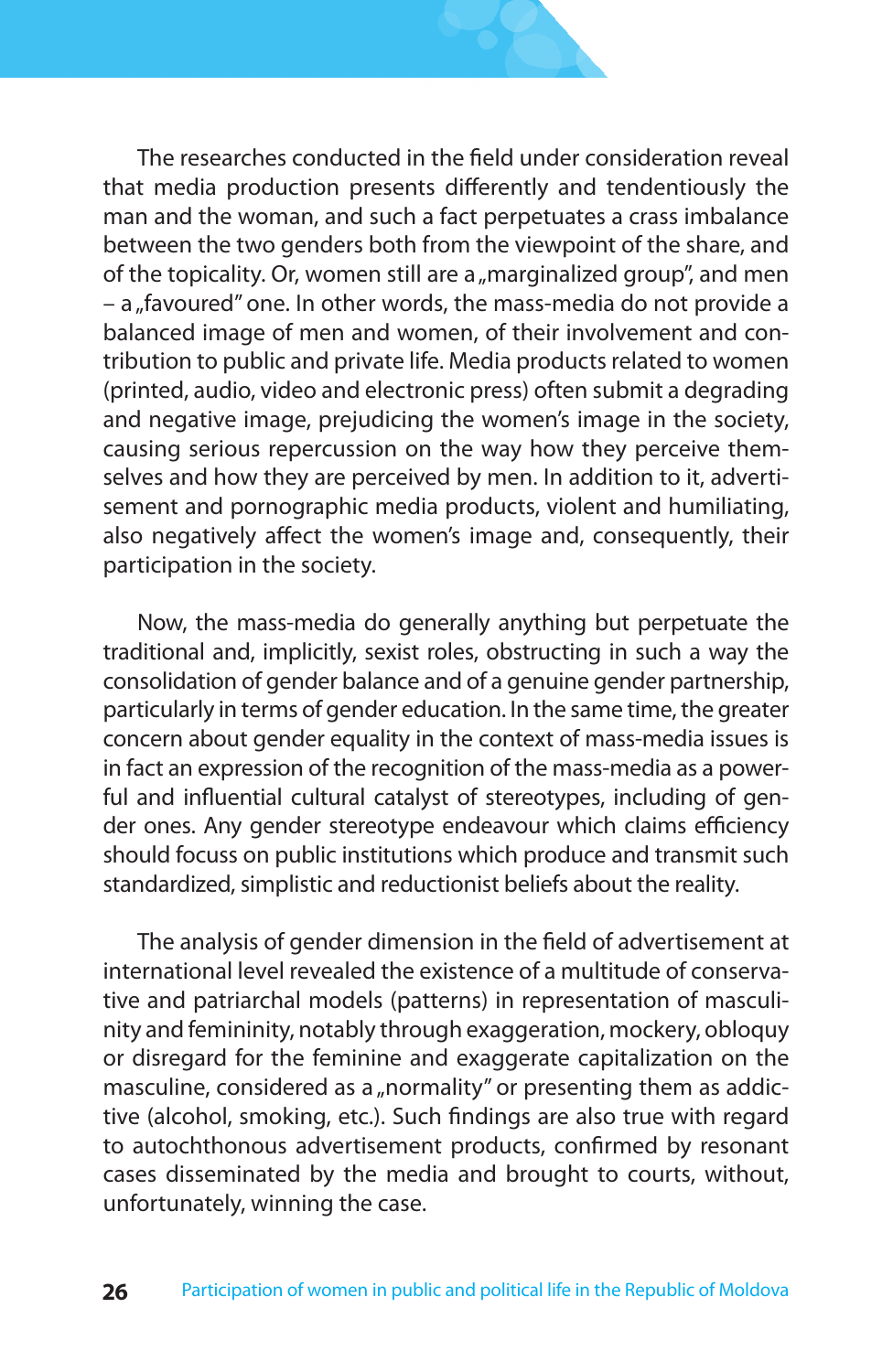In addition to the fundamental role of the mass-media in terms of weakening the trivial effects of gender stereotypes, the media may also have major influences on women's participation in the political sphere and their involvement in decision-making processes. It occurs because of the fact that, in real life, the perpetuation of gender imbalance and the weak visibility of successful women are obvious barriers to accomplishment of women, notably in such fields of public activity.

According to the data of the survey on "Gender and the massmedia. For a gender sensitive press"18, men are mostly represented in hypostases of public action (at office, in a suit and tie), what strengthens the idea that political and administrative matters are their major concern. On the other hand, women, being usually associated with private life, are seldom presented in public hypostases, but mostly in a "domestic" environment. Not numerous and non-significant from the viewpoint of their message (being mostly advertisement illustrations or parts of "specialized" rubrics) are the mixed pictures of private sphere in which we usually expect to see men and women as partners in action what shows their joint involvement and responsibility, but, unfortunately, it is not like this.

A survey conducted by UN Women in 2008-2009 in the field of presentation in the mass-media of the image of women and men as professionals pointed out that gender reality in occupational field is unfavourable for women. In analyzed newspapers and magazines clearly prevail articles and illustrations of men practising some occupations or holding public positions, with an emphasis on the professional and public actions, skills, performances of professionally successful men, of those with political affiliation or of influential civil society opinion leaders. The survey showed that only 20% of the total number of articles subject to analysis presented the women and the men in a balanced manner, 63% - presented the men as professionals, between 3% and 27% - presented the women as professionals. Men also clearly prevail in the pictures (27% - men, 17% - women). Men as professionals are presented exclusively in their professional environment. Mixed pictures with women and men count on average for

<sup>18</sup> "Partnership for Development" Centre, 2007, Author: L. Handrabura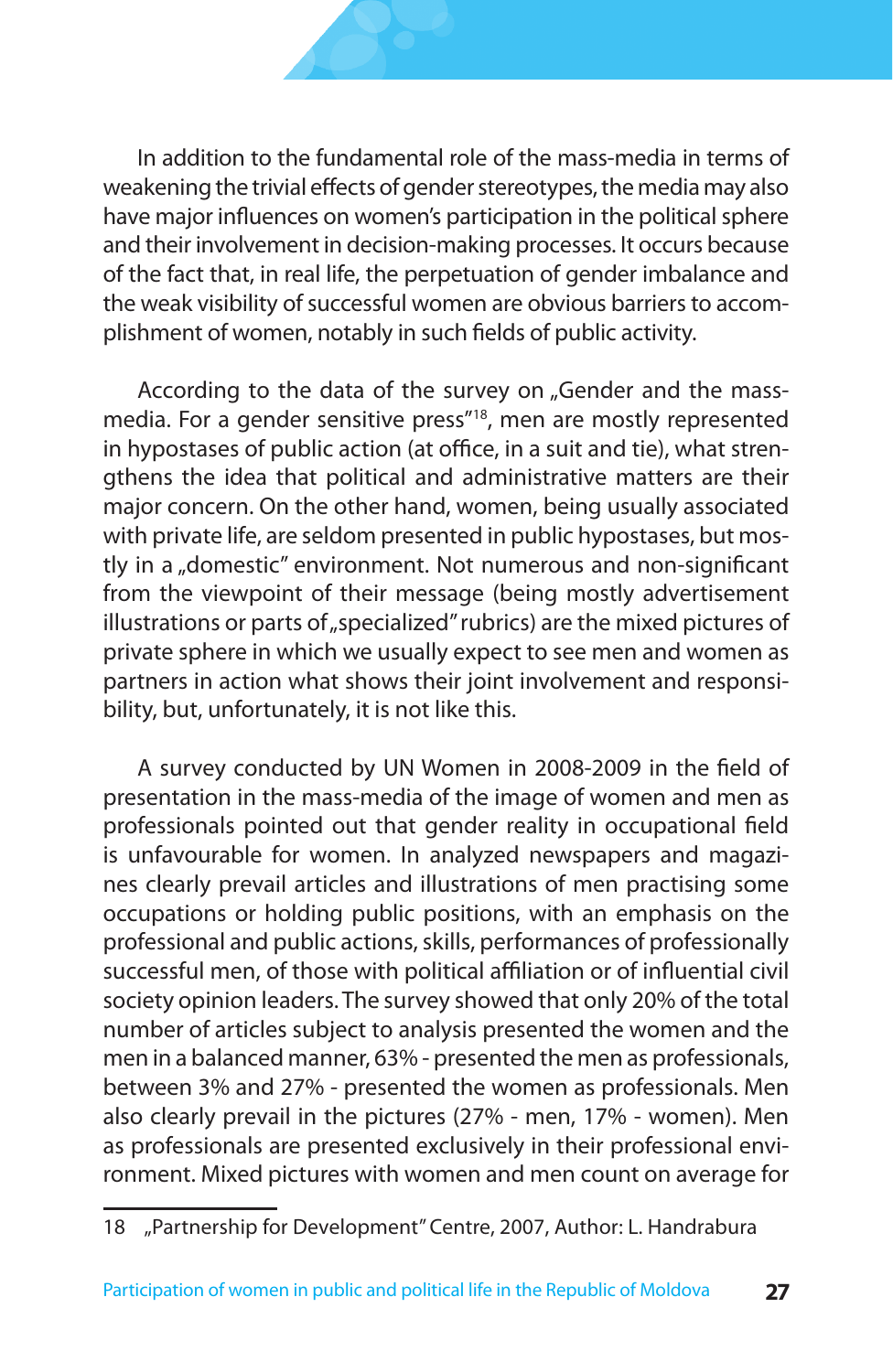17%. Pictures with women professionals usually represent them in a private environment, in a relaxed atmosphere, irrelevant to their job. One publication has very few pictures with women as professionals (1- 2%) or have only pictures with women from show business (focussing more on the physical appearance than on their professional value). Authors usually do not intend to denigrate women as a social group or to point out men's superiority, but, by virtue of stereotypes, such a tendentious approach of women and men is still rather frequent. Gender roles "discerned" from the conducted analysis confirmed the previous findings and observations, as well as the rooted stereotypes related to the field and to the nature of activities performed by each gender. The picture resulting from the analysis amplifies the known types of femininity and masculinity. Men are present in practically most occupational spheres (central and local government, industry, health, army, culture, sports). Men are those who think, produce, do, start and implement projects, negotiate, evaluate, choose, actively rest. Materials presenting women as professionals are less numerous, and their content is different from the content of articles with men as protagonists, underlining the women's reproductive role and their domestic responsibilities. The information about women is first of all based on psycho-affective criterion which emphasizes the events with a strong emotional and imaginary resonance, determined by the described exceptional or dramatic situation. The actions of women in images generate a distorted and stereotyped perception.

The importance of regulating and of monitoring of the process of developing and using advertisement pictures, as well as of the language used in spots is unanimously recognized. Moreover, any stereotyped representation of women, exaggeratedly focused on their bio-sexual particularities, is catalogued by the Convention on the elimination of all forms of discrimination against women as  $_{n}$  gender discrimination". Consequently, all media products, in particular advertisement, infringe the international provisions while presenting a degrading and sexist image of women. The Council of Europe pays a great attention to this field, underlining that, through sexist discourses in advertisement, the image of women is seriously altered, particularly in spots addressed to men. As a rule, such spots abound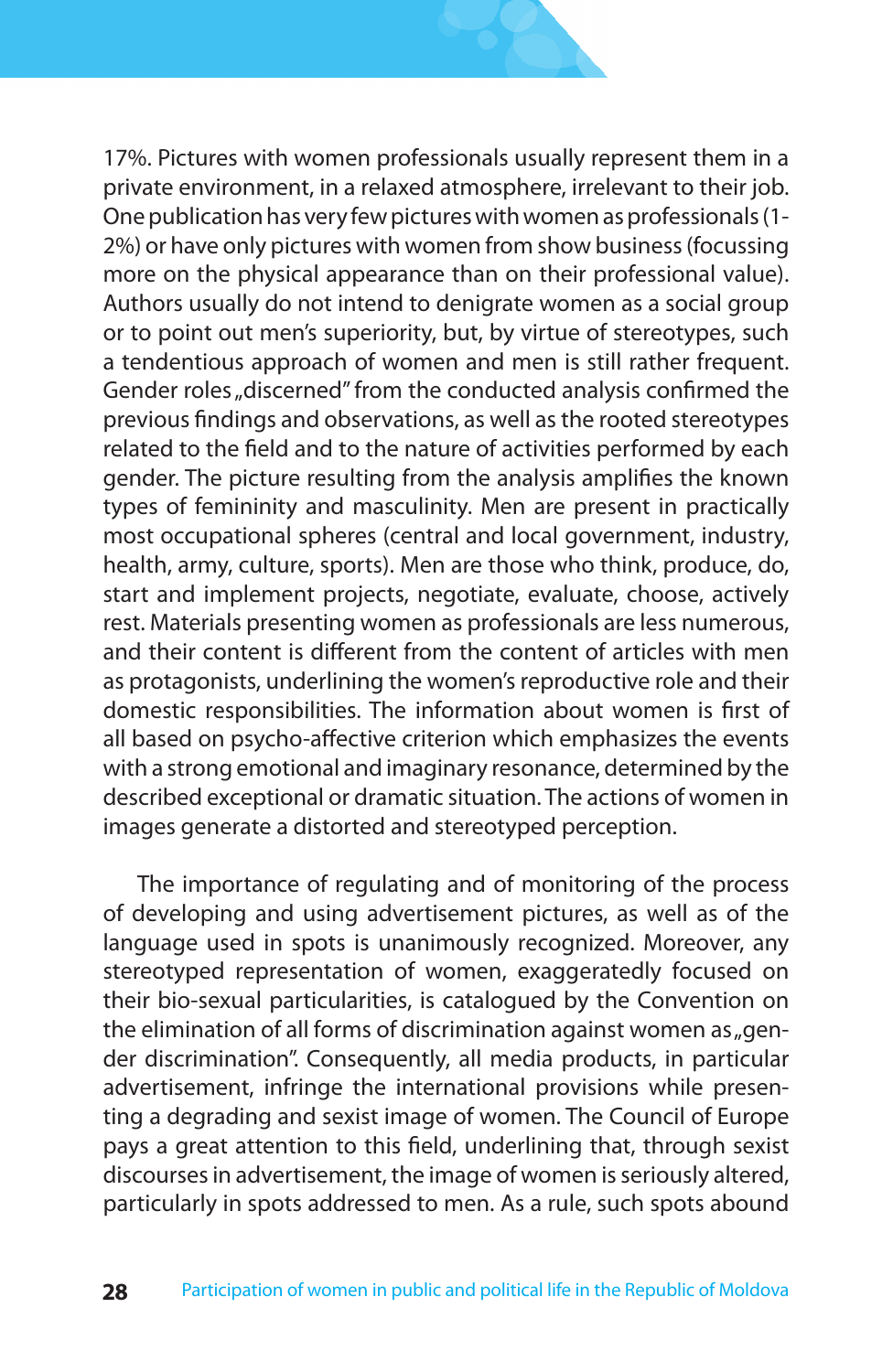

in sexist images and expressions, which prejudice, sometimes irremediably, their reputation.

In Moldova, UN Women traditionally pays a great attention to the mass-media, conducting surveys and implementing projects and initiatives (in collaboration with civil society organizations and mass-media institutions) intended to enhance the gender culture of mass-media representatives. As a result of trainings activities and of other sensitization and responsibilization activities, some improvements can be identified on some segments (articles and photos), while some other remain faithful to their old message (broadcasts of debating on political, economic issues).

The mass-media do not only reflect the present reality which is still dominated by gender imbalances, but they also build and re-build it through social representations in the public speech. Therefore, they are expected to be a platform for promotion and production of new mentalities, values, principles and ideas embedded in the concepts which are at the basis of participative democracy approach – equal opportunities for all, public and private partnership.

### **IV. Standards of living**

In the Republic of Moldova, there are some disparities in socialeconomic development of regions, including in the level of their infrastructure development. From this viewpoint, there are huge discrepancies between the infrastructure of Chisinau municipality and of other regions of the country. As most of dwellings in Chisinau are in blocks of flats which are traditionally connected to basic utilities, the largest share of households have access to water supply systems, including supply of hot water, gas networks, have sanitary facilities, bathroom, etc. In the rest of regions, households have poorer living conditions which depend on the level of urbanization of the region, as well as on the level of infrastructure renovation and development. Due to the Programme for water supply and sanita-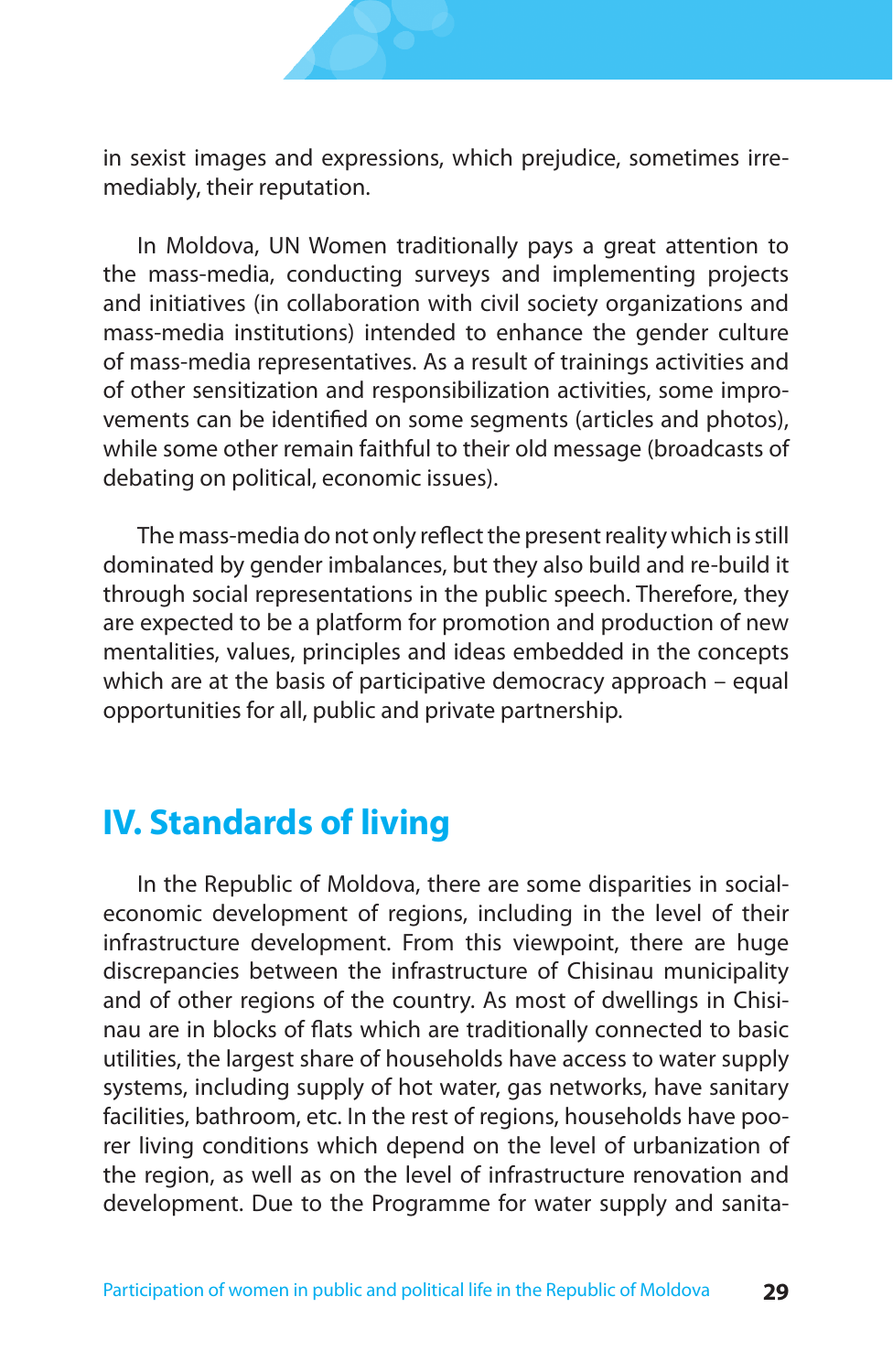

tion systems in localities of the Republic of Moldova up to 2015, the population's access to safe water sources has improved over the past years. The living conditions improved due to availability of water supply utilities, bathroom or shower room. From the perspective of such an indicator, the situation is deplorable in North region where not more than 34% of households have access to an aqueduct. On the other hand, from the perspective of the connected utilities, we find out that the sanitation system, sanitary facilities and bathroom are the least accessible in Centre region. The provision of dwelling with the basic utilities depends the least on the gender of the household's head. Although there are some insignificant differences in the share of households headed by men and women from the viewpoint of the availability of a bathroom or of hot water facilities, such differences are mostly determined by the availability of such services in the respective region and less on the household's wealth level.

The living conditions of households also depend on the level of their endowment with durable home appliances, particularly with the ones which ease daily life, such as refrigerator, washing machine, vacuum cleaner, as well as with goods ensuring the population's access to information - TV set, radio, computer, etc. In general, the level of household's endowment with such good has improved over the past 5 years. A survey conducted by the National Bureau for Statistics - "Women and Men in the Republic of Moldova. Analysis from the territorial perspective" (2012) – provides a variety of data in this field. A growing number of households have a refrigerator: in 2010, there were on average 84 refrigerators per 100 households, compared to 79 in 2007. In addition to it, there was an increase of the share of households having a washing machine (66 units per 100 households compared to 56), a vacuum cleaner (49 compared to 40) and a computer (24 compared to 9). Due to the fact that population in Chisinau municipality enjoys better living standards than the population in the other regions, the level of household's endowment with durable goods is higher. But such goods are less accessible for the population of North region, what might be explained by the fact that most elderly people live in this region and this category of population usually can hardly afford buying such expensive goods. The level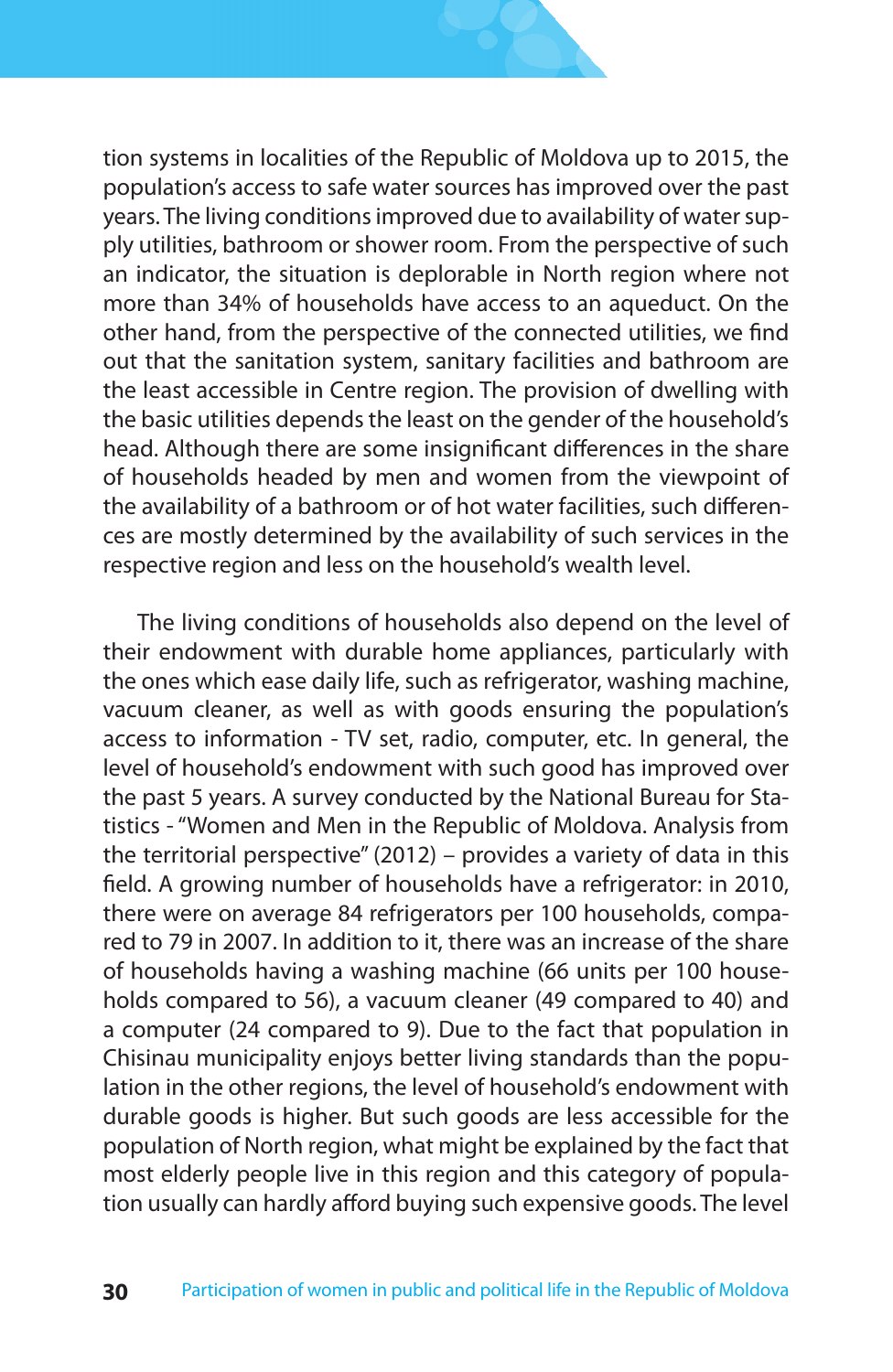of endowment of households headed by women is lower compared to the ones headed by men. Or, a larger share of households with a man as a head of household are equipped with all durable goods. The most significant discrepancies were revealed in relation with possession of cars: on average, 27 units per 100 households headed by men compared to 8 cars per household headed by women. The analysis of car owners from gender viewpoint shows that the share of women possessing a car ranges from 17,0% in Chisinau municipality to 8,8% in South region. On average, there is a ratio of 77 cars per 1000 women in Chisinau municipality and not more than 23 cars in Centre region.

In general, possession of certain goods (car, dwelling, land, etc.) is important from the perspective of the person's safety and his/her economic and social independence. Possession of such goods might reduce the risk of feminization of poverty and, in the same time, provides to women more decision-making power in solving family problems, being a factor for minimization of the risk of domestic violence. From the viewpoint of the access of households to fixed telephony network, nearly 87% of households are connected to such a service. By genders, the share of households with a fixed telephony line ranges from 89,7% in households headed by men to 82,1% in households headed by women.

According to the data of the National Bureau for Statistics, in 2012 the monthly *disposable income* of the population per capita counted on average for 1508,8 lei, being by 4,4% higher than the previous year. In real terms (adjusted to consumer price index)<sup>1</sup>, the population's income remained practically at the level of the previous year. Salary is the most important income source for the population, with a share of 42,7% in the total amount of disposable income. Compared to the year 2011, there was a reduction by 2,0 percentual points of the share of the income coming from salaries (see the Annex, Table 1). Freelance activities make up 17% of the average amount of the monthly income of a person, individual farming activities counting for 9,6%. In the same time, the income coming from individual non-farming activities makes up 7,2% of the population's income. Social allowances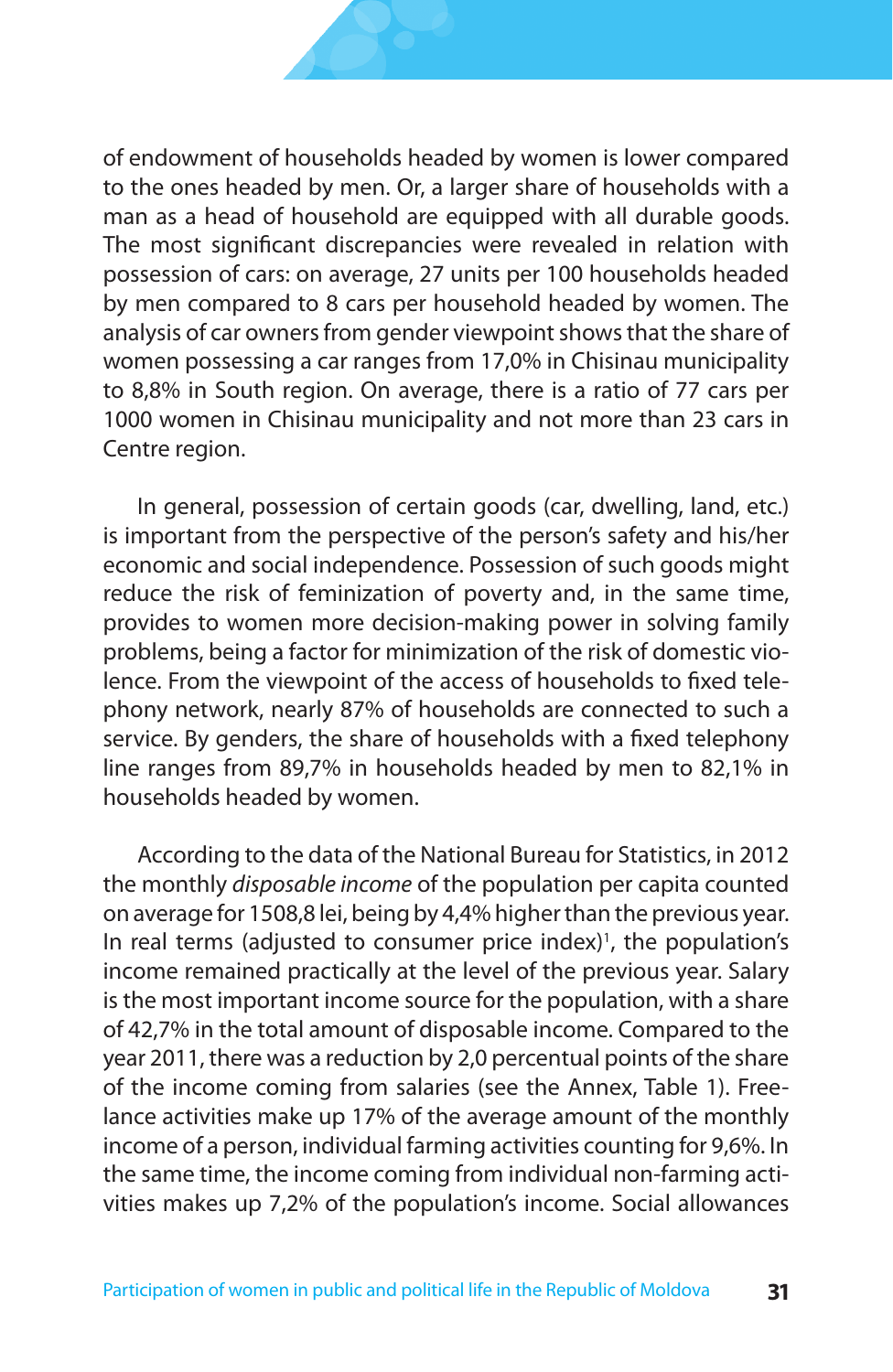

are the second important source of income, making up 19,2% of the average monthly income of the population. The share of social allowances increased by 1,1 percentual points compared to the previous year, due mostly to pensions and social aids. Bank transfers from abroad remain a significant source for the budgets of households. On average, they count for nearly 16,0% of the total amount of income, more by 0,7 percentual points than in 2011.

According to the data provided by the National Bureau for Statistics, in 2012 the monthly amount of the subsistence minimum per person amounted to 1507,5 lei, i.e. an increase by 0,3% compared to 2011. The subsistence minimum remained practically at the level of the previous year due to fall of prices for some products of the food basket. In the same time, there was a reduction of the share of expenditures for non-food products and for service provision in the structure of consumption expenditures of the population. By categories of population, the economically active population enjoys the maximal value of the subsistence minimum – 1585,9 lei, and, in particular, men – 1667,1 lei (see the table below *Developments of the subsistence minimum (lei) in 2009 – 2012*), and this fact is valid both in urban and in the rural areas. In 2012, the average monthly wage in the economy amounted to 3477,7 lei, i.e. by 8,9% more than in the previous year, and this amount covered 2,2 times the subsistence minimum for the economically active population.

|                                | 2009   | 2010   | 2011   | 2012   |  |  |  |
|--------------------------------|--------|--------|--------|--------|--|--|--|
| <b>Total</b>                   |        |        |        |        |  |  |  |
| Total population               | 1187,8 | 1373,4 | 1503,0 | 1507,5 |  |  |  |
| Economically active population | 1251,1 | 1453.1 | 1582.8 | 1585,9 |  |  |  |
| Economically active men        | 1327,0 | 1536,0 | 1661,9 | 1667,1 |  |  |  |
| Economically active women      | 1172,2 | 1366,1 | 1499.5 | 1499,8 |  |  |  |
| Pensioners                     | 1022,8 | 1184.3 | 1305.6 | 1302,8 |  |  |  |
| Children                       | 1112,0 | 1258,1 | 1391.4 | 1409,6 |  |  |  |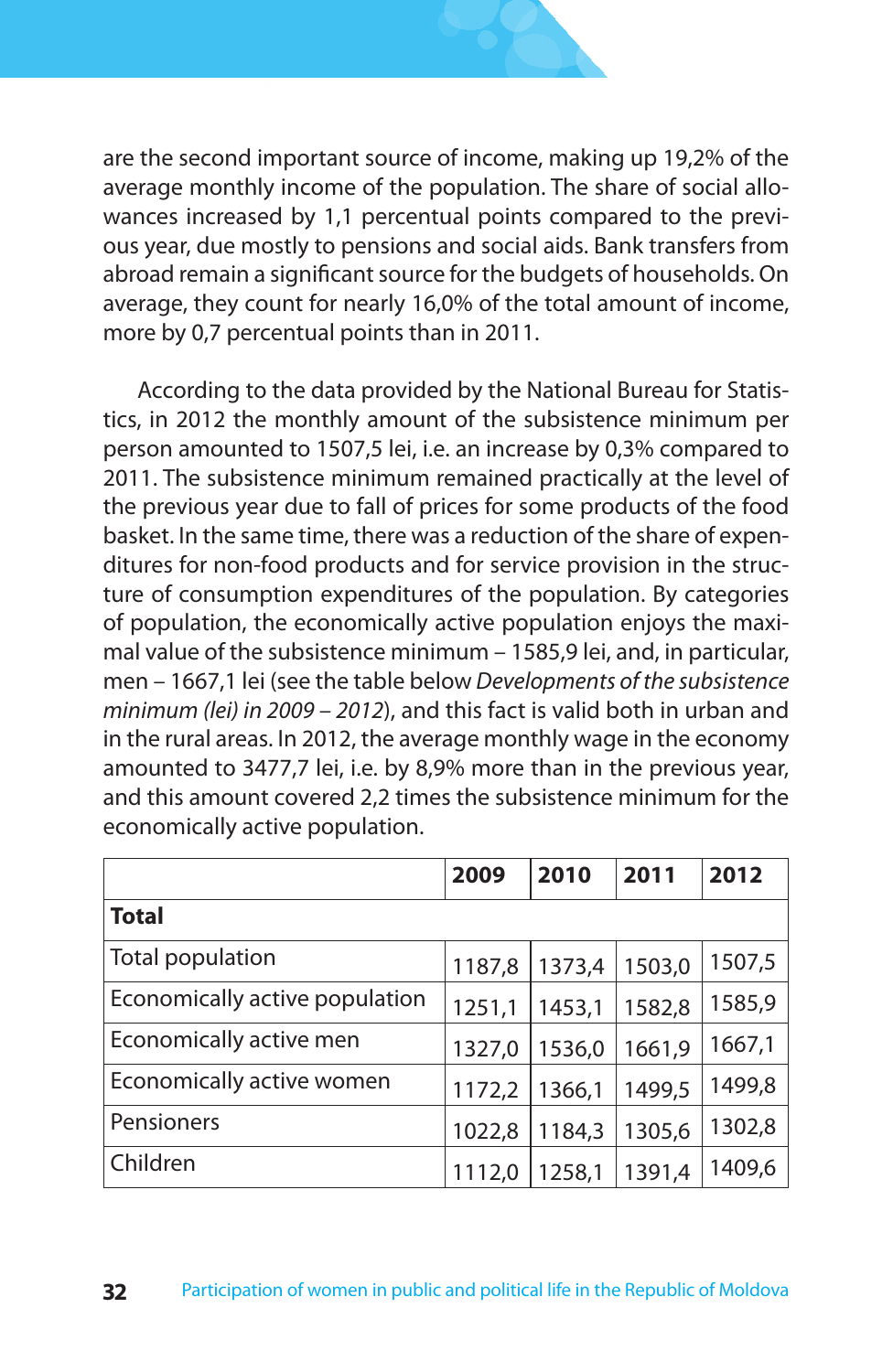From the demographic perspective, the statistical data show that women live on average by 8,1 years more than men (female life expectancy at birth is 74,92 years and male life expectancy is 66,82 years). Less girls than boys are born each year in Moldova, in 2011 girls counted for 48,5% in the total number of newborns. The average age at first marriage is 24 years for women and 26 years for men – i.e. an insignificant increase of the marriage age compared to the previous years, but still relatively early compared to other European countries. The largest number of divorces, approximately 20,3%, were identified within 30-34 age-group and the empirical observations show that problems related to conciliation of professional life and family life is the major reason for divorce. The maternal mortality ratio is 15 per 100000 live births, one of the highest in Europe, while the total fertility rate remains at a low level, i.e. 1,3 in 2011.

The migration of the population has serious repercussion on the country's population, on the modification of its structure, depending first of all on the age and gender, as well as on other characteristics. During the period 2007 - 2010, likewise in the previous years, more people emigrated from the Republic of Moldova, than immigrated. Gender differences are considerable, more women than men decided to emigrate. Women also make up the largest share of immigrants. Throughout the past four years, 25,5 thousand people left the country and settled abroad. Migration links are particularly dense with Ukraine and Russia (19,8 thousand or 78% in the total number of emigrants). The number of citizens of the Republic of Moldova who settled in the USA amounted to 2,7 thousand, in Germany – 0,9 thousand people, in Israel – 0,8 thousand people. Most of emigrants – both women, and men, are aged 20-29 and 30-39.

The statistics related to health care sector point out that men are the most frequently affected by tuberculosis; a ratio of 130,7 men per 100 thousand inhabitants compared to 50,9 women. The age-groups 35- 54 (41,3%) and 25-34 (23,8%) are the most vulnerable. The incidence of malignant tumours also prevails, although insignificantly, among men, the average ratio is 234,7 per 100 thousand men compared to 219,9 per 100 thousand women. Alcoholism is a disorder rather specific to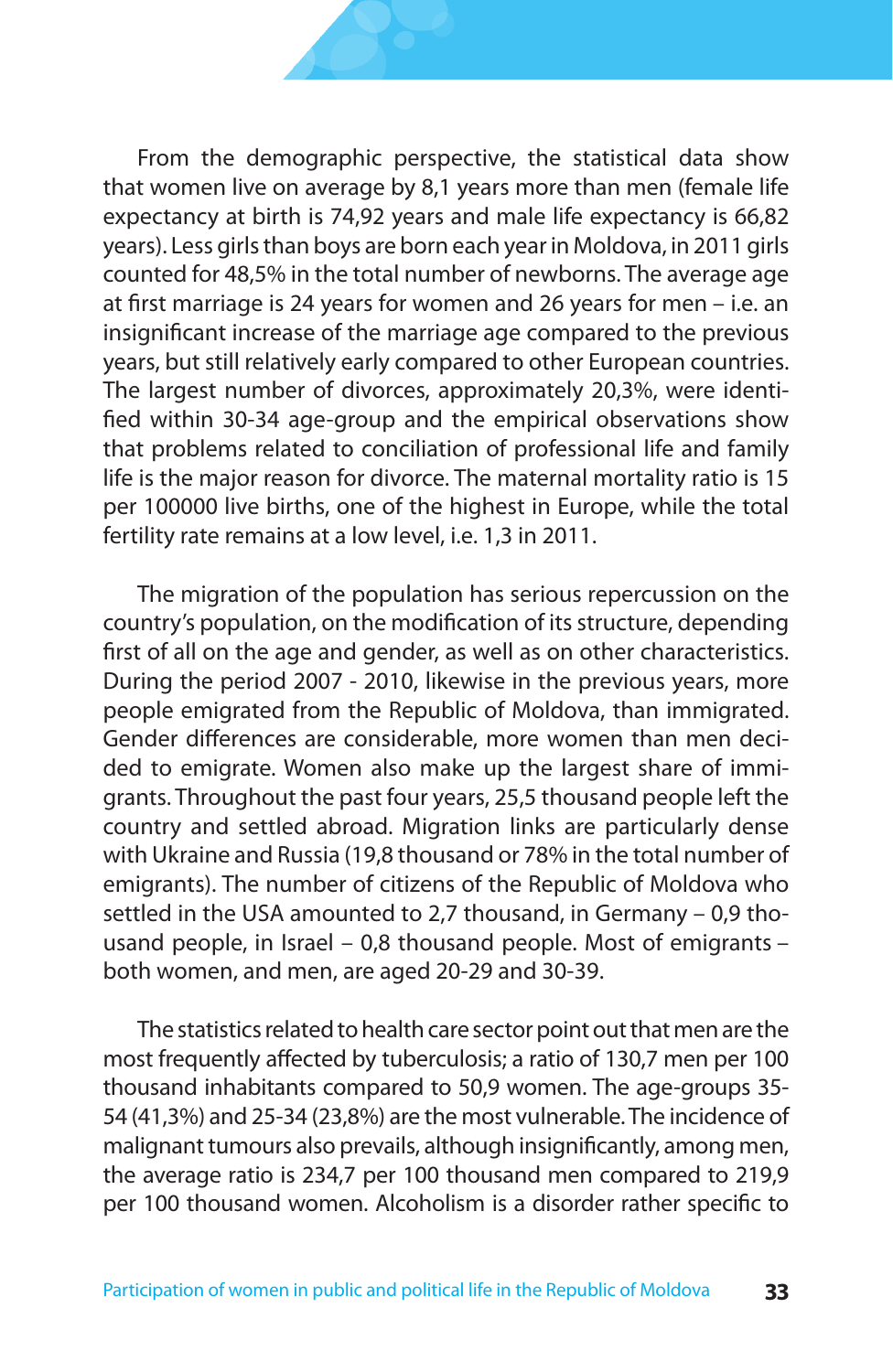

men, with an incidence by 6 times higher than among women. In the total number of people diagnosed with alcoholism and alcoholic psychosis, 84,8% are men and 15,2% - women. The incidence of sexually transmitted diseases is higher among women, a ratio of 840,7 per 100 thousand people, compared to 385,5 among men. Primary incidence of disability is much higher among men, 439,6 persons per 100 thousand men compared to 279,5 persons per 100 thousand women, the major reasons for disability being work accidents and risk behaviour.

According to the data of the Household Budget Research (HBR), the average size of a household in 2010 was 2,6 persons, with a differentiation between households headed by women – 2,1 persons and men – 2,9 persons. Large households live mostly in South region, with an average number of 2,8 people per household, and the smallest households live in North region (2,4 people). This situation is determined both by the high birth rate in South region, and by the phenomenon of population ageing which is in particular characteristic to North region of the Republic of Moldova.

One-person households are mostly characteristic to women, a share of 44,6% in the total number of households headed by women. Most single women live in the North (52,2%), and the fewest - in Chisinau municipality (36,1%). As far as men are concerned, the largest share of single men live in the North, and the fewest - in South region. Women's longer life expectancy is one of the reasons for this situation, or, women survive their husbands, what means that a large number of one-person households are headed by elderly women who face multiple household management problems.

Large households are usually headed by men. One third of manheaded households consist of 4 or more persons. On the other hand, women-headed households of this category count for only 14,8%. From the viewpoint of the type of household, nearly 37% of the total number of households are married couples, and one couple in two does not have any child aged below 18. Multiple-family households are quite numerous in the Republic of Moldova. On average, they count for 36,4% of the total number of households in the country.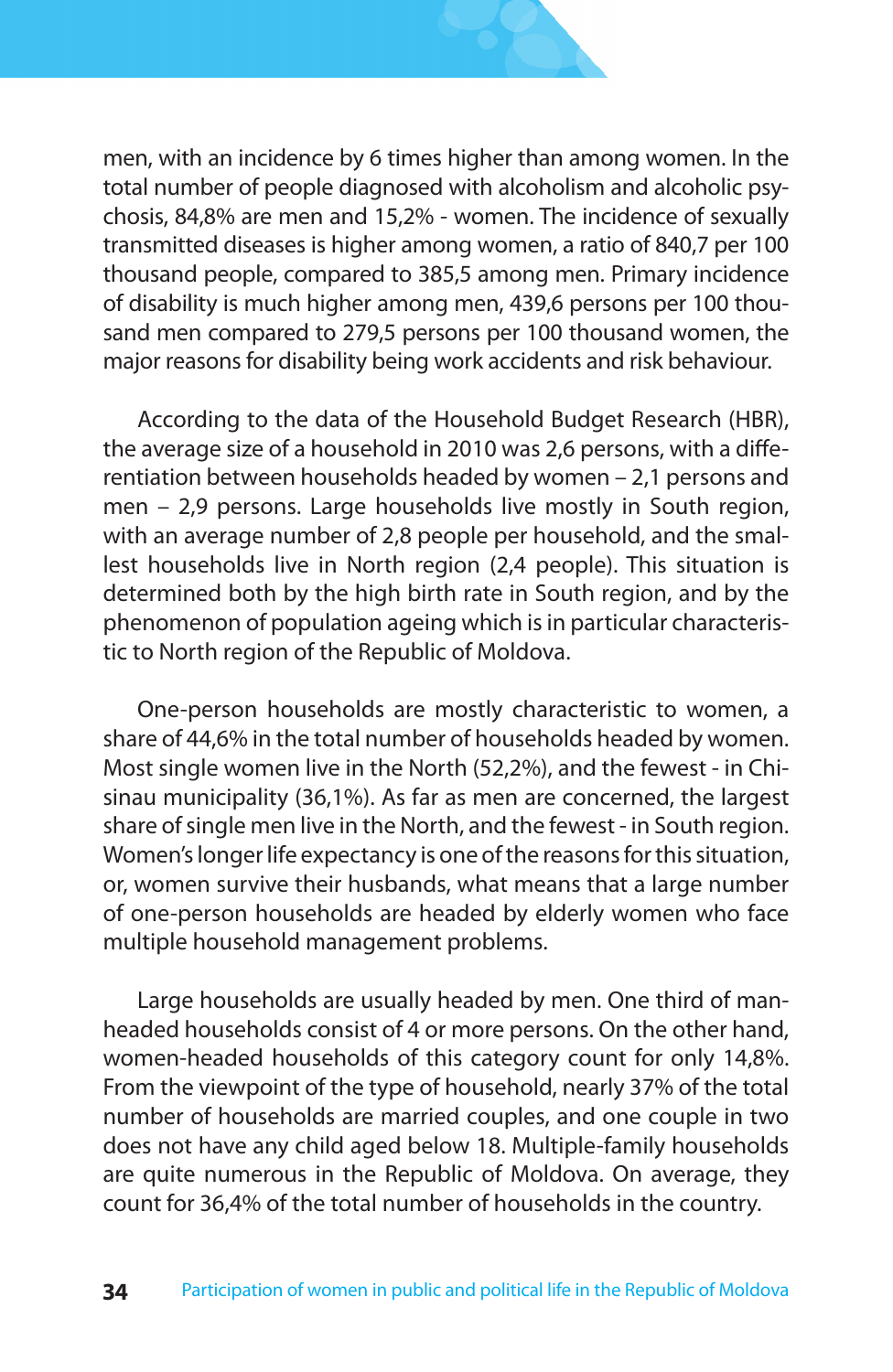The analysis of population welfare indicators in the Republic of Moldova<sup>19</sup> pointed out several characteristics, depending on the gender of the person in charge of the household. Households headed by women have the following characteristics:

- most households headed by women are in the urban areas (47,3% compared to 36,8% in the rural areas);
- most of them are one-person households (44,9% compared to 12,5% of households headed by men);
- they make up the largest share of mono-parental families (4,6%) compared to 0,2% of households headed by men);
- the average monthly disposable income is slightly higher than in households headed by men (1.485,1 lei compared to 1.423,6 lei);
- households headed by women rely more on social allowances and transfers from abroad.

*Characteristics of households headed by men:*

- most households headed by men are in the rural areas (63,2% compared to 52,7% in the urban areas);
- most of them are married couples without children (29,8%) compared to 5,8% of households headed by women) or care for one child (20,8% compared to 18,0% of households headed by women);
- wage is a more important source of income for households headed by men (47,2% of the total amount of income compared to 40,0% in households headed by women).

### *Gender disparities in employment*

The transition period implies not only unique experiences related to renouncing the life concepts created within a planned economy, but it also implies adopting relevant principles to a market economy. Moreover, changes determined by such a long-lasting transition took place not only in the economic field. Throughout two decades, we are witnesses of fundamental changes in all fields and, in the same time, of the increase of risk factors for some vulnerable groups.

<sup>19</sup> http://www.statistica.md/category.php?l=ro&idc=264&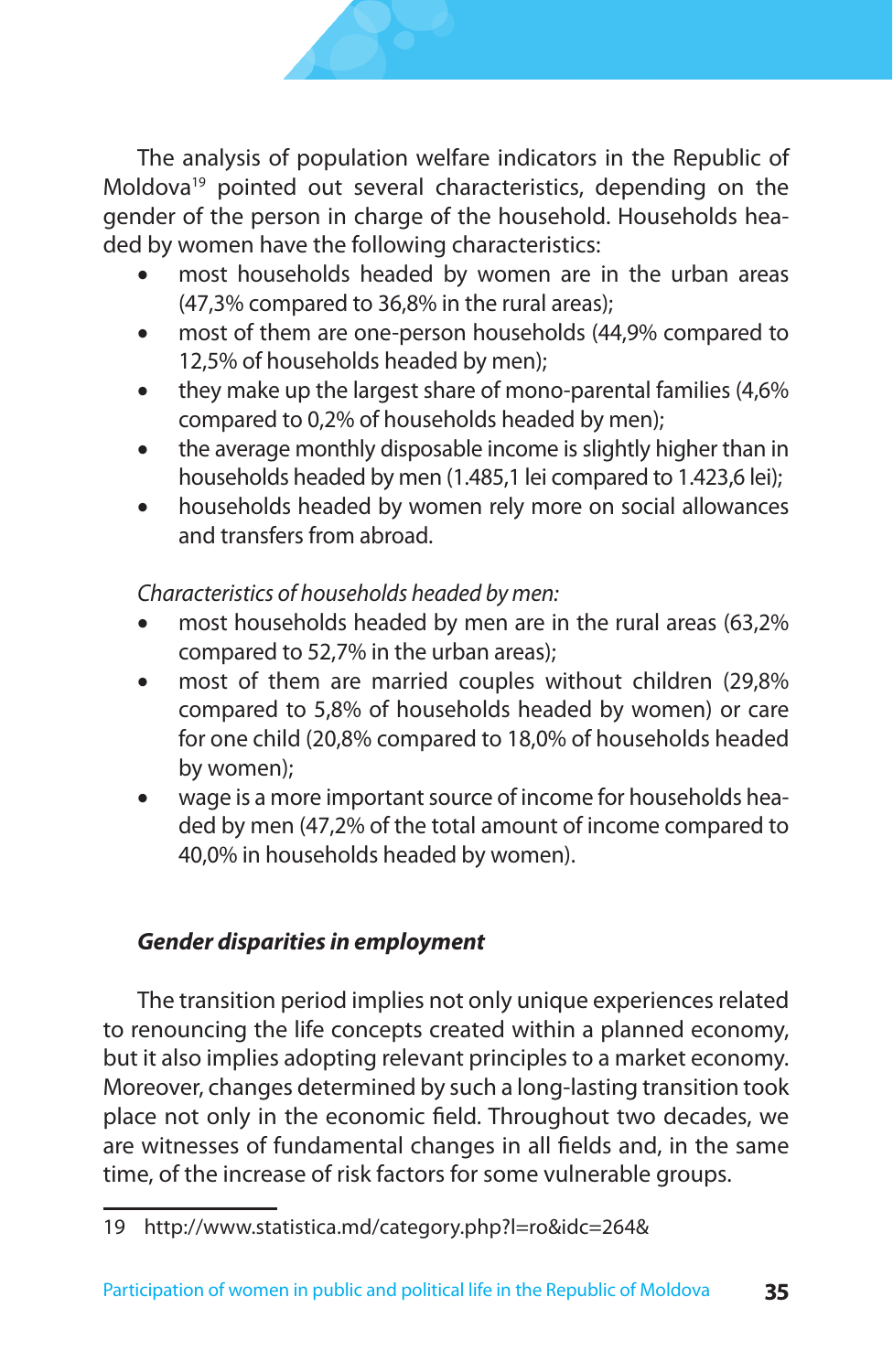

Women are a social group with a high risk of vulnerability and, despite the fact that at empirical level they are not always perceived like this, the statistical data confirm this specific vulnerability, both at global, European and at national level.

The Republic of Moldova issued a number of national documents and ratified a series of basic conventions for elimination of discrimination, including women discrimination. In the framework of Millennium Development Goals, the Republic of Moldova has a distinct objective related to gender equality and a specific target related to reducing wage discrepancies, and specific tasks and indicators have been established in order to achieve this objective (to reduce the disparity between women's and men's salaries by at least 10%). Nevertheless, women still are disadvantaged, and it is estimated that there is little probability to reach this target by the year 2015<sup>20</sup>. The analysis of statistical data shows that women are much more dependent on the mechanisms of assistance provided by the state and, at the professional level, they are much more dependent on the budgetary field, they are disadvantaged in terms of hierarchical promotion in all fields of the economy, their retirement pension is lower than men's pension; because of the shortage of child care services, they have to take a maternity leave of long duration what disadvantages them when they wish to reintegrate the labour market in relation with their male colleagues who are much more competitive due to permanent presence on labour market. In the same time, erroneous beliefs and gender prejudices, the traditional attitudes towards child education, elderly care, etc. generate a women-unfriendly social-professional environment. Because of the above-mentioned factors, the problem remains within a vicious circle which cannot be overcome without specific approaches.

The data of the National Bureau for Statistics point out the following issues:

The rate of unemployment is lower among women than among men (4,8% compared to 7,1%), but the share of women in the

<sup>20</sup> Moldova's Report on IADGs implementation, National Voluntary Presentation for the Annual Ministerial Review of the ECOSOC, Government of Moldova, 2010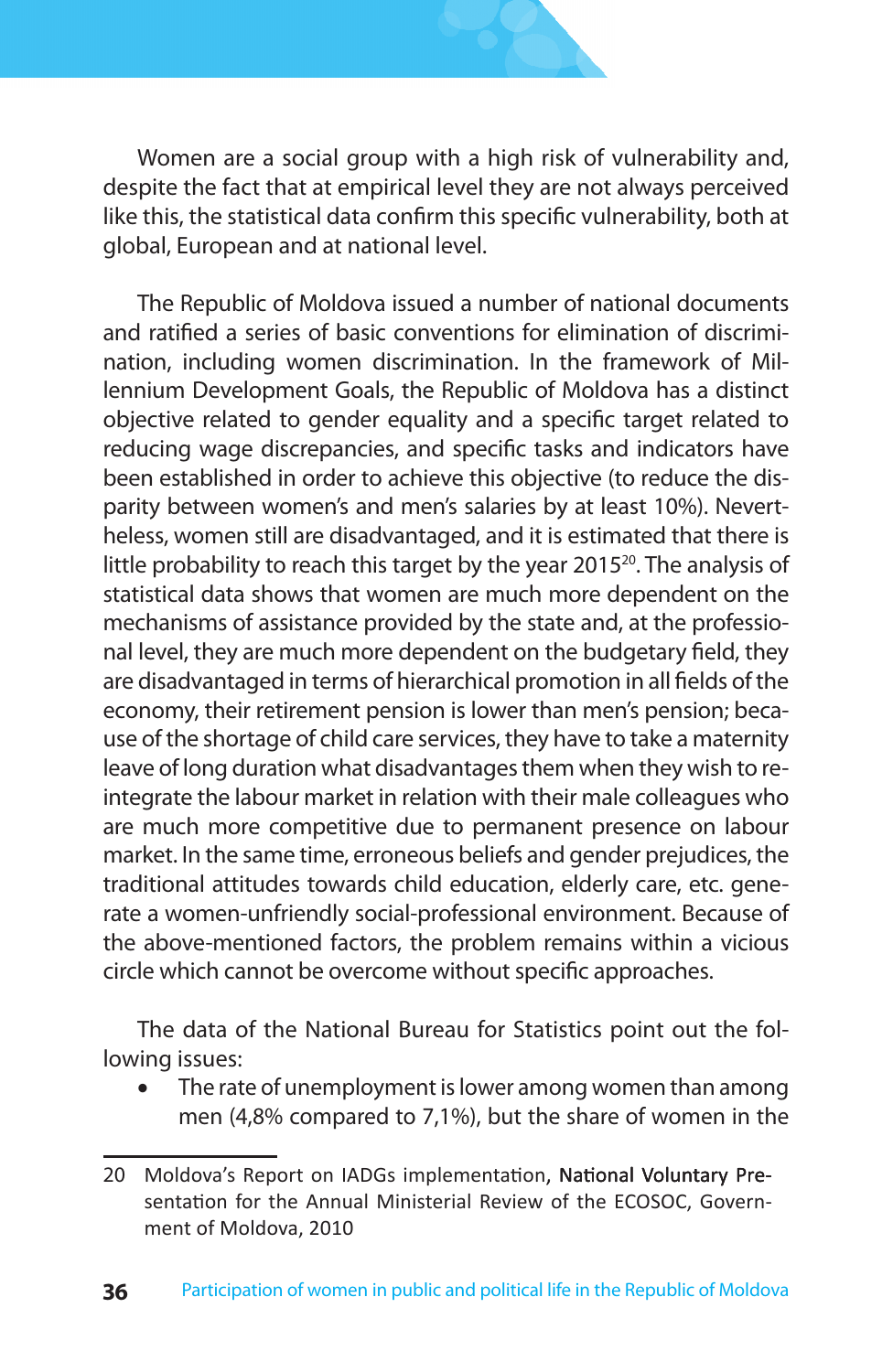inactive population is higher (53,5%);

- Women mostly work in public administration, education, health care and social assistance (29,9%), in agriculture (24,1%), as well as in trade, hotels and restaurants (22,2%);
- By groups of occupations, women mainly work as unskilled workers (26,2%), services and trade employees (21,7%) and specialists with the highest level of qualification (18,4%);
- From the viewpoint of the professional status, women are mostly salaried employees (75,0%, compared to 0,5% of women who have their own business and 20% of free-lance women).

The analysis from the perspective of employment and of the average salary paid by the employers leads to the conclusion that salary disparity between women and men are mostly caused by the fact that women are mainly involved in lower remunerated economic activities (considered traditionally as "feminine"), rather than by differential remuneration because of gender (this fact was confirmed only empirically as a result of case-studies conducted in private sector where the belief that male employees are more dedicated to job prevails, and this is the reason why they are better remunerated than women).

Consequently, the following fields are "feminized" in Moldova: health care and social assistance (80,7% of employees are women); education (women make up 75,4% of employees); hotels and restaurants (71,1% of female employees); financial activities (67% of employees are women).

The considerable progress in the field of labour remuneration was determined by the bound made over the past two years, women earn on average by 12,2% less than men (in 2011, the average women's wage counted for 87,8% of the average men's wage).

In 2007, a group of researchers of the Academy of Economic Studies of Moldova conducted a comprehensive sociological survey (1786 women) focussed on quantitative and qualitative analysis of women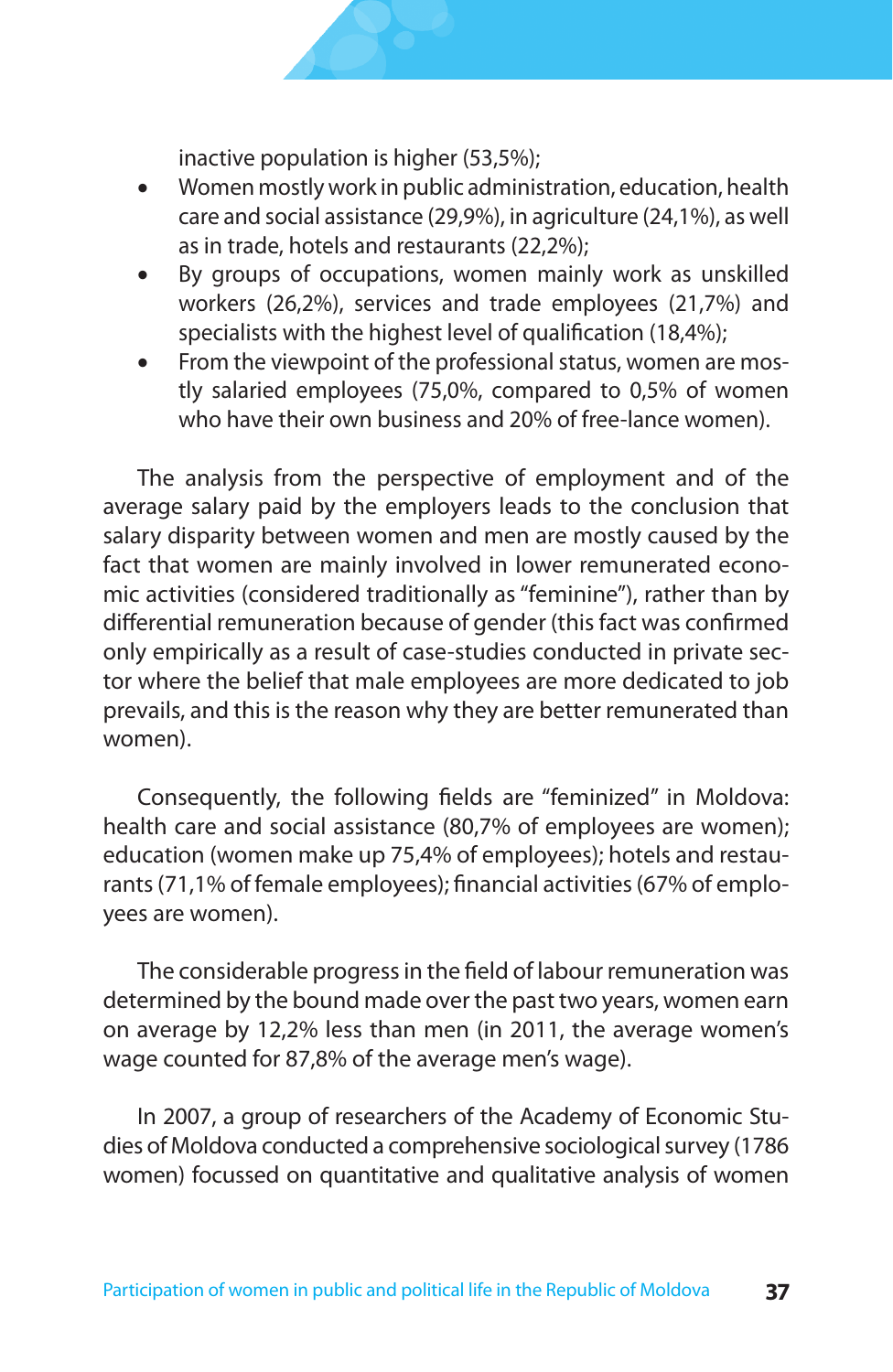condition on labour market<sup>21</sup>. The survey provides a series of interesting data revealing the disadvantageous condition of women on labour market, adding new data to the existing picture. For example, the survey's results show that 38,1% of business entities consider that women encounter more difficulties on labour market than men. In addition to it, 42,5% of them think that women face discrimination on labour market. Business entities recognized that they prefer to employ men, despite their weaker professional qualification, rather than women-applicants to the same position in order to "avoid possible fluctuations of personnel because of maternity leaves". Business entities consider that women discrimination mostly occurs at employment (56,7%), while 37,8% of them think that this phenomenon is mostly inherent to promotion. It is surprising and, in the same time, alarming that business entities realize even better than female-employees (!) the existence of the phenomenon of discrimination. With regard to women's managerial skills, 42,7% of interviewed business entities stated there were no women with managerial skills in their organizations, while 30,7% of them are persuaded that "only men are the best holders of leadership positions". 21,3% of business entities who took part in the survey do not prefer women for leadership positions because of the fact that women "have to match professional activity with family duties, what is an impediment to appropriate fulfilment of job tasks".

A survey carried out by the National Agency for Employment, entitled "Women condition on labour market" (2007), also provides conclusive data about women discrimination on labour market, pointing out that women are mostly discriminated at employment (42,5%), in the process of professional promotion (37,6%), at labour remuneration (15%) and training (4,9%).

Another comprehensive survey was conducted by the National Bureau for Statistics in 2009, with the support of UN Women – *"The conditions for enterprise start up and development: gender analysis"*22 –

<sup>21 &</sup>quot;Women Situation on Labour Market in the Republic of Moldova", ASEM, Chisinau, 2008. Coordination: A. Birca, D. Vaculovschi

<sup>22</sup> http://www.statistica.md/public/files/publicatii\_electronice/conditii intreprinderi/Conditii creare intreprinderi ro.pdf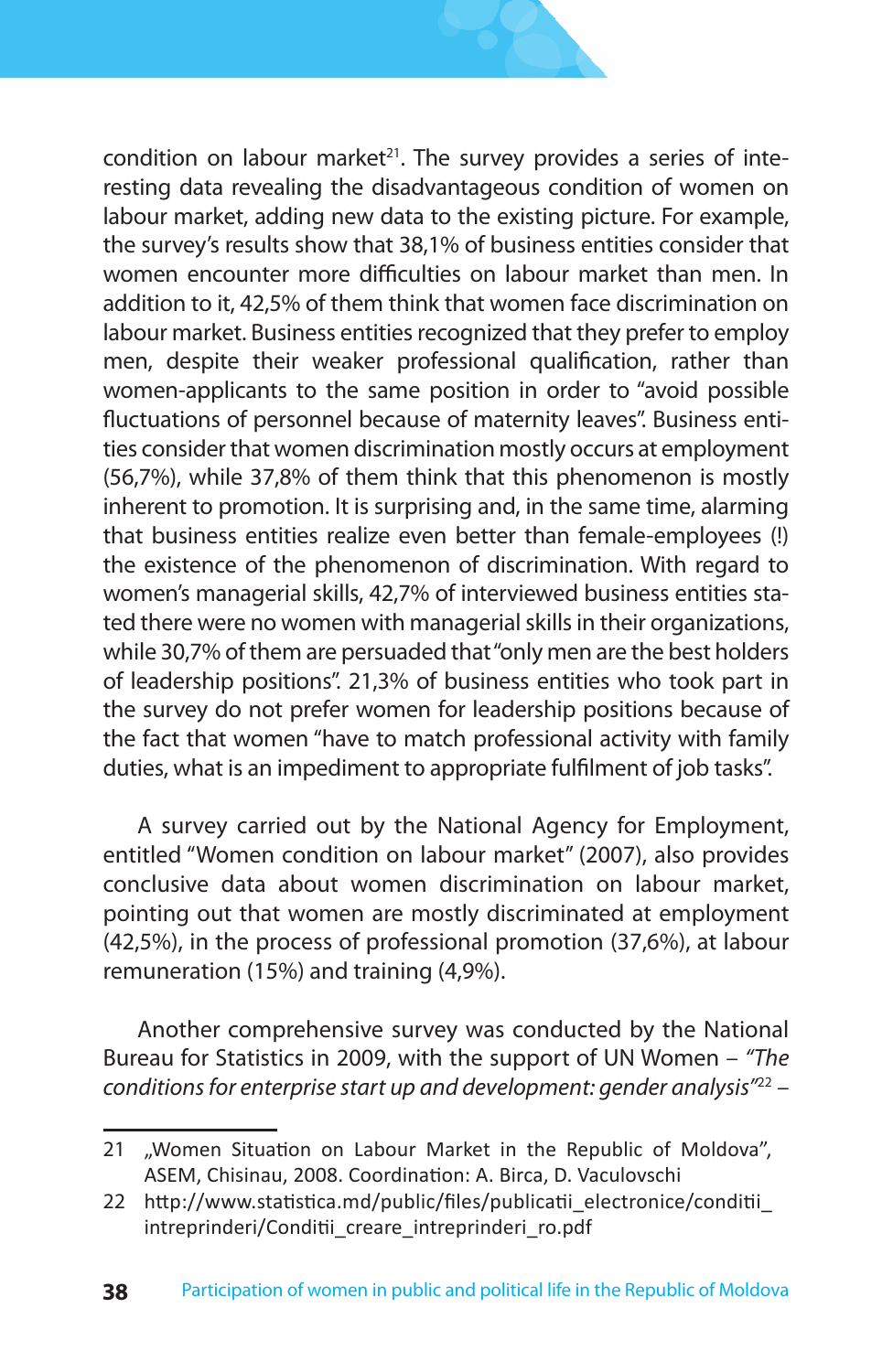was focussed on entrepreneurship activity which is now considered by many researchers as one of the basic opportunities for women's economic empowerment and, consequently, it is strongly linked with the increase of women's political participation. The survey shows that the share of women entrepreneurs (employed managers and business co-owners) in the total number of entrepreneurs in Moldova amounts to 27,5%. Respectively, the number of male entrepreneurs is by 2,6 times larger than the number of women. The following two major characteristics of female entrepreneurs make them different from men entrepreneurs:

- The educational level of female entrepreneurs is lower than the one of male entrepreneurs. The share of women entrepreneurs holding a higher education diploma amounts to 64,3%, the share of men – to 69,3%. Taking into account the insufficient external support (under-developed institutional infrastructure, limited access to financial resources, etc.), the educational level does not only characterize a certain level of qualification and enlarges the contact opportunities, but it is also one of the basic resources which foster business development. This statement is confirmed by the fact that entrepreneurs with a lower educational level usually face relatively more difficulties.
- Previous activity of women, before becoming a manager, was relatively seldom linked with entrepreneurship. 10,5% of women and 13,4% of men had a previous experience as employers; 1,3% of women and 2,1% of men - as farmers. More women had previously practised domestic activity - 5,0% (men – only 0,2%) before starting the entrepreneurship activity.

The analysis of the activity of enterprises owned/managed by women pointed out that women encounter considerable obstacles in the following positions:

Women entrepreneurs relatively often own/manage a microenterprise which usually has limited resources and growing opportunities. The share of women entrepreneurs in this category of enterprises amounts to 79,4%, and the share of men - to 67,8%. In enterprises of other sizes, men are usually the entrepreneurs. In the same time, the larger is the size of the business, the larger is the share of men entrepreneurs: in small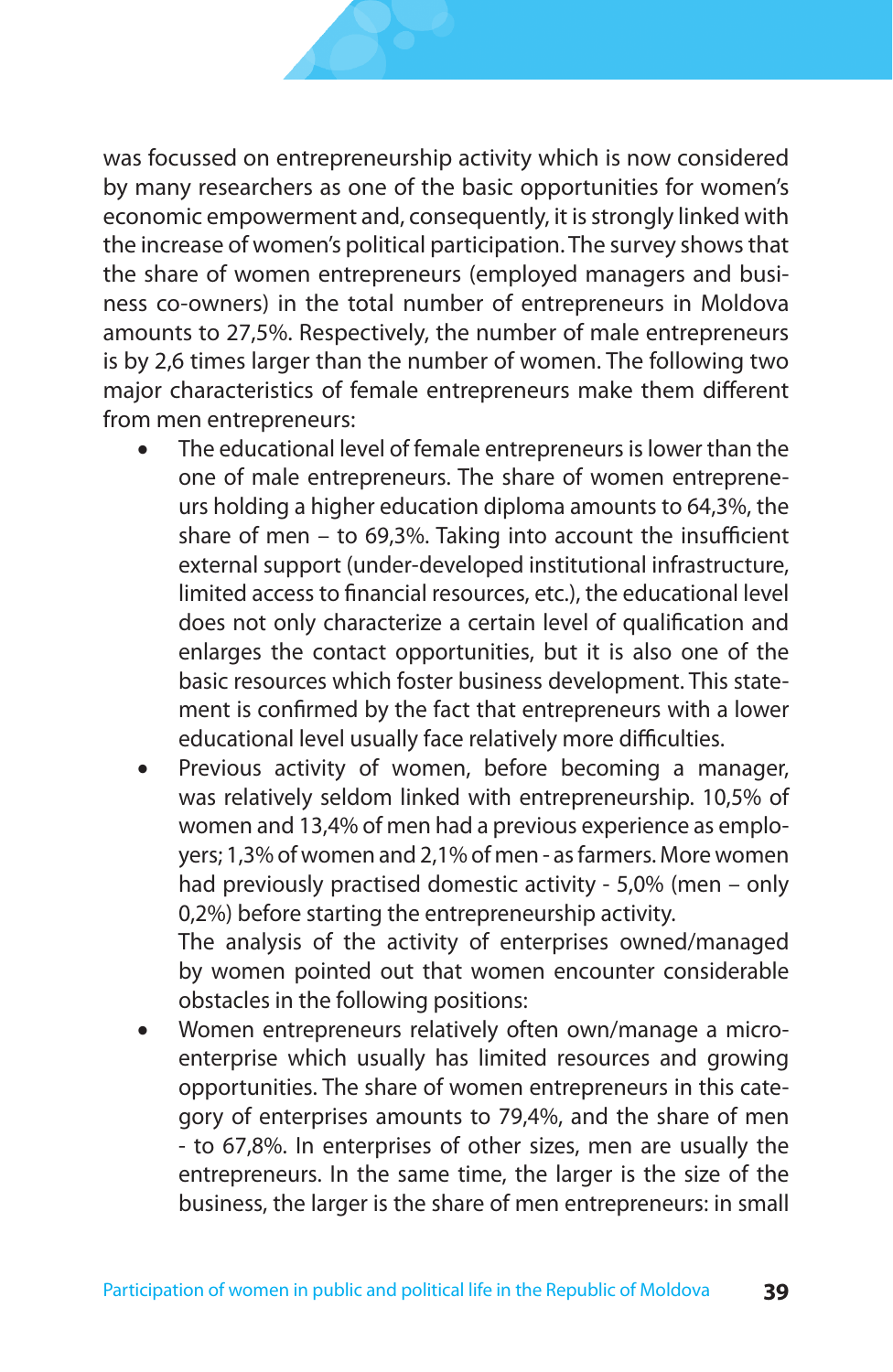

enterprises, the share of men entrepreneurs is by 1,4 higher that the similar indicator related to women; in medium-sized enterprises, the respective ratio amounts to 2,3 times; in large enterprises– the share of men entrepreneurs is 3 times larger than the share of women.

- Women entrepreneurs are relatively oftener employed in newly-established enterprises (up to 1 year) and young enterprises (up to 2 years). The share of young enterprises managed by women counts for 25,8% and by men – for 20,7%; the share of new enterprises with women entrepreneurs amounts to – 2,4% and of the ones with men entrepreneurs – to 2,2%.
- Both at the stage of business start up, and at the stage of business development, women encounter more obstacles in terms of access to financial resources. In the structure of the initial capital of companies managed by women, the share of own savings is lower – 72,8% (in companies managed by men - 74,8%), the share of foreign investments – 5,0% (men – 5,5%), state subsidies  $-0.4\%$  (men  $-1.0\%$ ). In the same time, among women, the share of financial resources borrowed from relatives or friends is larger – 13,8% (among men – 11,4%), as well as the share of bank loans– 5,5% (among men – 5,1%).

The survey's authors underline that implementation of special State programmes is one of the most important methods for developing women entrepreneurship. Supporting women entrepreneurs is possible both through special programmes targeted at women, and through programmes focussed on supporting micro-business or start up businesses, because women relatively often own/manage an enterprise from these categories.

#### **Recommendations formulated by the participants in the National Workshop**

- *Encouraging youth through education and the educational system– to access to non-traditional trades from gender viewpoint;*
- *Promoting successful feminine models in business field through the mass-media;*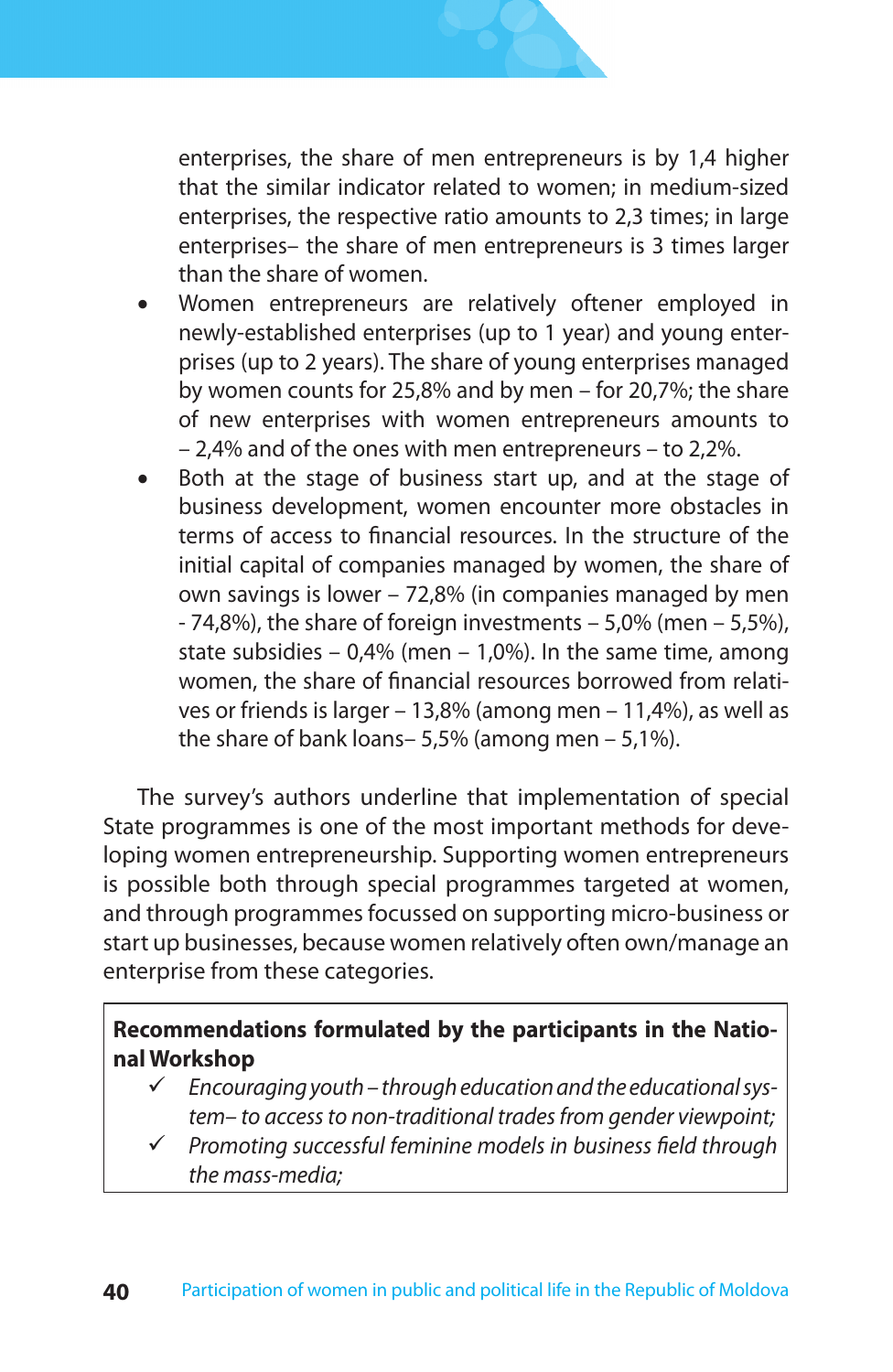

- *Enhancing the legal culture of the population on non-discriminatory legislation in the field of labour market;*
- *Further development of the institutions of market infrastructure and focussing them on the specific needs of women entrepreneurs;*
- *Enlarging women's access to information, consultancy services, banking and non-banking sources of funds;*
- *Getting the entrepreneurs acquainted with basic principles of market economy, working in a competition environment, etc.;*
- *Getting the entrepreneurs acquainted with accessible tools for promotion of enterprises on the domestic market, for sustaining the activity of enterprises under crisis conditions, for developing exports and enhancing business competitiveness.*

### **V. Domestic violence against women**

The phenomenon of domestic violence against women is very spread in the Republic of Moldova. The country's social-economic development, especially the material problems, determine the emergence and/or the prolongation of dysfunctional behavioural models in the relationship between women and men both at global level, and in Moldova. Or, the social environment, the economic factors, the perpetuation of gender stereotypes, of traditional gender relations and of social stigmatization of women cause different forms of violence against women in families of our country.

The Republic of Moldova took several international commitments in terms of non-discrimination, promotion and protection of women. In the Concluding Recommendations for the Republic of Moldova of the 25<sup>th</sup> of September 2009, the United Nations Human Rights Committee expressed concern about the situation in the field of domestic violence and about the rarity of intervention measures of the judiciary system aimed at countering such acts, and the limited number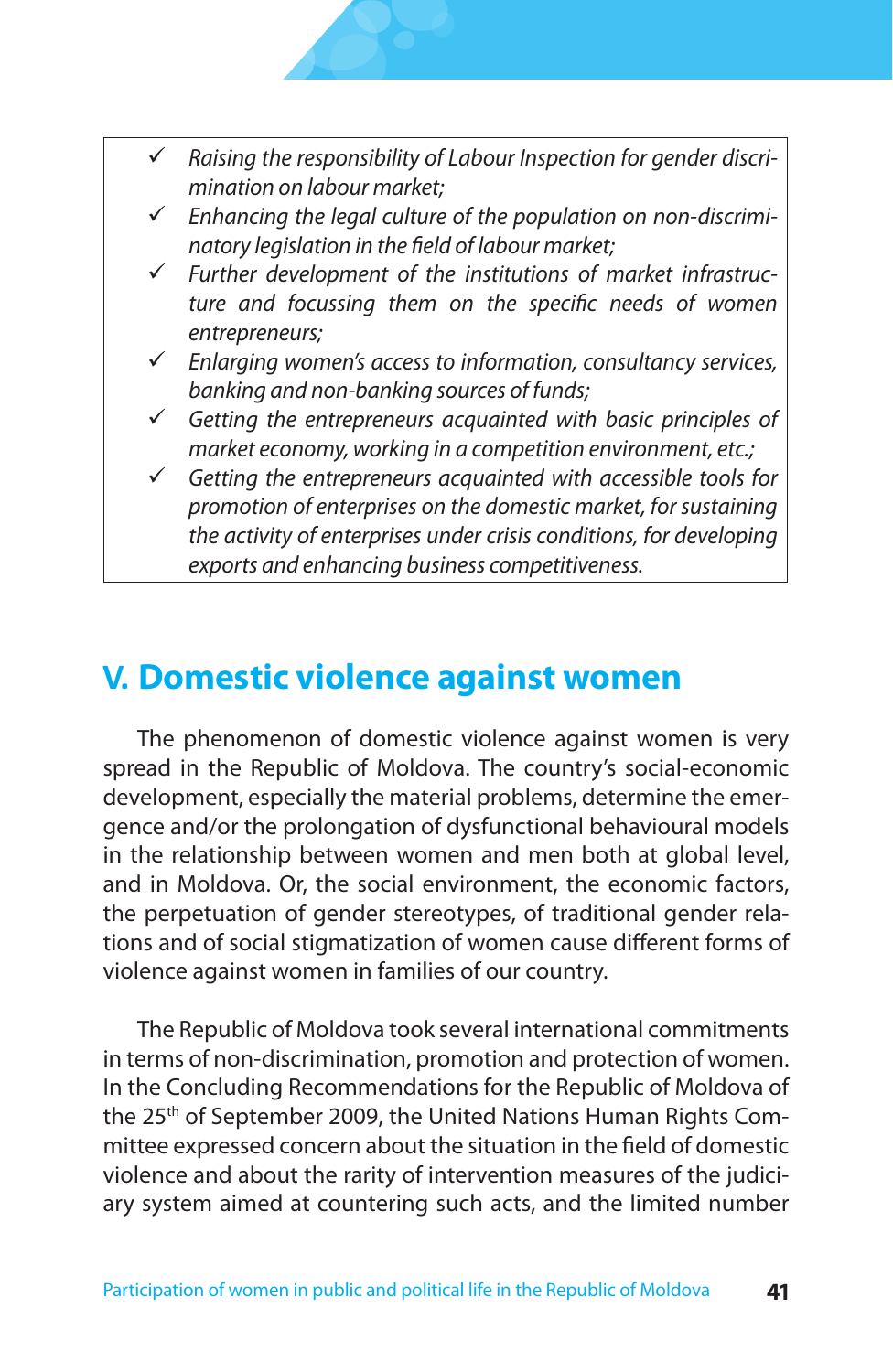

and capacity of shelters for victims of domestic violence, as well as about the fact that police interferes only if domestic violence results in grievous bodily harm.

The Committee recommended to Government of the Republic of Moldova to ensure the enforcement of the law on domestic violence and to provide free assistance and other services required for protection of victims. The Committee impelled the Moldovan authorities to undertake prevention measures and to provide training on dealing with violence cases to all the involved professionals, including to policemen, prosecutors, judges and social assistants, with a particular emphasis on gender issues in cases of domestic violence.<sup>23</sup>

In the same time, similar observations were also formulated by the United Nations Women's Rights Committee which is still concerned about propagation of violence, including domestic violence, against women of the Republic of Moldova. The Committee pointed out the lack of updated data, by gender, about all forms of violence against women. The Committee impelled the authorities to ensure the access of all women victims of violence to immediate protection measures, including protection orders, and access to a sufficient number of safe shelters and legal assistance.

The Committee requested to the authorities to investigate the reasons and the consequences of violence against women, including domestic violence, and to use the results of investigations for grounded and well-targeted interventions.<sup>24</sup> The recommendations also include enhanced measures aimed at improving the social and economic situation of women, particularly in rural areas, and at establishing rehabilitation and reintegration services for victim of trafficking.

Taking into account that domestic violence occurs in a private environment, the size of violence can hardly be estimated. Nevert-

<sup>23</sup> Concluding Observations for the Republic of Moldova, Human Rights Committee, Session 97, 12-30 of October 2009.

<sup>24</sup> Concluding Observations for the Republic of Moldova, Women's Rights Committee, 7-25 of August 2006.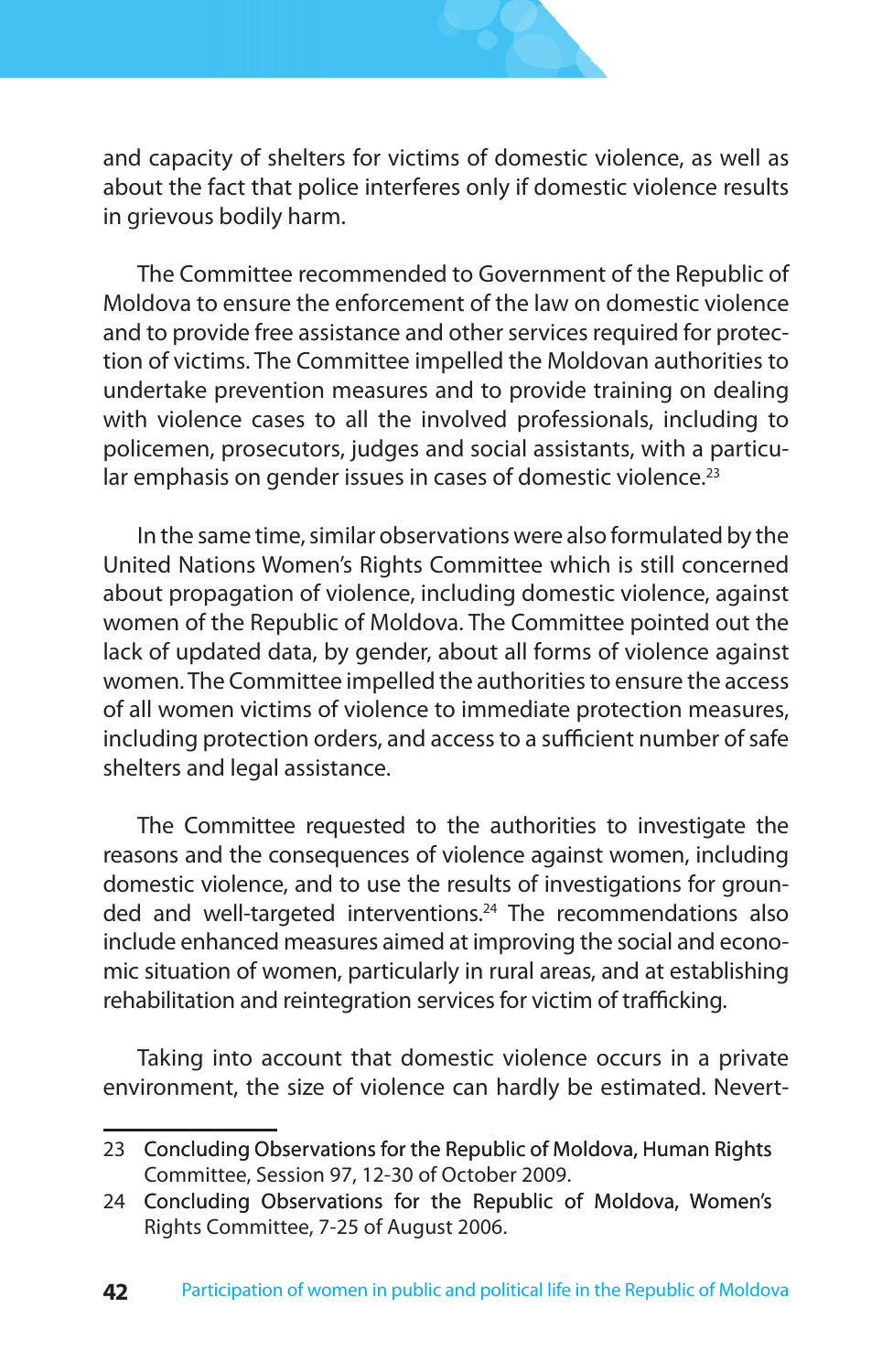heless, the few available data show an alarming situation. The official statistics related to domestic violence are gathered by the police, but the indicators used for data gathering do not allow to reckon all forms of violence in family environment, confining to cases of premeditated murder within family relationship; grievous bodily harm; light bodily injury and the number of domestic brawlers.

According to the data of the Survey on Demography and Health in Moldova, approximately 21% of women and men consider as acceptable that a husband beats his wife for one of the following reasons: she burns the food, she neglects her children, she refuses intimacies, she arques or leaves home without permission.<sup>25</sup> The survey also revealed that nearly 27% of interviewed women were subject to violence since the age of 15 and approximately 13% of them had suffered from violence over the previous 12 years. The main aggressors are husbands (69%) and, to a smaller extent, fathers/step fathers and mothers/step mothers. The survey also showed that mothers with many children are oftener victims of violence.<sup>26</sup> The largest share of interviewed persons who considered as acceptable that a husband beats his wife were people with a low income and with incomplete secondary education. Consequently, the most vulnerable persons to domestic violence are the ones with the fewest possibilities to claim help and to counter the abuse. The survey "Women at risk<sup>"27</sup> revealed that one forth of Moldovan women aged 16 - 35 suffer from domestic violence.

On the other hand, there is less information available about the situation in the Transdniestrian region, and the few available data are provided by civil society organizations working in the region. According to the data submitted by "Interaction" NGO which put into ope-

<sup>25</sup> National Scientific Centre for Preventive Medicine, the Ministry of Health and the Ministry of Social Protection; Moldova: Studiul Demografic şi Sănătate (Moldova: Survey of Demography and Health), 2005.

<sup>26</sup> Women at risk in the Republic of Moldova: National representative survey", A report developed by Winrock International (2005).

<sup>27 &</sup>quot;Women at risk in the Republic of Moldova: National representative survey", A Report developed by Winrock International (2005), p.111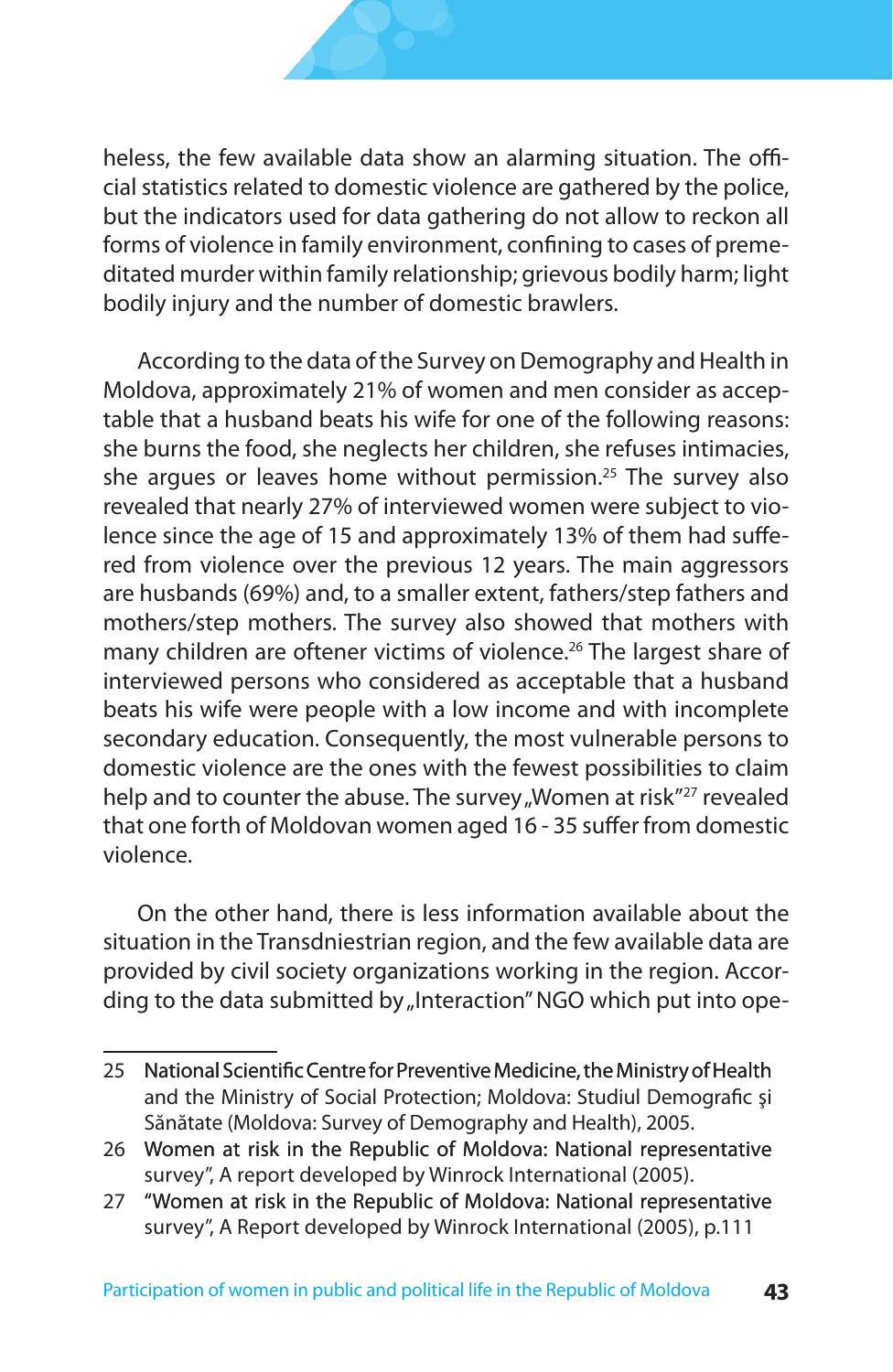

ration a hotline in Transdniestria, during the period April-November 2009 were registered 300 calls and 46 callers were provided assistance (36 adults and 10 children). Most callers reported psychological (134) and physical violence (88). The largest share of callers were women (233), and the rest of them - men (67). Most callers were 30-35 yearold (77), 24-29 year-old (46) and 36-41year-old (38).

In the framework of a sociological survey on the perception of the phenomenon of domestic violence conducted in the Transdniestrian region by "Rezonans" NGO, with the support of UNIFEM (now UN Women), the respondents stated that most victims of domestic violence are women (44,5%) and children (45,3%). The most frequent forms of violence are physical violence (77,7%), corporal punishment of children (51,3%), threat (47%), threat of physical violence (45,4%) and forced sexual relations (42,6%). According to the same survey, one forth of women in Transdniestria suffer from such forms of domestic violence, as physical abuse, economic and psycho-emotional violence.<sup>28</sup>

The survey "Domestic violence against women in the Republic of Moldova"29 shows a total rate of 63,4%, of prevalence of violence from the side of the husband/partner throughout the whole life, i.e. 6 women in 10 faced, since the age of 15, at least one form of violence. The phenomenon of domestic violence against women is wider spread in Centre region, where nearly 73% of women suffered at least once in their lifetime from a certain form of violence, and the lowest incidence of violence is characteristic to Chisinau municipality (58,4%). Women of Chisinau municipality suffer the least from any form of violence, and the basic reason for it are the emancipation of women of the urban areas, the higher level of women's informa-

<sup>28</sup> Survey on the perception of domestic violence in Transdniestria, "Rezonans" NGO, 2009.

<sup>29</sup> Conducted by the National Bureau for Statistics in 2010, with the support of the United Nations Entity for gender equality and empowerment of women (UN Women), Embassy of Sweden, United Nations Development Programme (UNDP) and the United Nations Population Fund (UNFPA).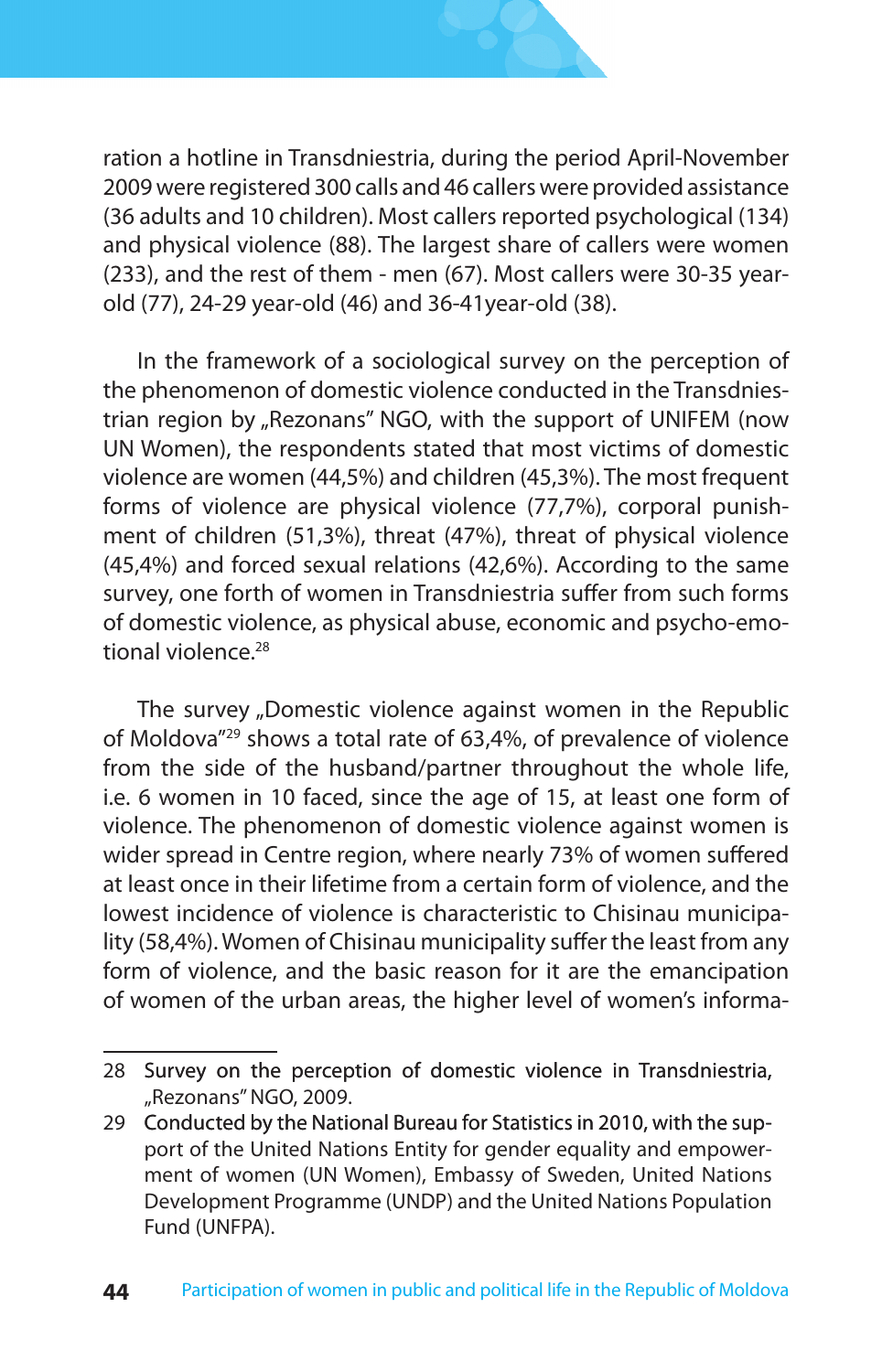tion, alongside with the change of visions on the repartition of roles between women and men in the society. Despite the fact that violence from the side of the husband/partner is largely spread in all age-groups, the probability of violence is higher in elder age-groups. Most cases of violence were reported by women aged 45-59.

On the other hand, the survey revealed that nearly 60% of women experienced psychological violence throughout their life. Women of Centre region (67,6%) are the mostly affected by it, while the ones of North and South regions and of Chisinau municipality are somewhat less exposed to such a form of violence - 55-57%. This form of violence is mostly faced by women of the age-group 45-59 (66%), and less by young women (50,2%). In the total number of cases of psychological violence, half of women reported insult, a third of them were intimidated or frightened, and nearly 22% of them were subject to verbal violence and humiliation. Social isolation and the control behaviour from the side of the husband/partner are among the forms of psychological violence. On average, one woman in two has reported control behaviour from the side of the husband/partner throughout her life. The survey also revealed that the most typical form of control is the insistence of the husband/partner to know where the woman is at any moment. In 4 out of 10 cases, the husband/partner becomes furious when the woman talks with another man, and nearly 23% of women are suspected of infidelity. In the same time, 17,6% of women are ignored and treated with indifference, 16,4% of women stated their husband/partner decides what she can do and what she cannot.

Approximately 40% of women reported cases of physical violence from the side of the husband/partner. The highest rate of prevalence of physical violence was scored among young women of South region (77,9%), the lowest rate – among women aged 25-34 of Chisinau municipality (8%). The forms of physical violence applied by husbands/partners range from one slap to use of arms and strangulation of the woman. On average, one third of women were slapped at least once in their lifetime, one forth of them were pushed or hustled, and one fifth of them were fisted or hit with an object causing pain. From the viewpoint of the degree of severity of physical violence, severe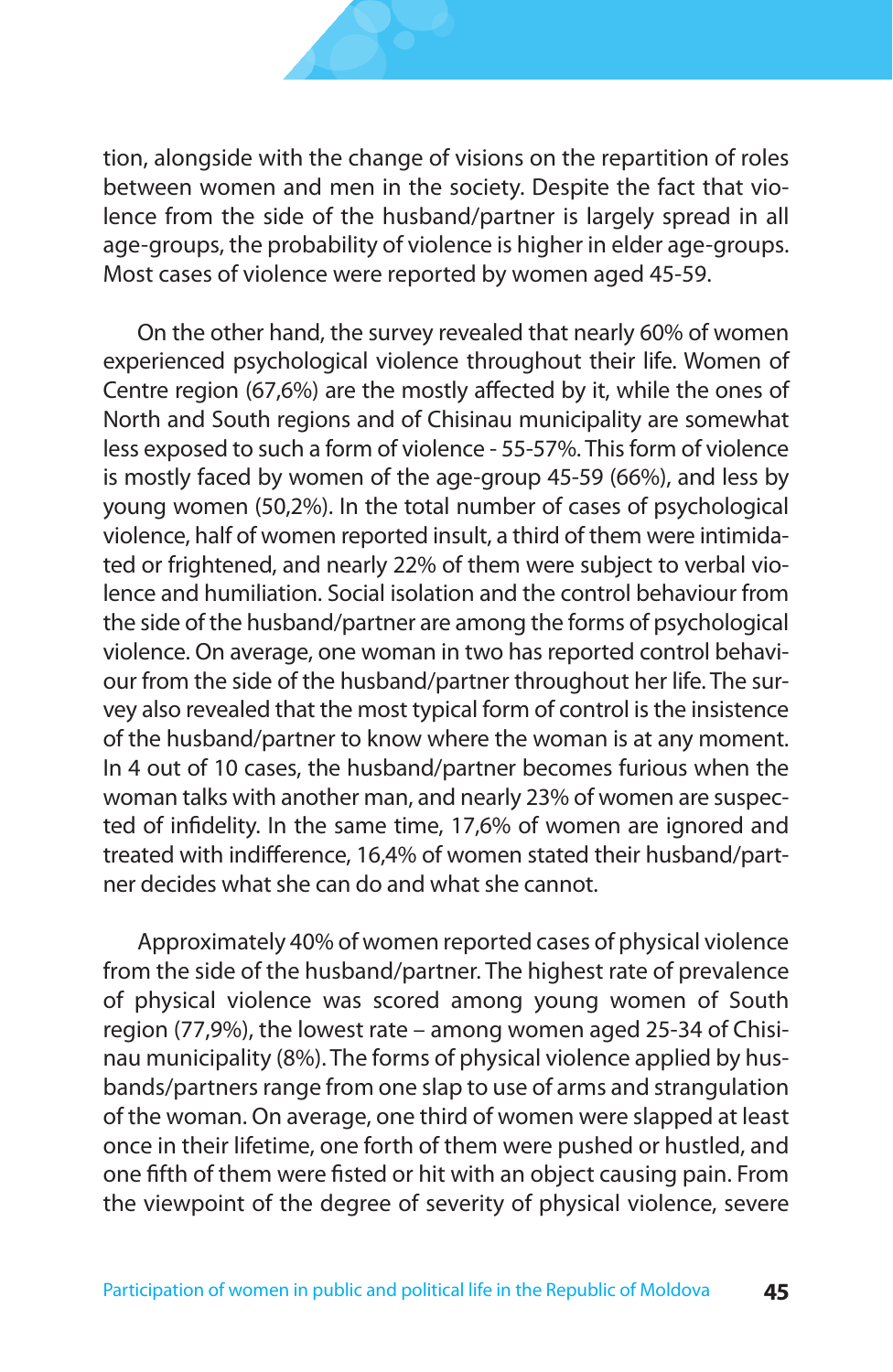violence is prevailing. On average, 54% of women victims suffered at least once in their life from severe violence. Women aged up to 44 usually face a moderate physical violence, but since the age of 45 severe violence is prevailing. From the regional perspective, most cases of severe violence were reported in Chisinau municipality and in Centre region (62,3% and 57,1%), while in North and South regions prevails moderate violence (50,2% and 51,2%). According to the data of the survey under consideration, nearly 19% of women were at least once in their lifetime victims of sexual violence of their husband/partner. Most cases of sexual violence were reported by women of Chisinau municipality (23,5%), and the fewest cases – by women of North region (14,7%). This might be explained by the different perception of abusive sexual actions of their husband/partner due to which some women consider sexual relations as  $<sub>n</sub>$ marital duties",</sub> not as violent actions. Another explanation might be the fact that not all women are ready to denounce cases of sexual violence. The most typical form of sexual violence reported by women is  $<sub>n</sub>$  having sexual</sub> relations against the woman's wish" –  $(14,4%)$ , followed by "forced sexual relations with humiliating, degrading elements" – 11,7%, while 4,4% of women had to accept "sexual relations because of fear".

The Law on preventing and countering domestic violence was adopted on the 1<sup>st</sup> of March 2007 and entered into force on the 18<sup>th</sup> of September 2008. The adoption of this law was an important step towards countering violence and it was an expression of recognition and implementation by the Republic of Moldova of its international commitments in terms of respect for human rights. The Law defines different forms of violence: physical, sexual, psychological, spiritual and economic. A strength of the law is that it gives a broad definition of the law's subjects, encompassing the concubinage relations.<sup>30</sup> The law also provides for the right to request a protective order and entitles any person who is aware of a case of domestic violence with the right to report it.

According to this law, the courts shall issue within 24 hours a protective order to: oblige the aggressor to leave temporarily the joint

<sup>30</sup> Article 6.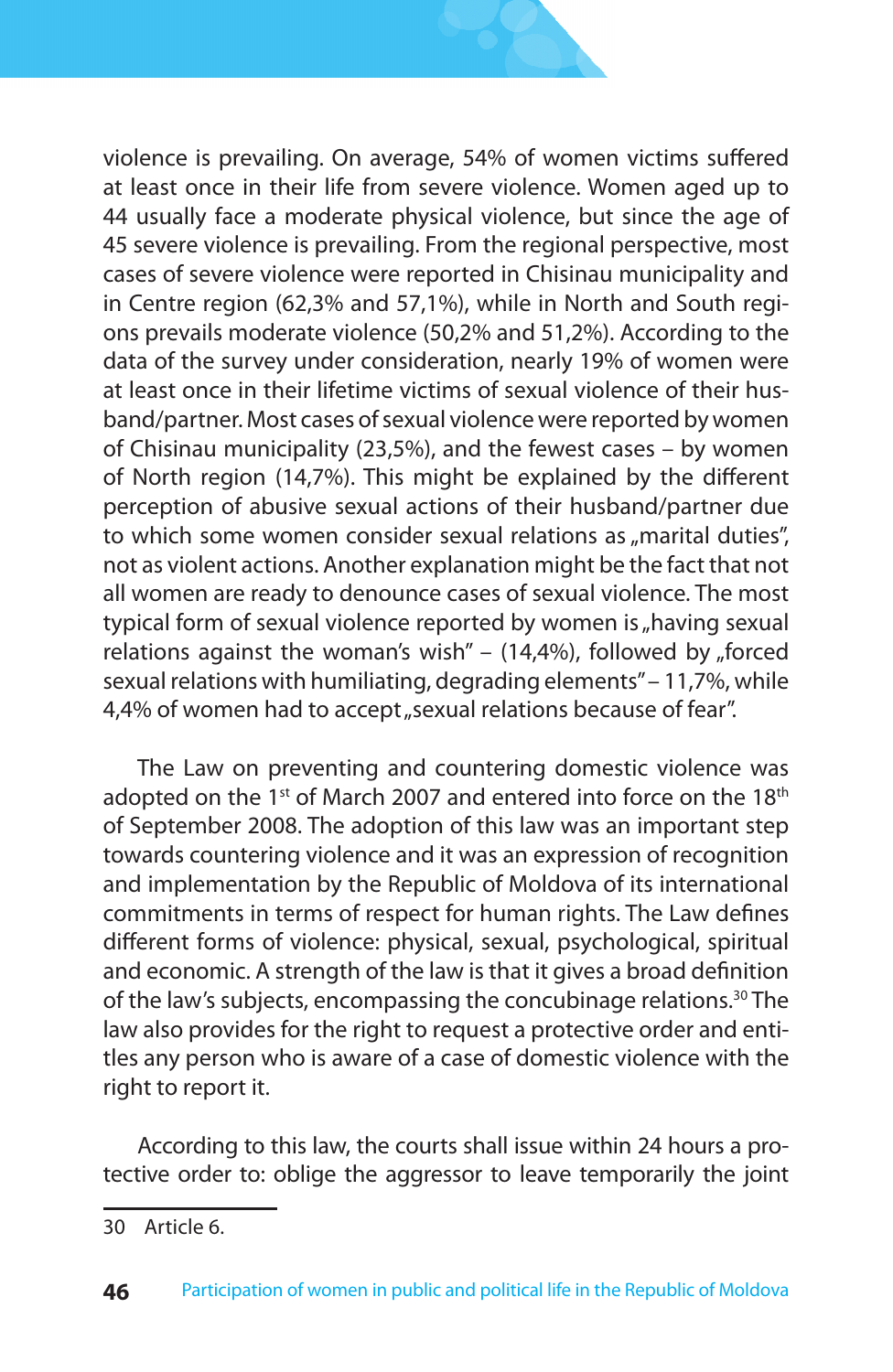dwelling or to keep away from the victim's dwelling, without making any decision on the ownership on assets; oblige the aggressor to keep away from the victim and to refrain from contacting the victim and the victim's children; prohibit any visit to the victim's workplace or place of residence, etc.<sup>31</sup> Although the law entered into force on the 18<sup>th</sup> of September 2008, the first order was issued by the courts of Anenii-Noi in September 2009, as a result of sensitization and training activities conducted in this field with the support of donors and civil society.32

The experts of PromoLEX NGO underlined in their human rights report a number of problems related to enforcement of Law 45-XVI. For example, despite the aggressor's obligation to prove that no act of domestic violence was committed and that there is no need for protective measures, victims of psychological and sexual violence can difficultly obtain a protective order in the absence of corporal injury and, respectively, a medical-legal certificate which might serve as a legal evidence. In such situations, the gravity of psychological violence and of manipulation is underestimated, the victim's statements and complaint are not considered as credible, and the victim remains unprotected. And even if a protective order is issued, its provisions are not always respected by aggressors. Moreover, the Republic of Moldova has to solve the problem of inaction of law enforcement bodies in this field.

The analysis of cases from the practice of Promo-LEX Association<sup>33</sup> and from the practice of other NGO-s and lawyers providing legal assistance to victims of domestic violence points out the following problems: non-enforcement of protective orders; delayed penal suit; refusal to issue protective orders and procrastination of issuance of protective orders.

<sup>31</sup> Article 15 (1).

<sup>32</sup> Activities conducted in the framework of the Project "Protection and empowerment of victims of human trafficking and of domestic violence", implemented by UNFPA, UNDP, IOM and OSCE.

<sup>33</sup> http://crjm.org/files/reports/raport.promolex.2009-2010.pdf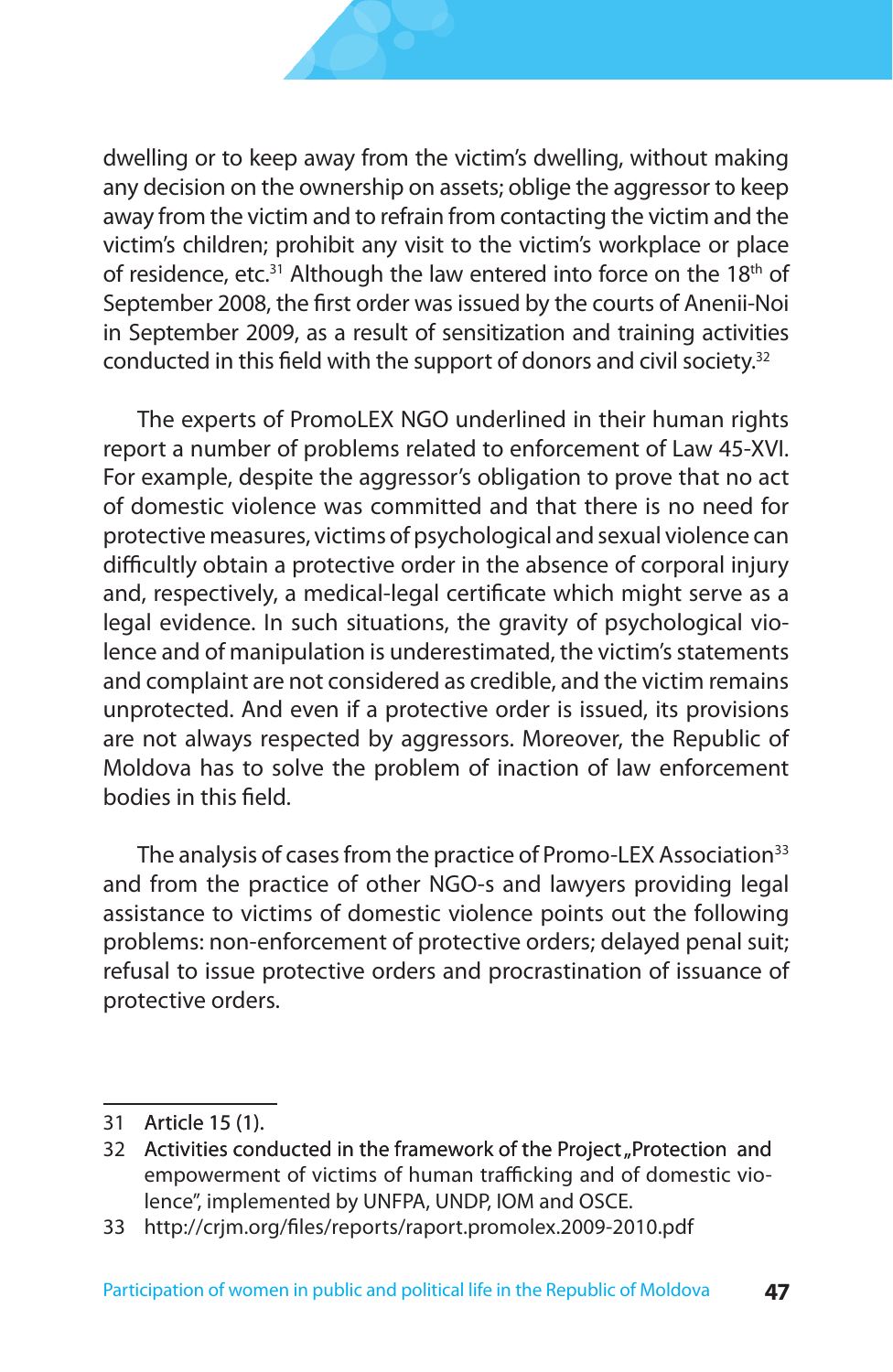#### **Recommendations of the participants in the National Workshop**

- *Involvement of youngsters boys and girls in gender sensitizing educational activities intended to enhance gender culture in the society;*
- *Enhancing the legal culture of the population through raise of awareness about the importance of knowing the legislation and encouraging the fight for rights;*
- *Enlarging the access of women to information, legal consultancy services and training activities aimed at developing leadership skills, mostly in the rural areas;*
- *Including gender issues in training courses on legal matters aiming at gender sensitization of the trainees;*
- *Ensuring the functionality of assistance centres for victims of domestic assistance and increasing the number of such centres;*
- *Strengthening the centres and the programmes for aggressor rehabilitation.*

## **VI. Enforcement of the legal framework the field of gender equality**

At national level, the Constitution of the Republic of Moldova is the major document proclaiming the equality of all citizens, regardless of their gender, and, in principle, does not have any discriminatory norms from this viewpoint. Legislation of the Republic of Moldova guarantees for all citizens equal rights to participate in economic and social life, to be trained for a trade, to be employed, to promote and participate in distribution of benefits, to be provided social protection when needed.

The principle of gender equality of women and men is stipulated in several documents of the Moldovan legislation, including in Constitution of the Republic of Moldova, but the most important document from this perspective is Law no. 5-XVI on ensuring equal opportunities for women and men (9<sup>th</sup> of February 2006). This Law regulates the measures intended to promote equal opportunities for women and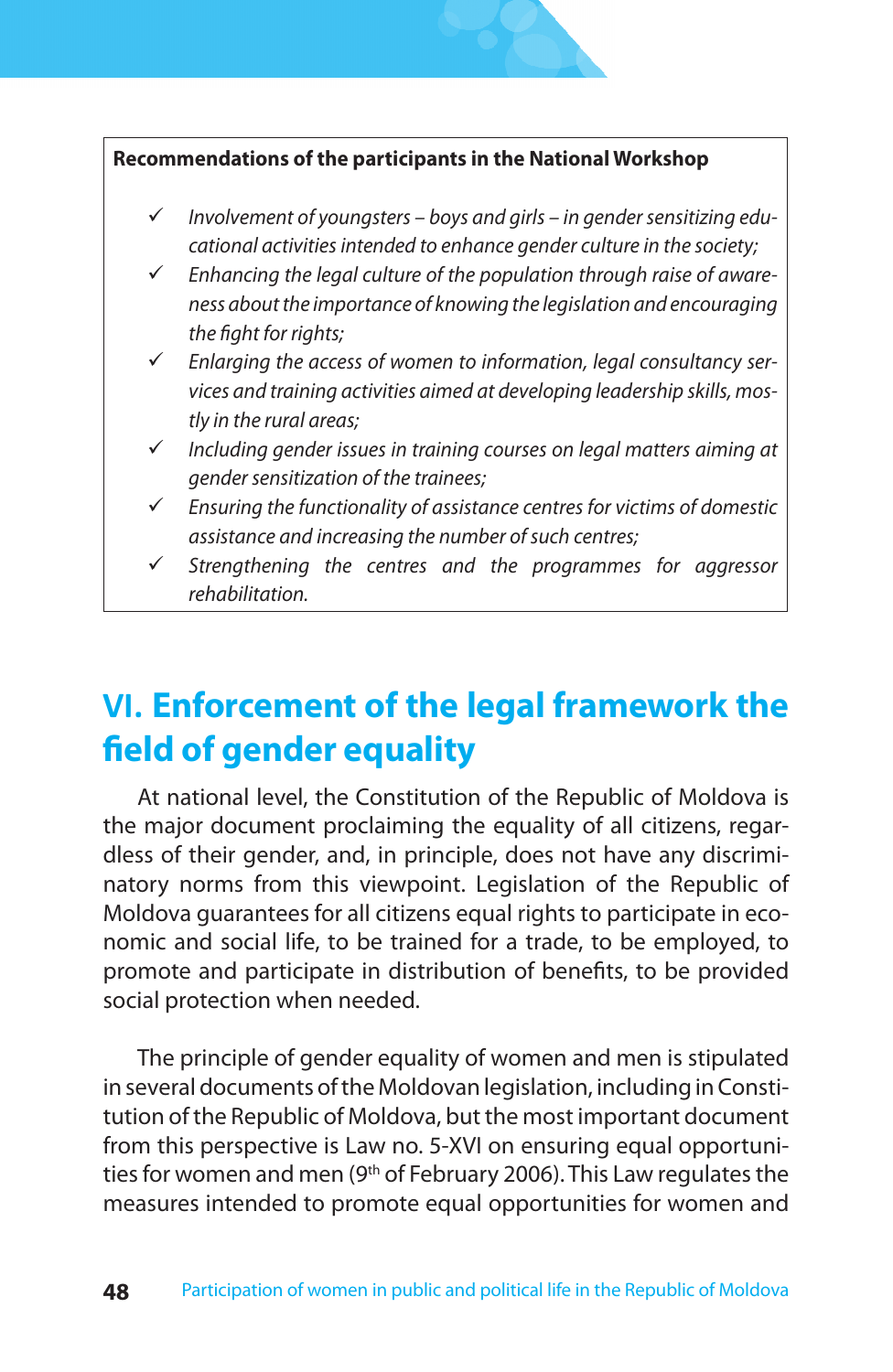men and elimination of direct and indirect gender discrimination in all spheres of public life in Moldova. It is important that the Law on ensuring equal opportunities for women and men provides for the need to include its basic principles in all "public policies, strategies and programmes, normative documents and financial investments", i.e to ensure an integrative approach to gender dimension.

In addition to it, the Law provides for setting up the institutional framework required to ensure gender equality and for identifying the public authorities entitled with competences in the field of equality between women and men. These are: the Parliament, the Government, Governmental Committee for equality between women and men, Ministry of Health and Ministry of Social Protection (now, the Ministry of Labour, Social Protection and Family), gender units of ministries and other central and local government bodies. In 2010, Councils in the field of gender equality were established within the concerned ministries: Ministry of Labour, Social Protection and Family, Ministry of Finance, Ministry of Economy. On the other hand, because of financial constraints, no gender units were established at local government level and such a fact caused a lack of consistency and continuity between national state structures on the one hand, and *raion* and local structures, on the other hand, generating an impediment to efficient operation of institutional mechanisms.

By virtue of the above-mentioned Law, Government of the Republic of Moldova issued Resolution №350 of 07.04.2006 on the establishment of Governmental Commission for equality between women and men, conforming through this measure to the provisions of the United Nations Convention on the elimination of all forms of discrimination against women. On the 7<sup>th</sup> of August 2006, the Government issued Resolution №895 on the approval of the Regulations of the Governmental Commission for equality between women and men.

Adoption of the legislation in this field was crucial for ensuring equal treatment for women and men *de jure*, and ensuring such an equality *de facto* is a process which needs further support through consistent joint endeavours of governmental and non-governmental structures.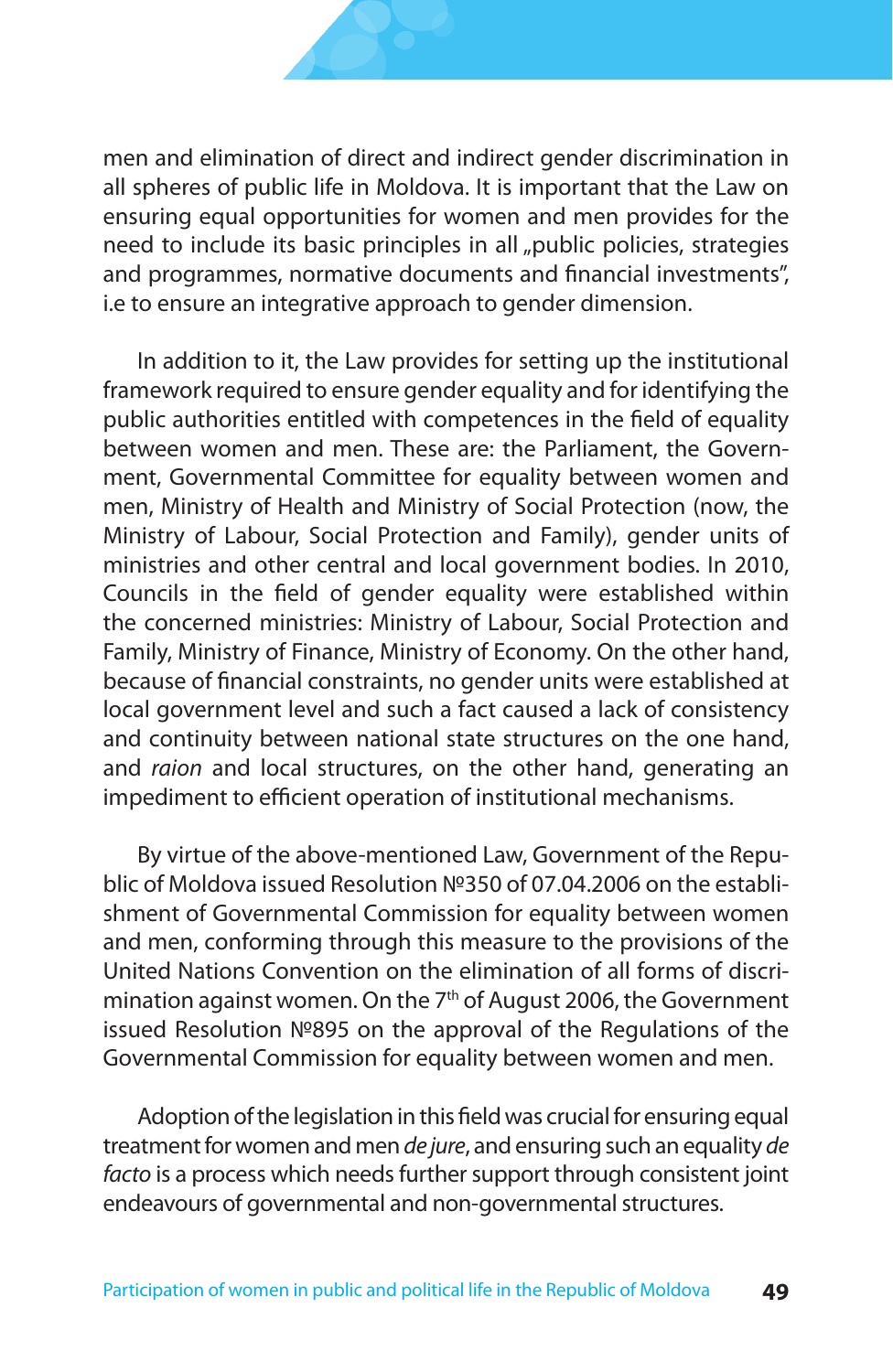

Government's Report for CEDAW Committee mentions that, up to present, the efforts aimed at promoting and ensuring gender equality were focussed on implementation of projects in this field, the Government being a co-partner, but henceforth a special emphasis is put on strengthening the Government's capacity as a catalyst and a promoter of gender experiences due to integration of gender issue in national policies.

The activity of the Ministry of Labour, Social Protection and Family, notably of its Directorate for gender equality policies and prevention of violence, has a significant contribution to progress done over the past years in the field of gender equality. Nevertheless, the institutional mechanisms in this field have some weaknesses: shortage of human resource trained in this field; staff fluctuation; insufficient level of professional motivation; absence of gender units at the level of local government because of financial constraints; shortage of financial resources; undefinitized tools for monitoring and evaluation of the field under consideration.

Taking into account the Recommendations of the UN Committee for the elimination of all forms of discrimination against women, Government of the Republic of Moldova adopted a National programme for ensuring gender equality in the Republic of Moldova for 2010-2015 (Government Resolution no. 933 of 31.12.2009) which provides a comprehensive approach aimed at integration of the principle of gender equality in policy documents of all fields and at all levels of decision-making and implementation.

The implementation of the National Programme for ensuring gender equality is supported by two action plans for 2010-2012 and 2013 – 2015. Passing of the above-mentioned documents is a proof of the State's political will to set up better opportunities for ensuring *de facto* and *de jure* gender equality, as a part of the process of building a genuine democracy, conscious and sensitive to gender dimension, based on the prerequisite on ensuring the participation of all members of the society, women and men, in all fields of the life.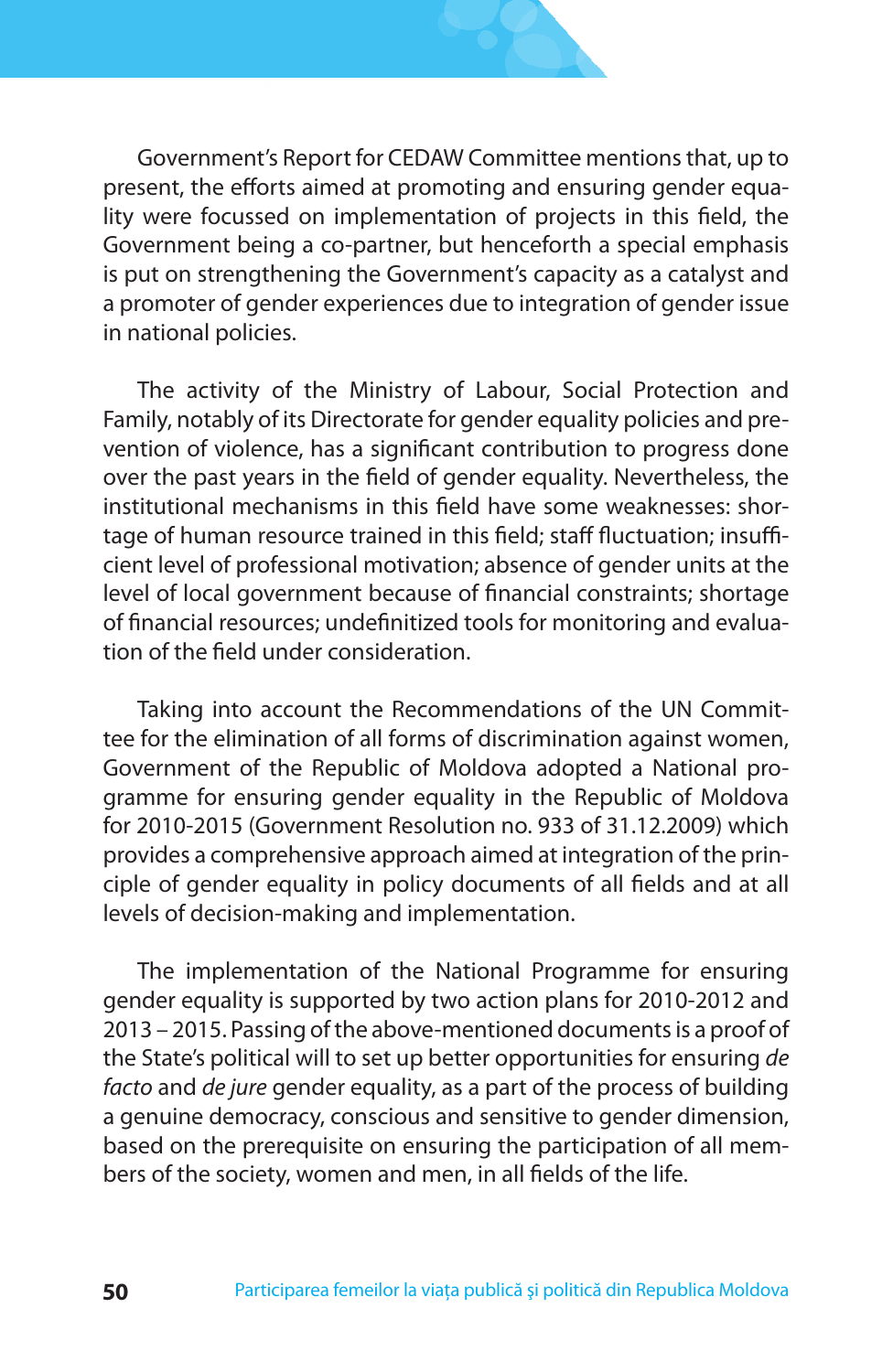Despite the fact that seven years have already passed since the Law was adopted, the progress towards ensuring equal opportunities is still at the incipient stage, and practical enforcement of the Law's provisions is difficult. This slowness is partly caused by deficiencies of the present legal framework, including of the Law on equal opportunities, as well as by the way how the authorities and the society, in general, perceive the topicality of gender equality issue.

The authors of the Report on the compatibility between the legislation of the Republic of Moldova and the provisions of the Law on ensuring equal opportunities for women and men<sup>34</sup> analyzed substantially the present national legal framework in the field of gender equality from the perspective of the relevant international standards with a view to identify the normative gaps, as well as the problems related to practical implementation.

As a result of such an analysis, the report's authors formulated a series of recommendations and essential modifications of the national legislation intended to support the enforcement of the Law on equal opportunities and the fulfilment of international commitments in the field of human rights taken by the Republic of Moldova.

At present, the draft version of the proposed modifications is subject to endorsement, and the Ministry of Labour, Social Protection and Family requests the support of international development partners and of the associative sector and, particularly, the receptiveness of governmental structures, for adoption of the draft law on the modification of some normative acts.

<sup>34</sup> Developed by Tatiana Catana and Angelina Zaporojan-Pirgari and Iurie Perevoznic, 2010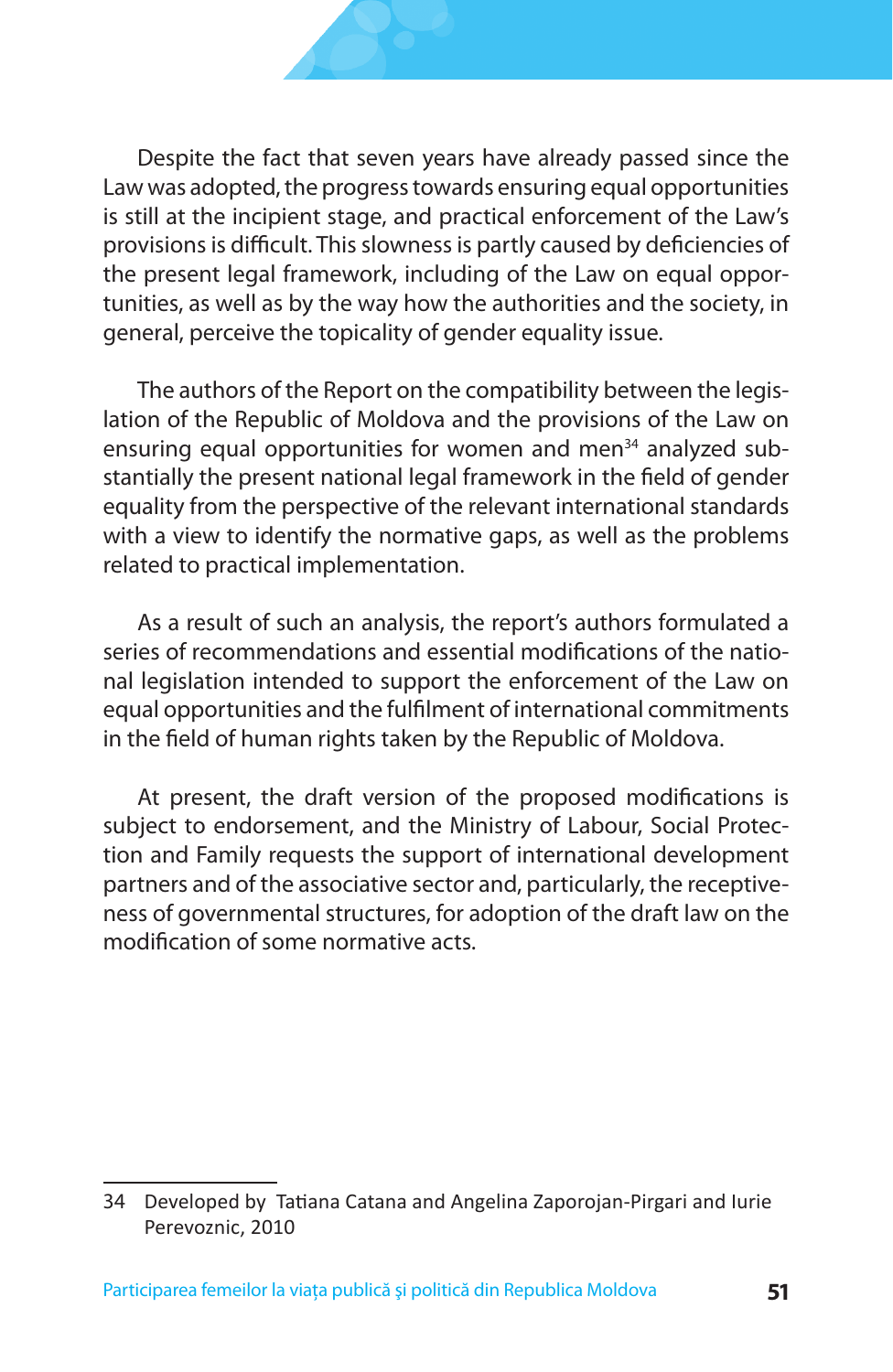### **Conclusions**

Over the past two decades, significant commitments to women's participation in decision-making have been made both at the international and national levels. Moldova Government's engagement to gender equality is clear assumed by Government Programme, legal framework and national institutional mechanisms.

Gender equality is first of all a fundamental right – women have the right to a dignified and free life, the right to capitalize on their potential without any constraints and to enjoy equal opportunities. Women's equal participation in decision-making process is a prerequisite for the economic growth and strengthening democracy in Moldova.

Despite existing international frameworks and national mechanisms for women's advancement in decision-making, there are expressed concerns that efforts were haphazard or ad hoc. It is strongly recommended that policies should have built-in accountability measures and budget support; international development partners' contributions are highly appreciated, but the State's financial support is extremely necessary.

Despites the fact those in recent years, women's participation in politics and decision-making in Moldova has received significant attention, women's full participation in power structures and decision-making is rather low compared to the world average and women remain seriously underrepresented in decision-making positions across the country and most important bodies.

Political empowerment of women is an essential strategy for the country's development, and some urgent measures through legal improvements (such as mandatory quotas, sanctions and incentives, etc.) must be consider for increasing women's participation in political life. The implementation of quotas for women in the national parliament and rayon councils will transform the political landscape in Moldova, removing many of the obstacles faced by women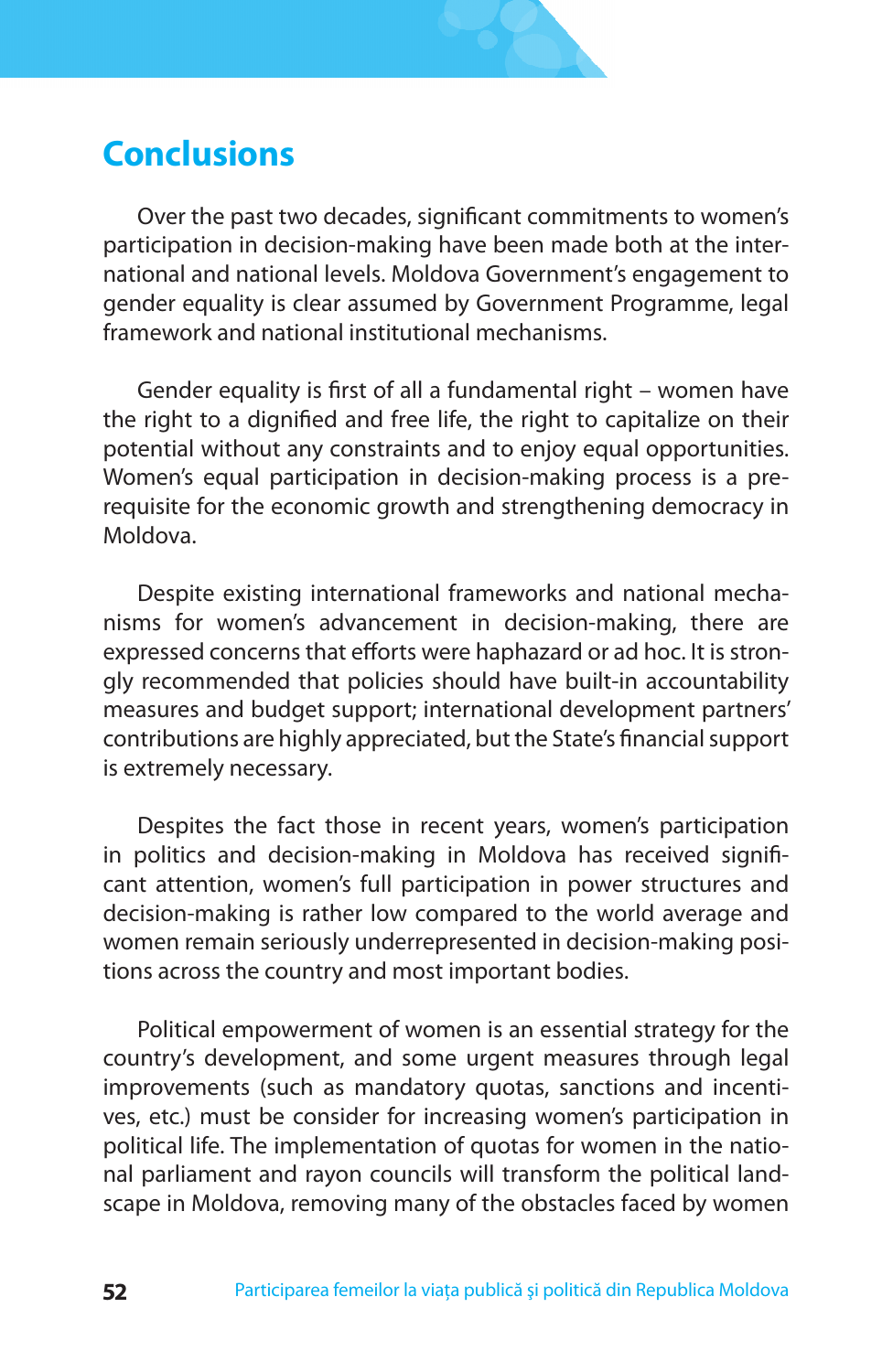

attempting to run and bringing large numbers of women into political institutions.

Women mobilisation in politics is a requisite tool for a better representation of women's concerns, needs and interests (such as building alliances, Parliamentary Women Caucus, platforms among elected women, between women in Government/ Parliament and women in civil society, between elected women and female voters, between elected officials and private sectors, etc.)

Women in Moldova still face a variety of barriers to their participation in politics and decision-making –discriminatory political structures, as well as social, economic, and cultural barriers – the role and influence of education and media must be increased for a better gender-inclusive governance and social representation of women in politics (as equal contributors for the country's development, as role models to the next generation of girls and boys, etc.).

Traditional attitudes and cultural barriers are among the most difficult to remove and mass-media can be a very important force in shaping cultural attitudes. Since family support and community encouragements are key determinant to participation and success of women in politics, specific strategies aiming at changing the culture are recommended (e.g. delivering training programmes focused on anti-discriminatory attitudes and creating an enabling environment for women's empowerment for civil society and media representatives, youth, teachers, rural community groups; trainings for women running to elections to strengthen their capacities, etc.).

The evidences suggest that civil society is more open to women's leadership than other sectors, but it must be noted that civil society work is often volunteer-based, or under-paid and that women in this sector remain outside of the decision-making process. More active advocacy and lobby activities for women leadership and consideration of women's needs and interests must be taken by civil society organizations.